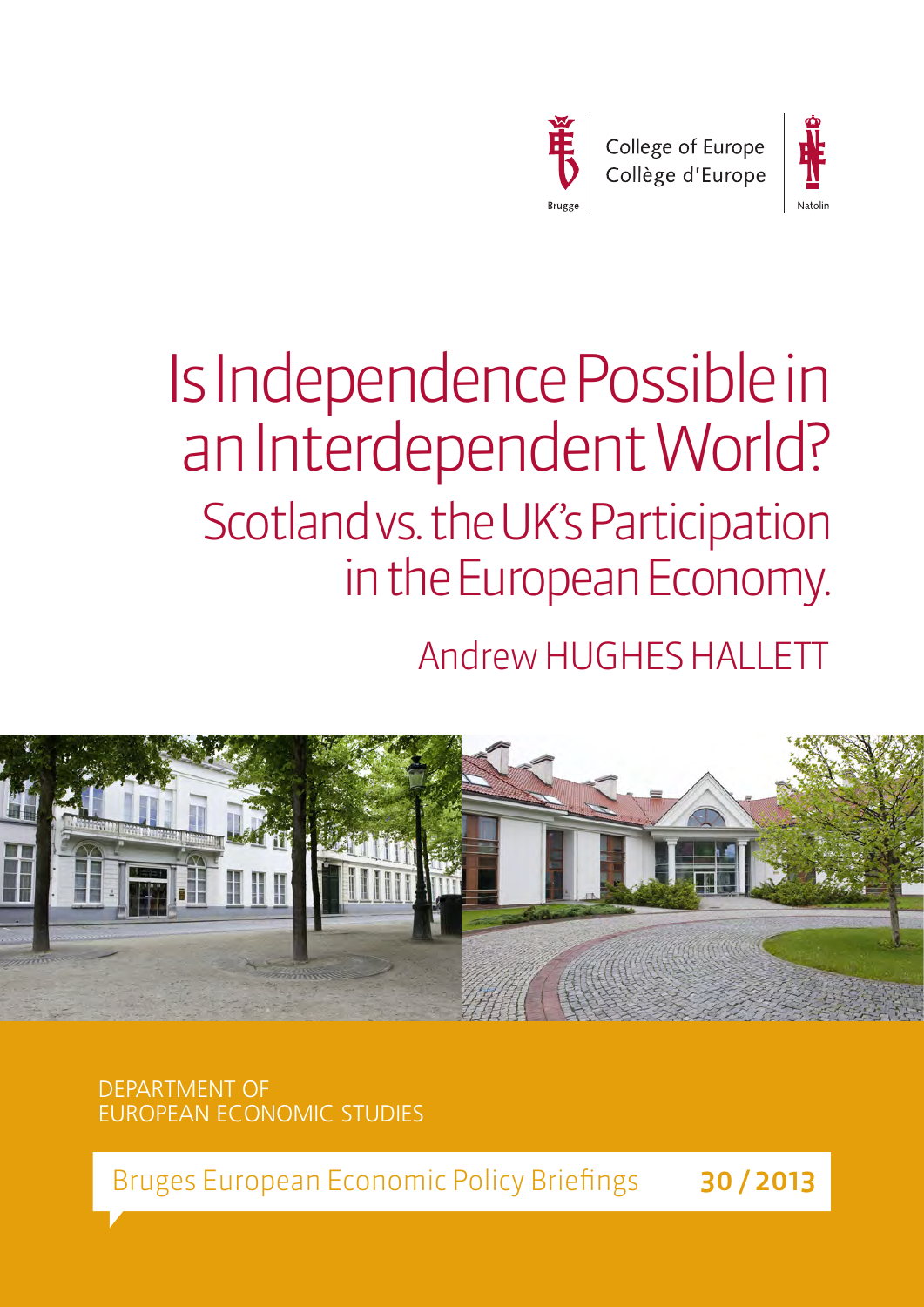#### **About the author:**

Andrew Hughes Hallett is Professor of Economics and Public Policy in the School of Public Policy at George Mason University and in the School of Economics at St Andrews University in Scotland. Previously he was Professor of Economics at Vanderbilt University and at the University of Strathclyde in Scotland. He is a graduate of the University of Warwick (UK) and London School of Economics, holds a Doctorate from Oxford University. He has been Visiting Professor and Fulbright Fellow at Princeton University, Bundesbank Professor at the Free University of Berlin, and has held visiting positions at the Universities of Warwick, Frankfurt, Rome, Paris X, Cardiff, Copenhagen and the Kennedy School at Harvard. Beyond the academic world, he has acted as consultant to the World Bank and the IMF; also the Peterson Institute for International Economics; and to the UN, OECD, the European Commission, the European Central Bank, to various governments and central banks. He has been a member of the Scottish Council of Economic Advisors since 2007.

#### **Address for correspondence:**

Andrew Hughes Hallett: ahughesh@gmu.edu

#### **Acknowledgements:**

This paper was written in the framework of the 12th Annual European Economy Lecture that took place at the College of Europe in Bruges on 23 October 2013.The usual disclaimer applies. The views expressed in the briefing are those of the author only.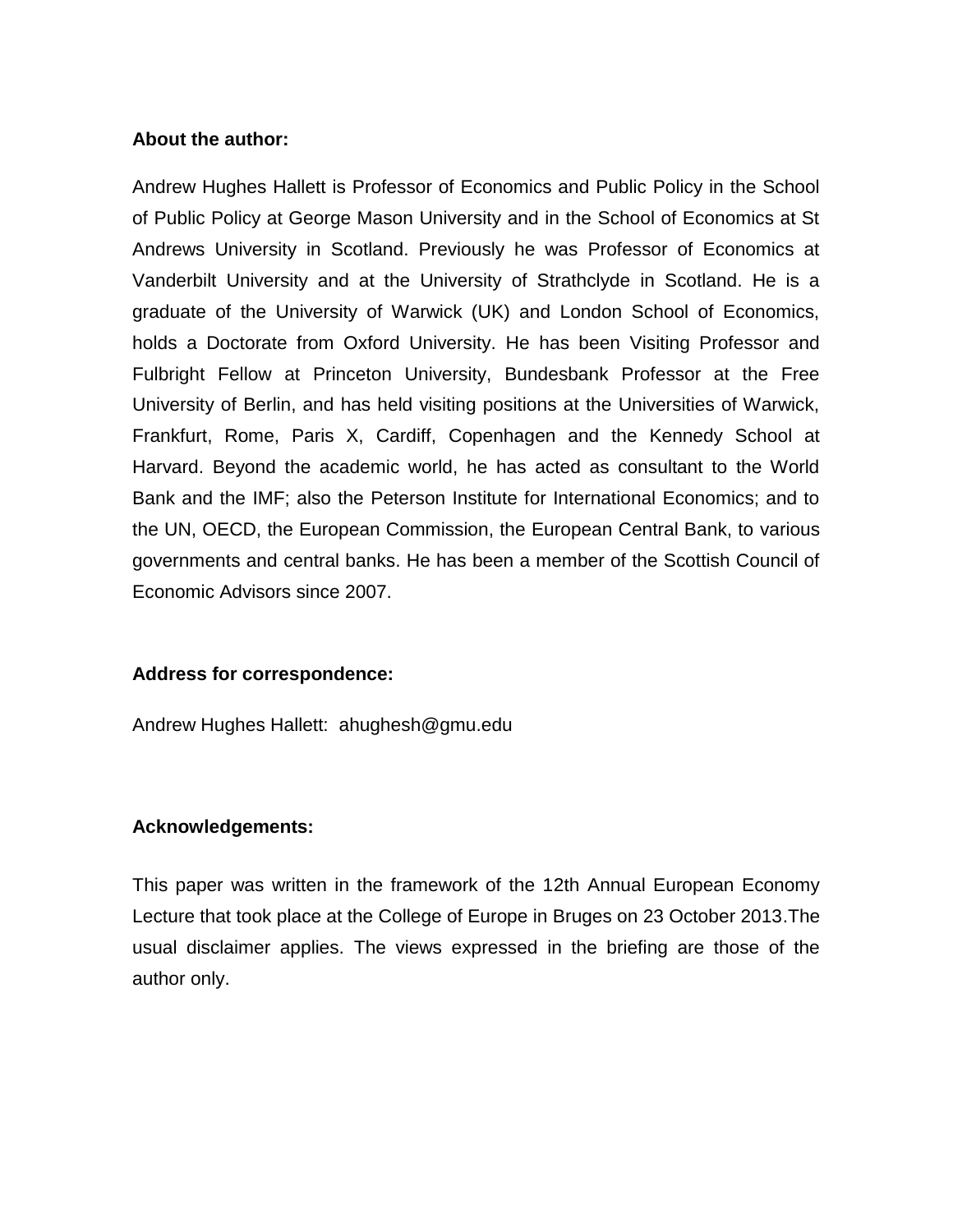# **Is Independence Possible in an Interdependent World?**

**Scotland vs. the UK's Participation in the European Economy**

BEEP n° 30

#### **Andrew Hughes Hallett**

#### **Abstract:**

Many commentators have criticised the strategy used to finance regional governments such as the Scottish Parliament – both the block grant system and the limited amount of fiscal autonomy devised in the Scotland Act of 2012. This lecture sets out to identify what level of autonomy or independence would best suit a regional economy in a currency union, and also the institutional changes needed to sustain those arrangements. Our argument is developed along three lines. First, we set out the advantages of a fiscal federalism framework and the institutions needed to support it, but which the Euro-zone currently lacks. The second is to elaborate a model of fiscal federalism where comprehensive powers of taxation and spending are devolved (an independent Scotland and the UK remain constituent members of the EU and European economy). Third, we evaluate the main arguments for the breakup of nations or economic unions with Scotland and the UK as leading examples.

We note that greater autonomy may not result in increases in long run economic growth *rate*, but it does imply that enhancing the fiscal competence and responsibility of regional governments would result in productivity gains and hence higher levels of GDP per head. That means the population is permanently richer than before, even if ultimately their incomes continue to grow at the same rate. It turns out that these improvements can be achieved through devolved tax powers, but not through devolved spending powers or shared taxes.

**Keywords:** economic federalism; policy centralisation and decentralisation; currency union; withdrawal from the European Union.

**JEL-codes:** F15; F36; E6; H21; H87.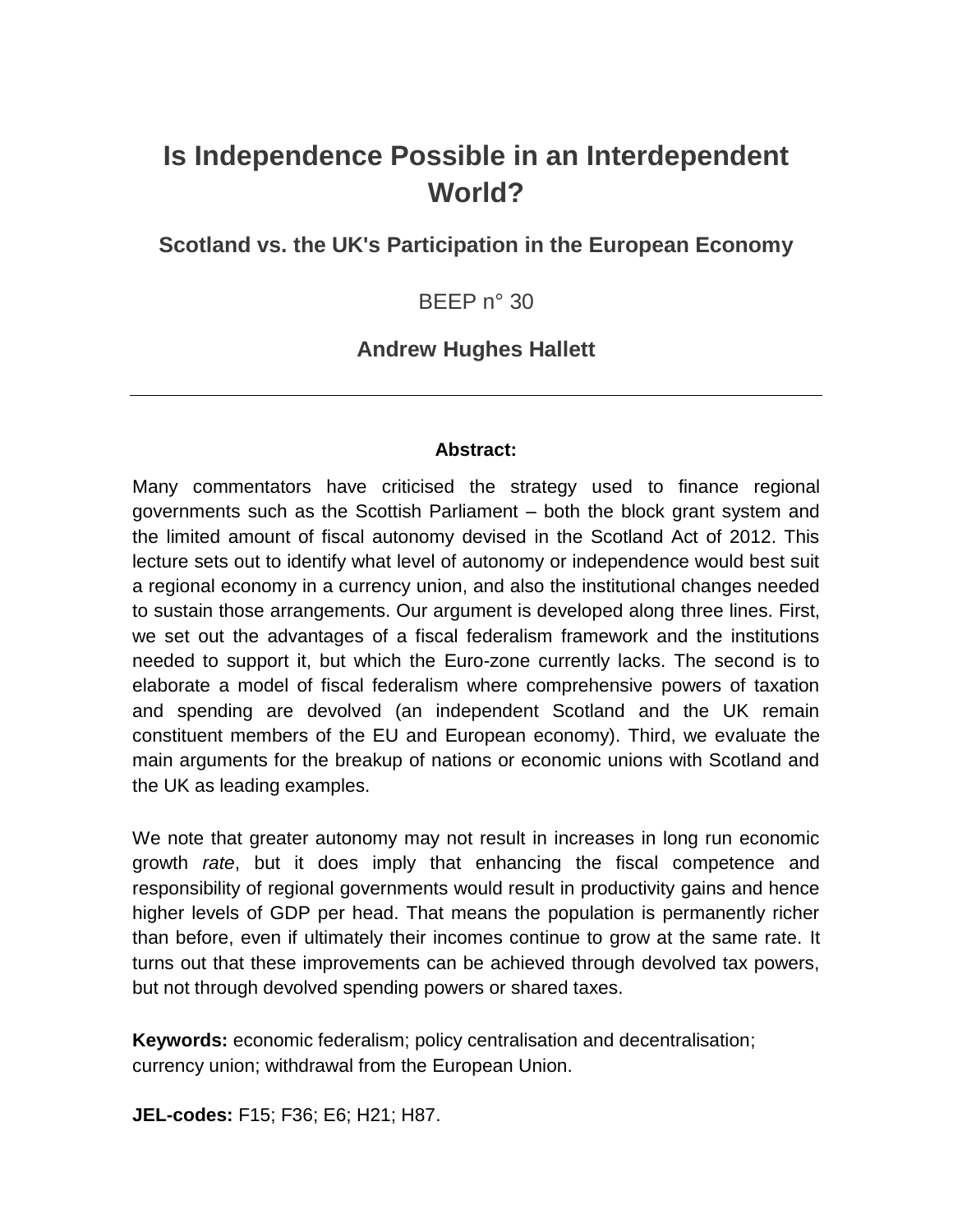### **Summary**

Since the financial crisis of 2008 the Eurozone has become a de facto emerging economic federation. However, the disastrous performance since the debt crises of 2008-12, has revealed the EU to be an incomplete union. The real difficulty is that, despite much technical analysis and political advice on how specific policies should be designed and conducted within the existing framework, there is no conceptual framework to guide the policymaking process. Some forward thinking is needed here.

What is clear from the detailed evidence of events since 2008 is that the crisis has had multiple causes: broadly classified as liquidity shortages due to financing stops or capital flow reversals; trade or balance of payments imbalances; and fiscal imbalances (excess deficits and debt). These imbalances vary in importance and timing across countries. The implication is that the policy institutions and regulation have to be able to counteract the consequences of all such imbalances; prevent one kind of imbalance morphing into another, and remove excessive imbalances. The EU needs betterequipped institutions rather than specific policies in a world where countries have different objectives, different priorities and different response rates.

On top of this, there are forces in any federal system for the further decentralization (devolution) of policy making. Economic theory on fiscal federalism states: in multilevel governments, each level of government (including central government) will try to maximise social and economic welfare within its own jurisdiction. That would necessarily provide a higher level of economic and social welfare than can be gained in a regime in which central government provides uniform policies/public goods for all – since, having additional policy choices at their disposal, regional policymakers can always choose to replicate the central government's common policies if they wish to do so. Hence, decentralisation can always produce better and more efficient outcomes for all – subject only to not having devolved so far as to create diseconomies of scale or excessive spillovers in the delivery of public services. Two examples:-

**The UK in the EU, outside the Eurozone:** Being outside the currency union and the institutions needed to support that union, the UK's concerns have to do with the poor functioning and infringements of the single market (principally the financial sector and services), and the further integration that comes with EU membership (political union, fiscal union, banking union, the social chapter, immigration).

The distance between the UK's expectations and the centre of gravity of European policy, the fractionalising of political life that follows, and closer relations to the rest of the world, all help to raise the pressure to "decentralise" from the EU.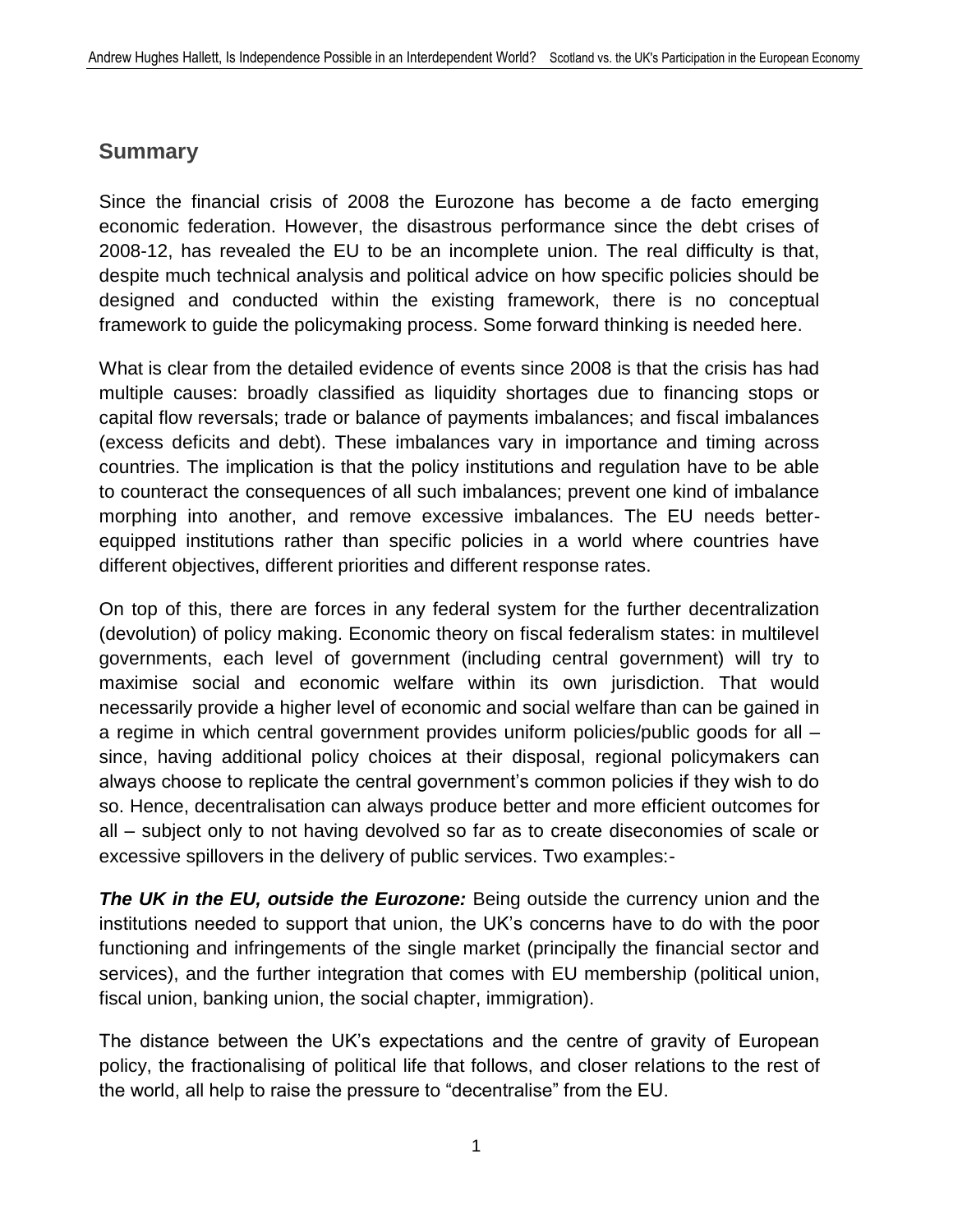*Scotland in the UK union*: The Scottish Government currently grapples with the challenge of supporting economic activity in the face of severely constrained public finances determined in London. This creates a debate over how much autonomy Scotland should be permitted in order to address its problems. This argument forces a distinction between a funding mechanism in which Scottish ministers are held accountable (in a narrow accounting sense) for accepting and spending a defined stream of money on a pre-specified set of objectives; vs. a regime in which the Scottish Parliament has the ability and responsibility to raise and spend the sums of money they think would most improve economic performance and the standard of living of its citizens. In contrast to the UK in the EU, Scotland's differences with the UK are largely a matter of taste, priorities and culture: a preference for social democracy, for local democracy, for a better economic performance that currently available, and a more cohesive society – in short a case of preference incompatibilities within the UK union, rather than insufficient flexibility.

**Conclusion:** Unlike the popular song, breaking up is not hard to contemplate. Far from being abstract, the conditions for when it becomes a possibility are easily satisfied and are generally in evidence where there are separatist movements.

What the EU needs, therefore, is robust institutions rather than policies: a) to give members the sense of owning an impartial, independent economic framework they themselves help operate; b) to introduce a framework in which those who would otherwise leave have a say in the decisions as well as those potentially left behind; and c) to create a broader, more accommodating set of institutions within which economies with different aspirations, priorities and market responses can perform successfully without creating tensions or costly spillovers, yet not find themselves so restricted that they could do better outside.

It is obvious that the last is the most important conclusion. Europe, and the UK for that matter, needs to recognise that, if they wish to preserve their unions, they have to make it worthwhile for their members to remain members in terms of those members' own goals and priorities. That is, to be incentive compatible. It is significant that, despite protests and instability in Spain, Greece and Cyprus, it was the Eurozone's policies and inability to complete the required institutional and financial arrangements which came in for real criticism. Those protests always stopped short of demands to leave the Euro or ECB – institutions widely seen to be independent, impartial, and where necessary accommodating.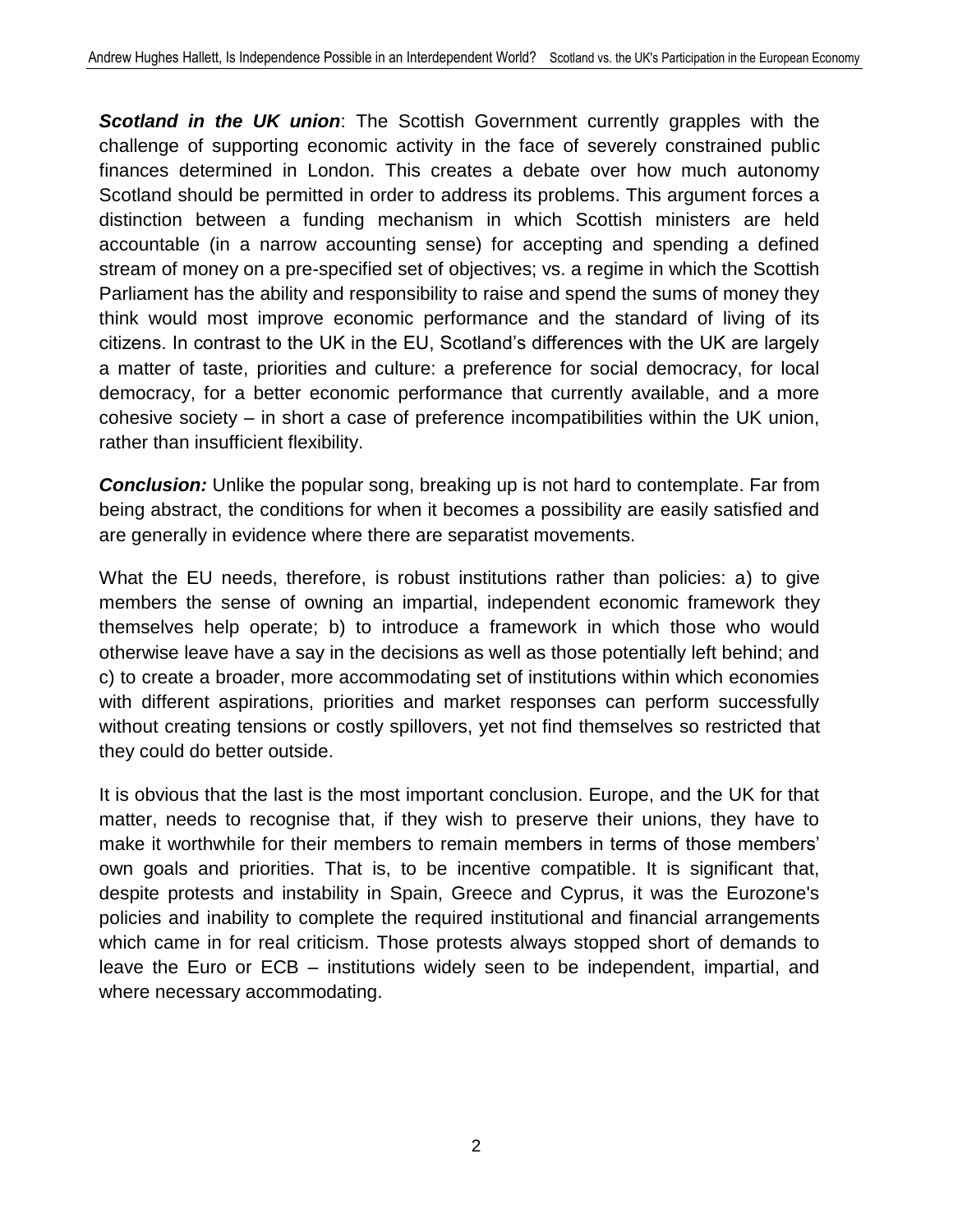#### **1. INTRODUCTION**

 $\overline{a}$ 

The European Union, and more particularly the Euro-zone, has always been a "would be, maybe" federal union; and since the financial crisis of 2008 it has become a de facto emerging economic federation However, the weak economic performance since the introduction of the Euro and the disastrous performance since the debt crises of 2008-12, more evident in the extreme difficulty of getting out of that crisis, than in the fact that it fell into it in the first place, has revealed the EU to be an accidental and very incomplete economic union. The real difficulty, this lecture argues, is that despite reams of technical analysis and political advice on how specific policies should be designed and conducted within the existing framework, there is no conceptual framework to guide the policymaking process; and little coherence within or between the existing EU/Eurozone institutions (such as they are). Some forward thinking is needed here. This lecture is concerned with the conceptual framework and questions of institutional design.

In the delegation literature, principally that aimed at monetary policy and the design of central bank operating procedures, but also in the literature on principalagent models, the real distinction is between instrument independence vs. target independence. In the former, regional decision makers (or decision makers delegated to manage a certain sector of the economy) act as agents for the central/federal government authorities and have no responsibility other than being accountable for having reached the criteria that others have set for them and at least cost – without wasting resources, creating additional uncertainties or absconding with the money. They have no responsibility for designing those criteria; or for deciding what would be the best criteria, the best targets, and the best priorities; or whether the policymakers in question have been allocated the most effective policy instruments to do the job. $<sup>1</sup>$ </sup>

 $1$  The Euro economies actually lie between target and instrument independence, with joint responsibility for selecting some criteria; the UK government has close to target independence, while Scotland has effectively zero instrument independence.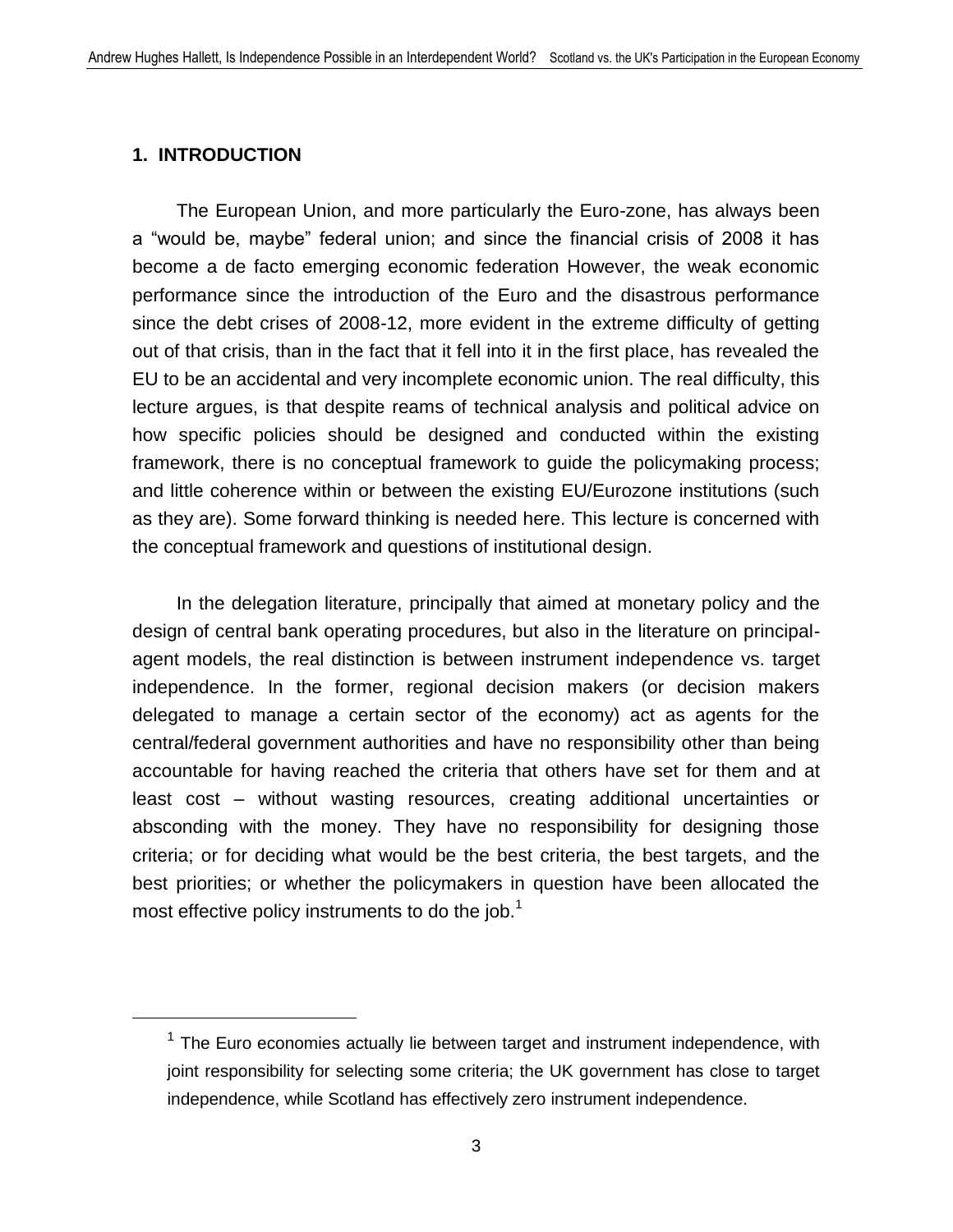Thus, under instrument independence, agents have the freedom to use their policy instruments as they see fit; and are held accountable for having done so most efficiently under criteria assigned by the principal. But they are not responsible for the overall performance of their own economy as such, or the wider economy of which it is a part, or even whether those criteria are consistent with reaching the best possible performance. In the absence of careful coordination, a coincidence of preferences, and detailed knowledge of that region's exact circumstances or the spillovers from regions nearby, centrally set criteria will not secure the best performance locally.

Target independence is quite different. Here regional policymakers set both the criteria and the priorities for a good performance and pick the instrument values so as to produce the best performance for themselves within the wider economy, taking into account local conditions, preferences and spillovers. There is still a potential coordination problem if there is a conflict between regional optimality and optimality in the wider economy. But that is always the case, even for a fully independent economy within the world economy. Some safeguards may need to be inserted to deal with that problem; but we would need to do so anyway to ensure that we benefit from the spillovers from a better performing federal economy, as well as from the better performance in the regional economy. In this set up, policymakers are held accountable for their instrument settings, and held responsible for creating a better performance in their own economy. And they have the capacity to create better outcomes because a wider set of choices can be made in a problem which is otherwise the same as in the instrument independence case.

To my knowledge, no-one has ever used the distinction between instrument independence and target independence in the area of fiscal policy; or used it to define and mark the differences between systems with full fiscal autonomy ("devolution max") and those with partial autonomy but still heavily dependent on grant revenues, assigned tax revenues, or centrally determined shares of domestically raised taxes. Examples of the former, with target independence and de facto devolution max include Canada, some Spanish and Italian regions, the Channel Islands or Isle of Man; examples of the latter are Australia and Germany with a reconciliation of regional revenues through the Australian grants commission and Germany's *Finanzausgleich* mechanism.

4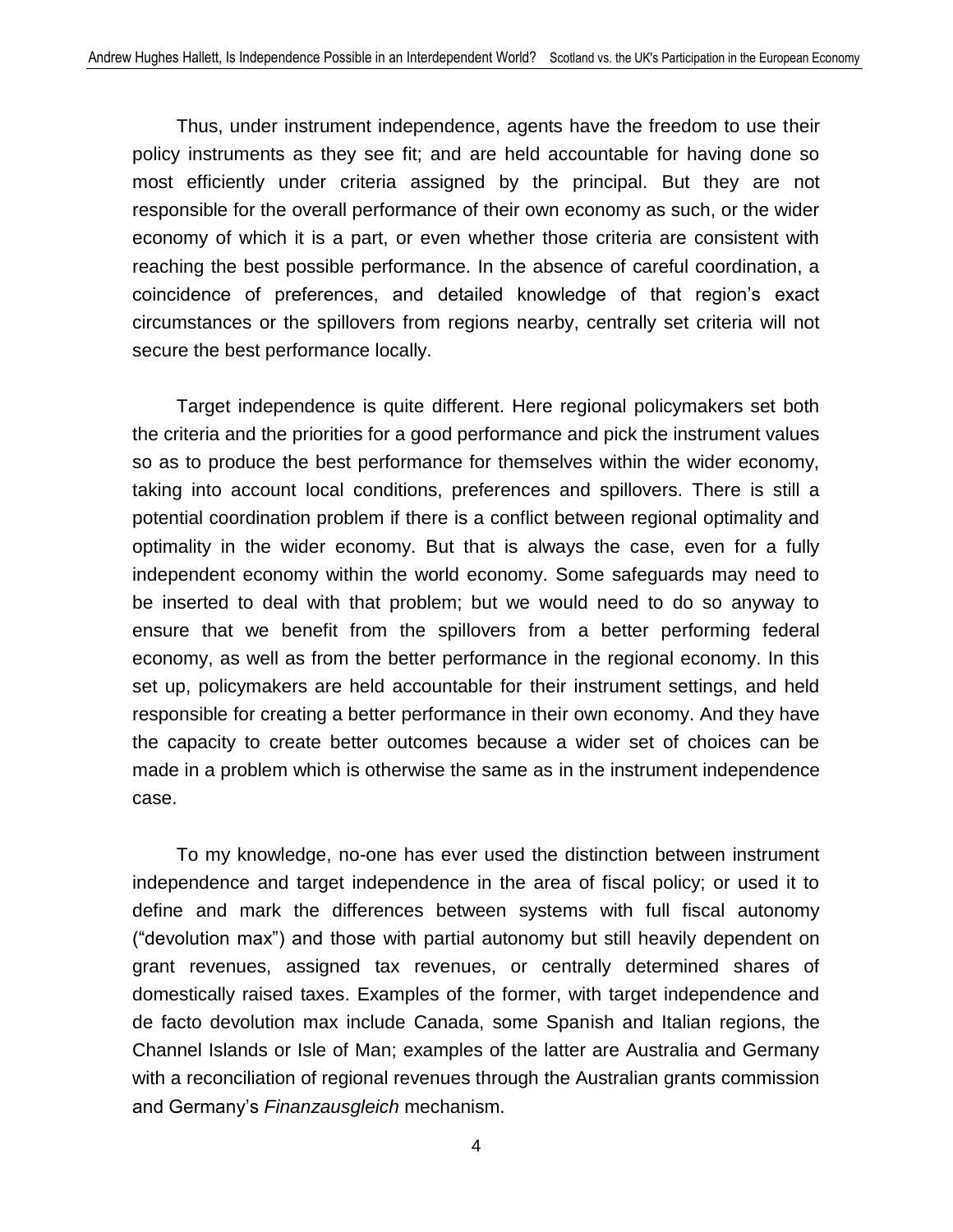*Scotland, a specific example in an existing currency union:* The Scottish Government currently faces the challenge of supporting economic activity in the face of severely constrained public finances determined in London. This has opened up a debate with the UK Government over how much autonomy Scotland should be granted in order to be able to address the problems she faces.

This argument forces us to draw a clear distinction between a funding mechanism in which Scottish ministers are held accountable (in a narrow accounting sense) for accepting and spending a defined stream of money on a defined and pre-specified set of objectives; vs. a regime which gives the Scottish Parliament both the capacity and the responsibility to raise and spend the sums of money they think would most improve the performance of the economy and standard of living of its citizens. The referendum on the latter option, implying a withdrawal from the UK or a radical increase in autonomy, will be held in September 2014.

*The UK in the single market, outside the Eurozone:* The UK position on a possible withdrawal from the EU is rather different. Being outside the currency union and the institutions needed to support that union, the UK's concerns have to do with the poor functioning and infringements of the single market (principally in the financial sector, services and external trade/investment), and the further integration that comes with EU membership (political union, fiscal union, banking union, the social chapter and immigration). The distance between the UK's expectations and the centre of gravity of European policy, the fractionalising of political life that follows, and closer relationships to the rest of the world that raise the pressure to decentralise from the EU, are the main issues. A referendum to withdraw from the EU is tentatively set for 2017.

#### **2. INSTITUTIONS BEFORE POLICIES**

#### **2.1 Private vs. public sector risk**

The links that convert private sector and foreign debt into public debt, or vice versa, can be very strong and will have important implications for the choice of the financial regulation system and/or the fiscal consolidation policies.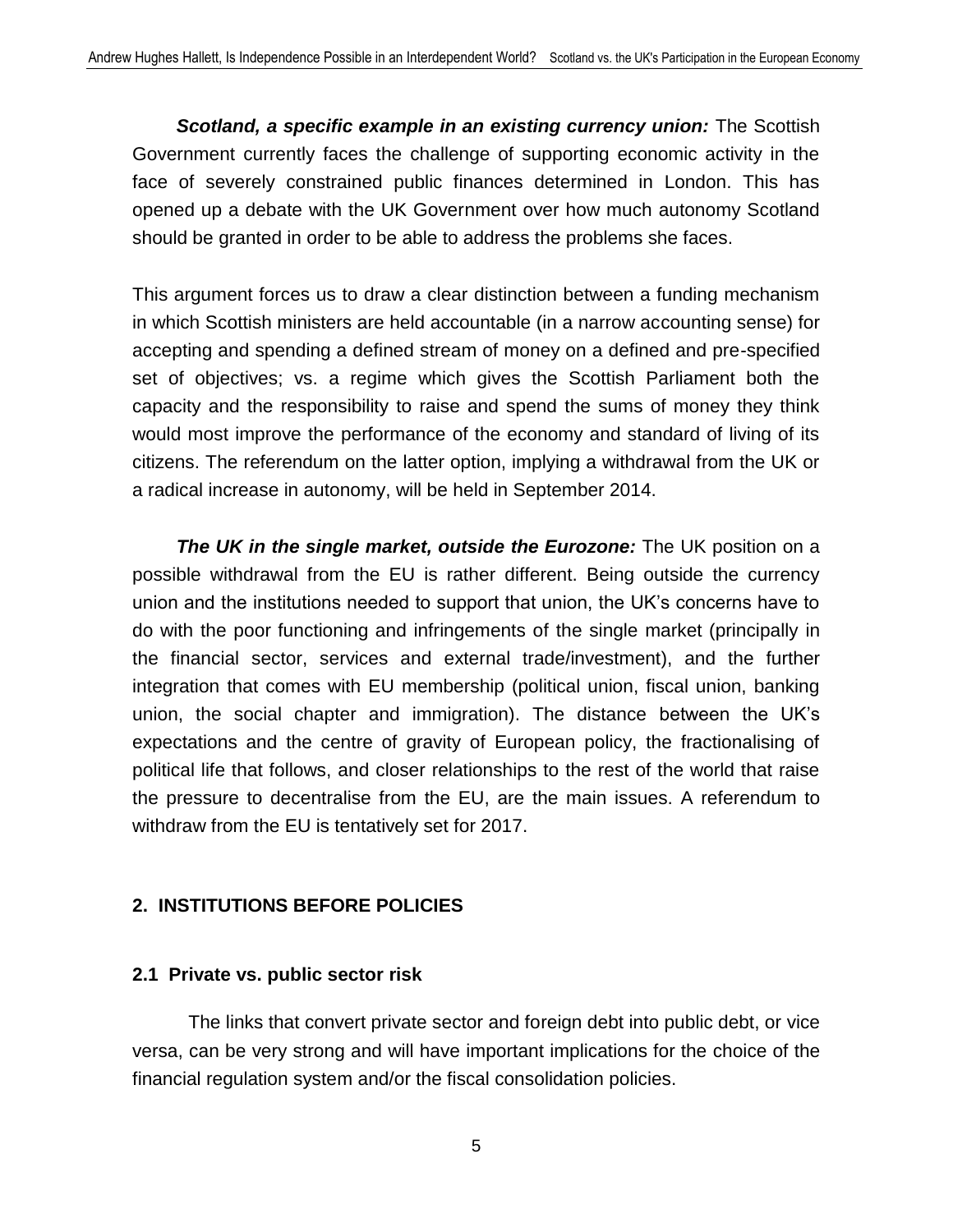We start from the national accounting identity:  $S - I = (G - T) + X-M$ , where S  $=$  private sector saving, I = domestic investment, G  $-T =$  budget deficit (public spending less revenues) and  $X - M =$  current account imbalance. This identity links external imbalances (X-M) and private financing imbalances (S-I) to the government's fiscal imbalance (G-T). It shows how imbalances on the right hand side can lead to a banking crisis in the private sector; *or* how external imbalances, even in the absence of fiscal irresponsibility, can lead to expanding public debt, capital outflows and a liquidity crisis in which private debt is replaced by public debt. In other words,  $S - I$  shows when we need financial regulation;  $G - T$  when we need fiscal control; and  $X - M$  when we need competitiveness reforms (or monetary policy to shift the Euro's external value).<sup>2</sup>

If, for example, a current-account deficit appears for any reason  $(X - M < 0)$ ; Portugal or Italy), then either the government has to run a budget deficit  $(G-T > 0)$ or private savings must fall relative to investment  $(S - I < 0)$  to restore equilibrium. But private savings will tend to rise (with precaution, debt redemption), and investment to fall in a recession:  $S - I > 0$ . So the more likely outcome is that the government's budget deficit rises. Indeed, if the private sector has been carrying too much debt, it will be the first to deleverage in a downturn – creating a banking crisis because savings are withdrawn to pay down that debt, rather than invest.

This causes a loss of liquidity in the banking system and a potential banking crisis, which leads to even larger fiscal deficits to rebalance economic activity, or to smooth consumption or tax revenues and replace the savings in banks. At that point, excess private debt becomes excess public debt. Demand for assets/bonds in problem countries will collapse, especially in a currency union where asset sales can be sent to low-risk countries (such as Germany, Finland, Netherlands) without cost or exchange rate risk. Government bonds in the problem countries are then no longer capital risk free, especially if a prospective bailout looks unlikely or too small. In such cases, the *expected* value of a euro held in one place is not

 $2$  Alessandrini et al (2013) find that the S-I and X-M gaps account for at least half the Euro's financial crisis of 2008-12, while Jorda et al (2013) argue that the S-I imbalances were the largest cause of excess borrowing in advanced economies since 1870.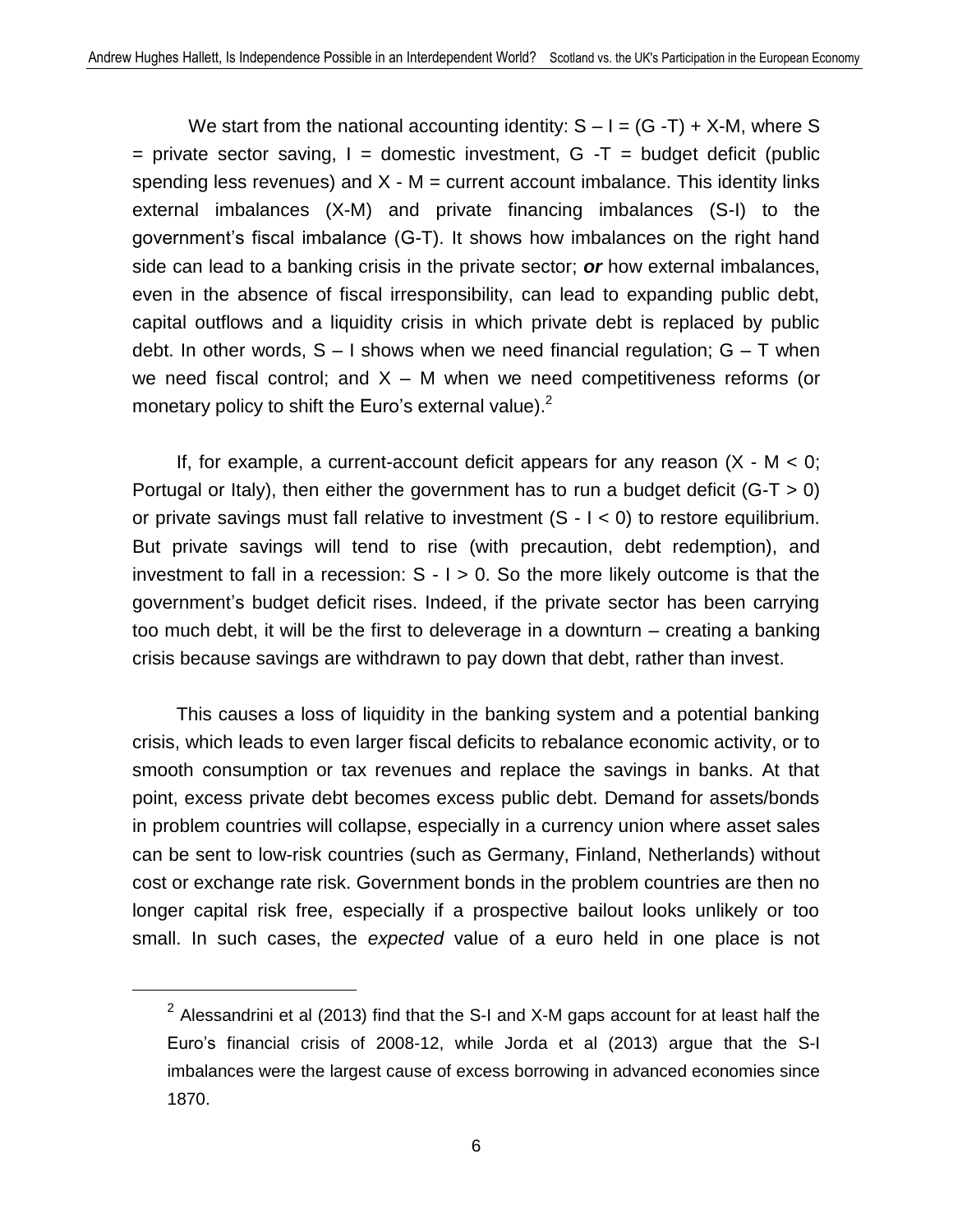necessarily the same as its value in another – leading to a run on the deposit base, rising spreads/risk premia and increased borrowing costs.

One can extend this example by asking, how did the private sector get indebted in the first place? If an economy enters an era of historically low interest rates, a global savings glut, or on joining the Euro (Spain, Ireland), then savings will fall relative to investment in an asset bubble or domestic credit boom (US, UK, Ireland) which turns S-I negative. This is not a problem if, or as long as, the credit bubble produces a matching trade deficit and capital inflow  $(X - M < 0)$ : Portugal or Spain until 2008.

But if it does not; or if the credit/asset bubble bursts; or the capital inflows dry up; or if there is a deposit run for any of the reasons above, then there will be a financing stop, a liquidity crisis and fiscal deficits have to increase (G-T>0) to provide liquidity to the banks. This is the story in much of the Euro area.

This sequence of events provides the links by which poor macroeconomic fundamentals and persistent imbalances elsewhere in the economy can easily translate into fiscal deficits and a crisis in the banking sector, even if there has been no fiscal irresponsibility at all (Ireland, Spain). Fiscal irresponsibility (Greece, say) simply adds additional fiscal deficits. The implication is that financial regulation has to be able to cover the consequences of **all** these imbalances; *and* to prevent one kind of imbalance morphing into another, *and* to remove any excess imbalances. The lesson is that the EU needs better institutions rather than specific policies to achieve that in a world where countries have different objectives, different priorities and different time frames.

A couple of recent examples may fix the point. First: why is Portugal starting to behave like a northern/core Euro-economy, while the Netherlands is beginning to look more like a southern peripheral economy? The answer is that Portugal has started to repair her  $X - M$  deficit, after the  $S - I$  financing gap had been rebalanced at a new lower level using troika loans, OMT promises, and a great deal of austerity. The Netherlands, by contrast, is suffering a financing stop induced by deleveraging after a property boom while the external X-M gap remains as it was. That means a very stubborn fiscal deficit, and austerity is needed.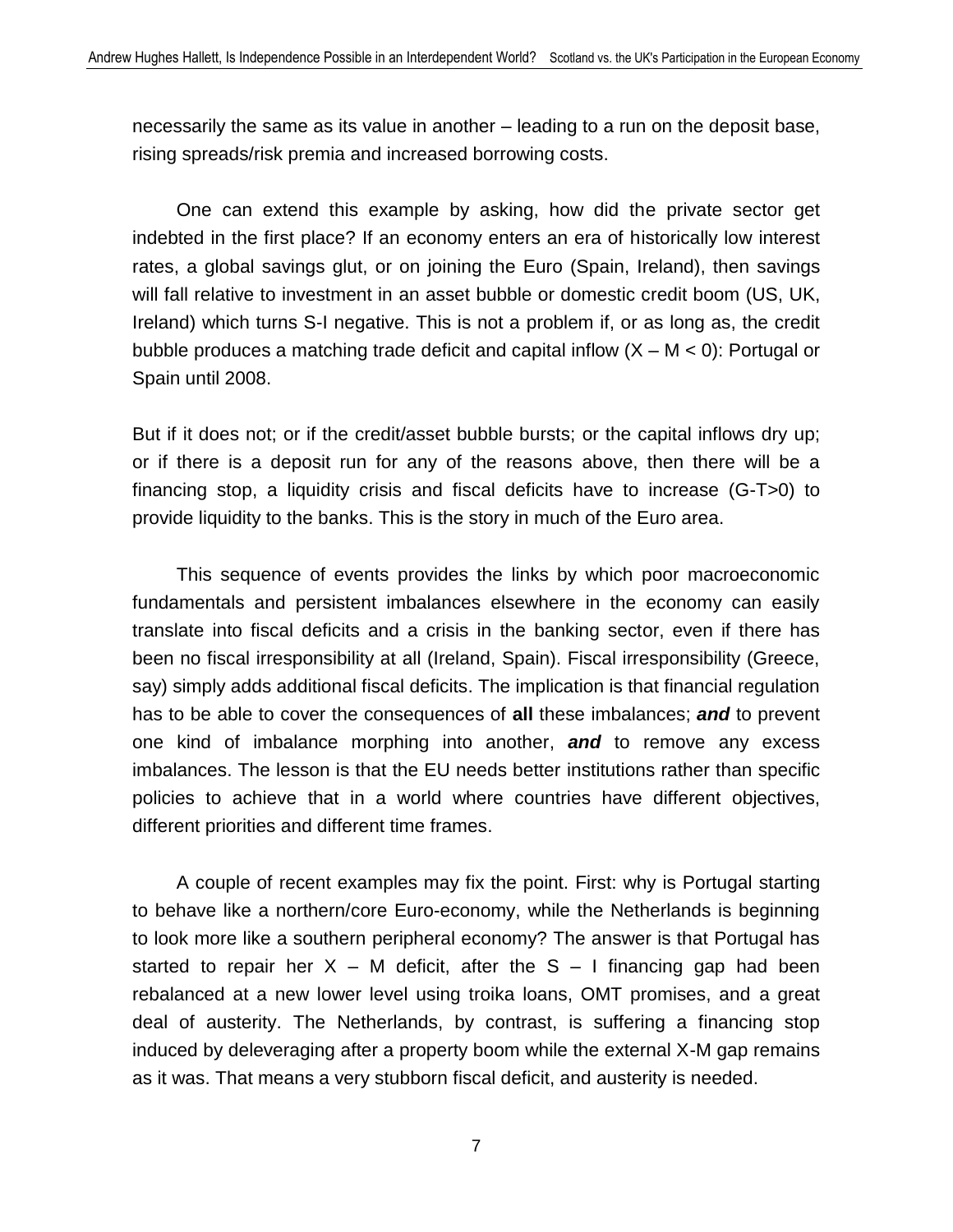Second: what distortions emerge from the German current account surplus? That surplus is now 6% of GDP, the budget is nearly balanced, so the S-I savings surplus is about 6% of GDP. There are many possible reasons: i) domestic investment may have been kept low by repression in the domestic economy (low relative prices and incomes); ii) import compression in the rest of the Euro area due to austerity; iii) unrequited competitive real devaluations by Germany; iv) the Euro lower than it would otherwise have been, switching exports to the rest of the world; v) safe-haven inflows from the rest of the Euro area. Any of these factors would cause excess savings. In fact the German savings surplus has only fallen ½% of GDP since 2007, while the fiscal deficit fell by 3%, implying that her savings surplus fell *to* 6% (it used to be higher) – slowing growth, and signaling an early start to deleveraging in the finance sector. The counterpart (rest of Euro area) external surplus has risen 2½% of GDP, but only since 2011, while fiscal deficits have fallen about 3% on average. Deleveraging there has therefore only just started and remains small. Hence strong financing flows will still be needed to allow the necessary corrections to happen; and the fiscal deficits will remain very stubborn, and growth slow, for some time to come.

#### **2.2 Fiscal Control and Fiscal Rules**

 $\overline{a}$ 

Fiscal rules are defined as permanent constraints on fiscal policy achieved through numerical limits on budgetary aggregates. The five types of fiscal rule are:

**a)** *Balanced Budget Rules:* Balanced budget rules establish targets to achieve a structural budget balance each fiscal year. By focusing on structural budget balance, adjusted for economic cycles<sup>3</sup>, the government has some ability to run a deficit during a recession, rather than cut spending, provided financing is available on affordable terms. But deficits incurred at one point have to be paid off by surpluses generated later, to achieve a balanced budget across the cycle.

 $3$  A structurally balanced budget is one balanced across the cycle as a whole. The difficulty is to compute this structural measure in real time. In practice, this cannot be done accurately enough to prevent misjudging excessive deficits: Hughes Hallett et al 2012.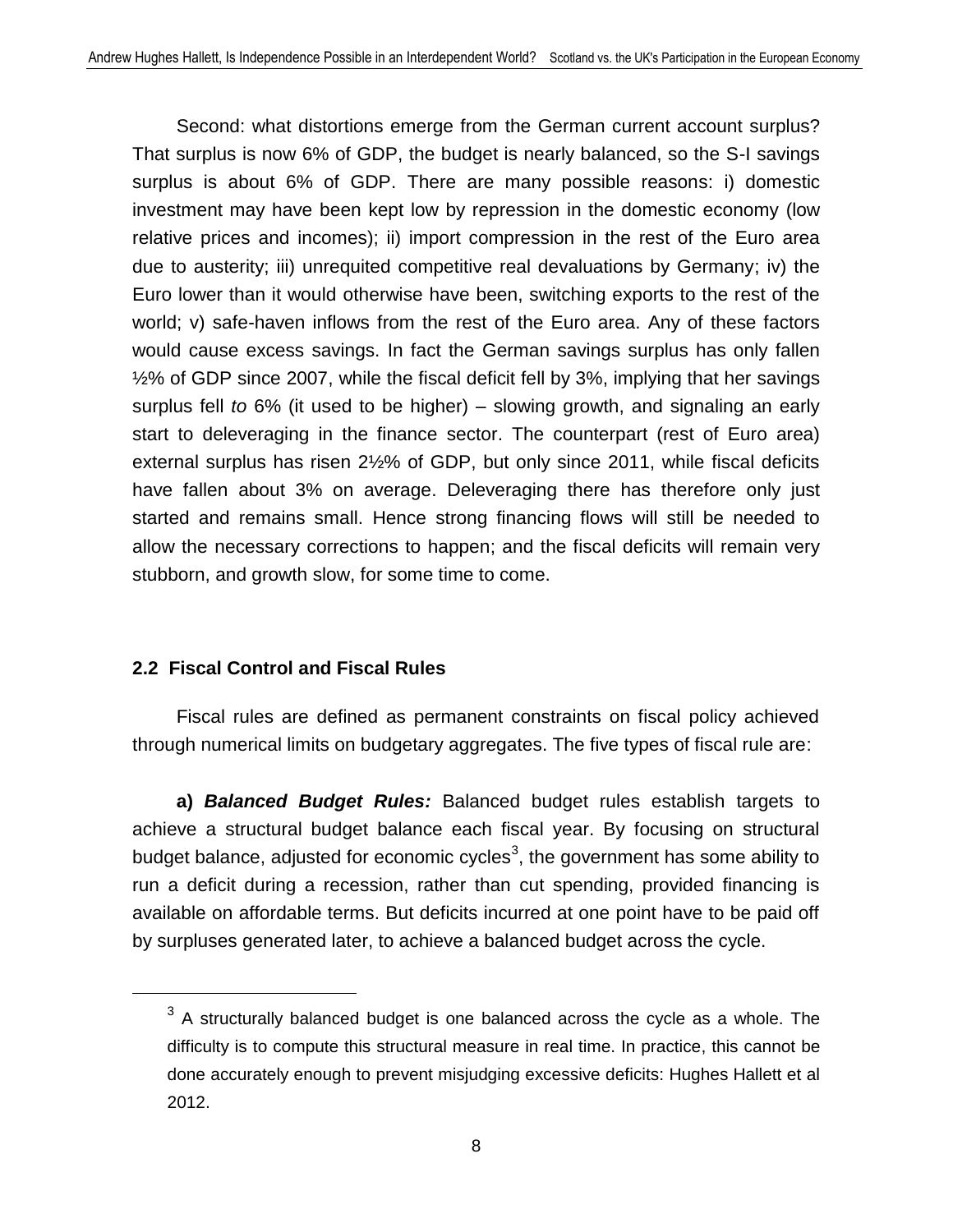Some rules, such as the UK's budget balance rule, specify that the government balances its budget on a forward looking basis. The UK's balanced budget rule or "fiscal mandate" requires the forecast structural budget to be in balance or surplus by the end of a rolling five-year forecast horizon.

**b)** *Debt Rules:* Debt rules are, by definition, most effective in limiting government debt to a specific level. A government with a debt-to-GDP ratio below the target level would have scope to undertake expansionary fiscal policies in the short to medium term. A government which runs high deficits as it approaches the debt ceiling where debt becomes unsustainable, may find itself unable to adjust to meet the target, and overshoot it instead of returning to target.

In the latter case, a strong and credible enforcement mechanism will be needed to deal with the possibility that the government's ability to keep to the rule breaks down due fiscal fatigue, political fatigue, or large negative shocks of the kind seen in the financial crisis of 2007-8.

In the former case, where the debt ratio is low, there is a temptation to undertake expansionary policies that become unsustainable if pursued for too long. To prevent that, a debt rule will automatically impose a minimum primary surplus or maximum primary deficit. This allows us to set a self-stabilising rule with a target value and a ceiling below which debt may fluctuate. For example, the EU's fiscal compact requires that member states with debt-to-GDP ratios above 60% seek to reduce the ratio by  $1/20<sup>th</sup>$  the amount it is in excess of the target each year.

What level of debt should these rules aim for? The most recent literature shows the level of debt that maximizes growth will depend on what we choose to spend our deficits on: the marginal productivity of public capital, including infrastructure, is the crucial issue $4$ .

**c)** *Expenditure Rules:* Expenditure rules set limits on total, primary or current spending. This limit may be set in aggregate terms, or as a growth rate, or as a percentage of GDP. Such rules can limit the size of government in the

<sup>4</sup> See Checherita et al (2013) for the details and an explanation.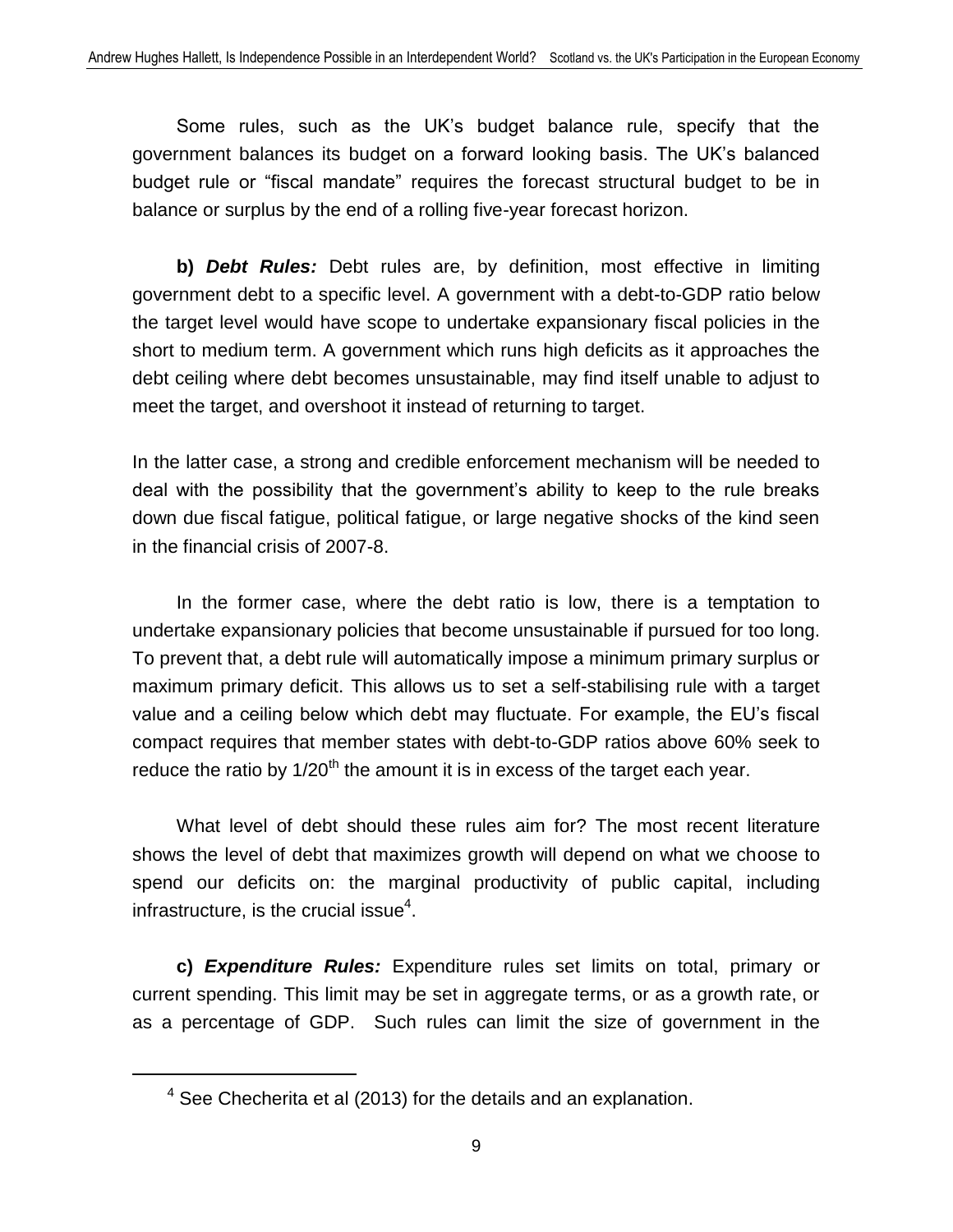economy, but may not achieve sustainable public finances unless another rule also raises revenues at the same time – which means that taxes increase pro-cyclically in a recession since public spending tends to rise in bad times. The Euro-zone's austerity policies have illustrated how difficult it is to operate such rules effectively.

**d)** *Revenue Rules:* Revenue rules may define a floor or ceiling to government revenues. But again, since tax revenues are endogenous to the cycle, and typically more volatile than spending, governments have found great difficulty in operating such rules in practice.

**e)** *The Golden Rule:* The Golden Rule of debt financing specifies that only spending on public investment and capital may be financed by borrowing and hence debt; the idea being that such investments generate a identifiable rate of return. This kind of rule may be looser than the rules above, but recognises that the composition of public spending matters for development and growth and should not be overly restricted. This kind of rule is used in Germany, and was the rule in the UK until the 2008 financial crisis.

#### **2.3 Sustainable fiscal rules: an example**

Standard results in the literature show that a country's debt ratio will stabilise when *pb=(r-g)d:* where *pb = primary surplus, r* the average interest rate payable on debt *d*, and *g* the average growth rate in national income. In other words, the primary surplus/deficit must always be above some threshold value defined by *r, g* and *d*. Put differently, the fiscal compact does not guarantee sustainable public finances: a structural deficit  $pb+rd \ge -0.5\%$ , instead of (2r-q), is likely to be too lax in bad times (*g*<0), but too tight in good times (*g*>0). An example of how the primary surplus needs to behave to ensure sustainable public finances at each debt level is given in the following diagram (with outcomes under the fiscal compact's  $1/20^{th}$  rule, and under fiscal fatique: AB).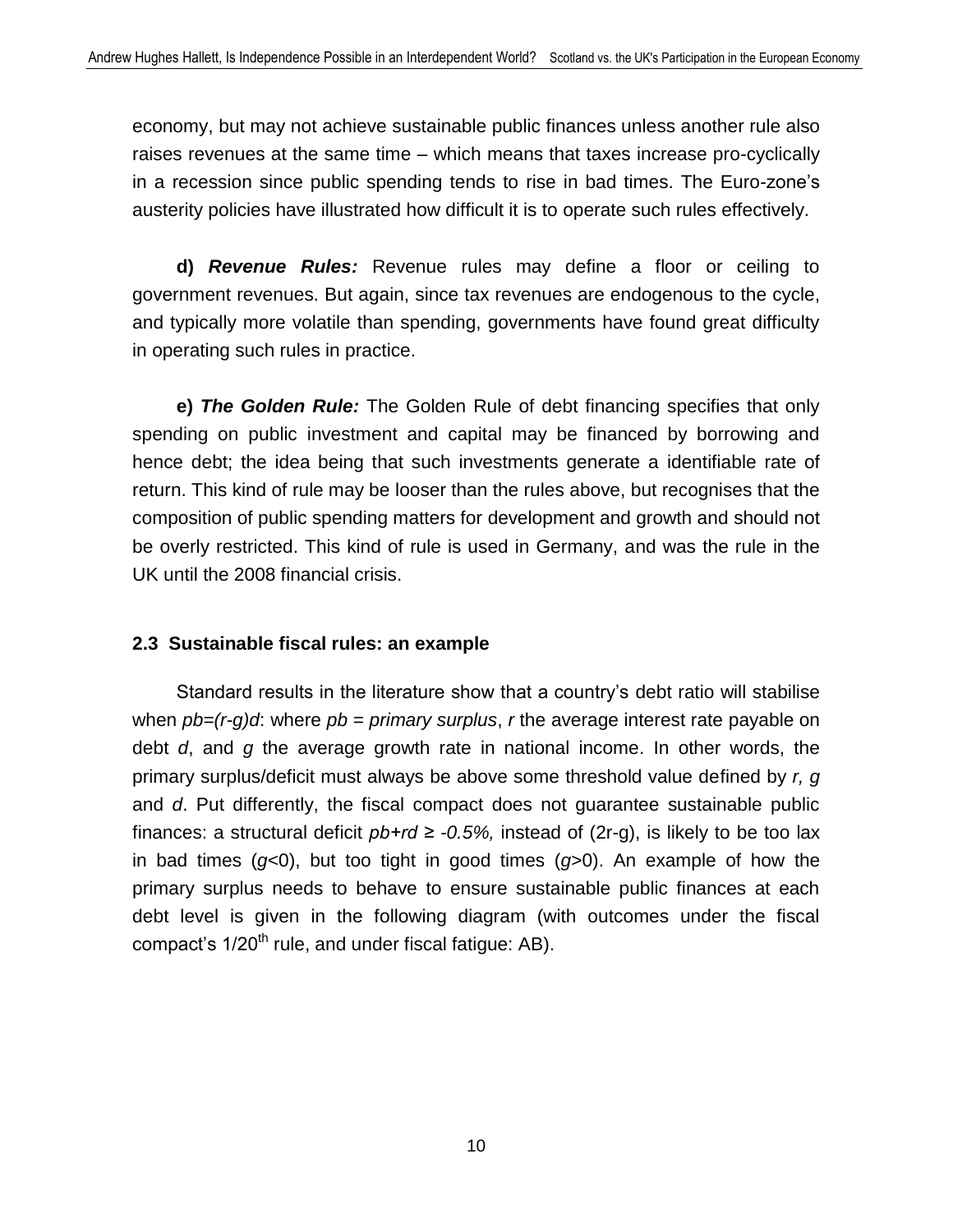

#### **2.4 Fiscal Councils and the Banking Union**

 $\overline{a}$ 

A Fiscal Council's task would be to provide informed and independent assessments of the fiscal position and general prospects for the national economy, covering the outlook for public finances, financial conditions, and the main targets of economic policy. This would bring the fiscal policy framework back to a system of rules that safeguard solvency and efficiency, without the government losing the freedom to set out and achieve its own priorities and targets. More importantly it would be *forward looking*. And by entrusting the analysis and judgment of sustainability to an independent commission, it would solve the basic credibility problem of any fiscal regime; namely that governments are left to judge the quality of their own policies, especially those with financing implications that last long after the next election or elections. In short, a proper balance between long run sustainability and the short-run obligations and opportunities offered by fiscal policy, is preserved by the independence of the body making the assessments from political pressures.<sup>5</sup>

 $<sup>5</sup>$  The establishment of fiscal councils is now required as part of the EU-IMF rescue</sup> plan for several indebted Euro area economies. Many OECD countries have set up and operate fiscal councils: inter alia, Australia, Belgium, Canada, Chile, Denmark,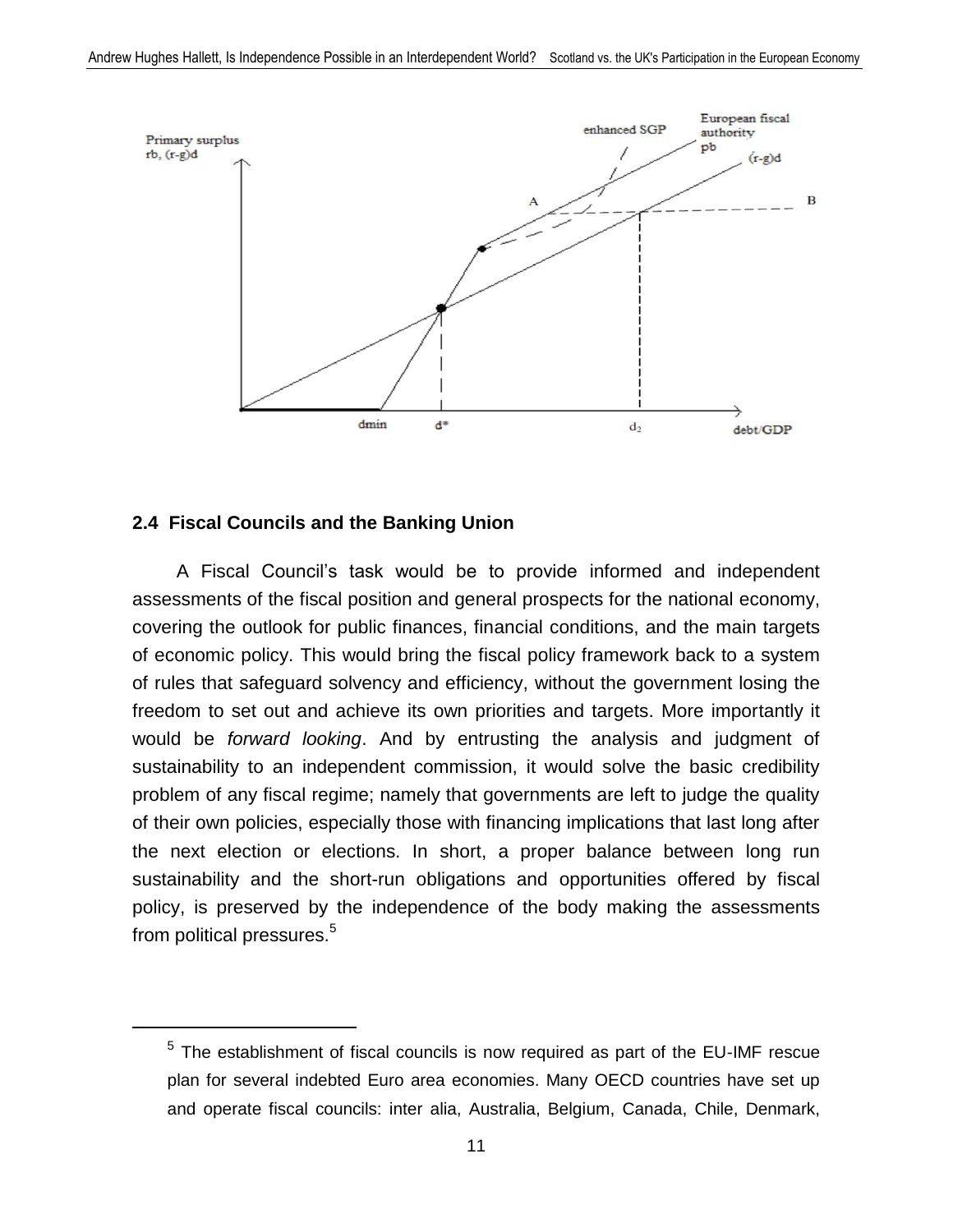**Credibility, Commitment and Monitoring:** The rationale usually offered for a fiscal council is as a mechanism to increase the credibility and commitment to sustainable fiscal policies, and to provide a politically impartial monitoring process which is available to the economy as a whole. Thus, at one end of the scale, the Swedish Fiscal Policy Council has an explicit mandate to comment on, and where necessary recommend improvements to current fiscal policies, and the extent to which they will reach the goals and priorities the Government has set for itself; and whether there is a risk of creating unsustainable levels of public debt or extreme tax liabilities in the process. The Swedish council may also examine the implications for other targets such as growth, employment, income distribution and structural reform programmes.

It may also suggest other policies that would, in its judgment, reach those targets better or faster; and it may (and does) comment on the effectiveness of the Government's communications practices (the explanation of, and justification for, the policies being pursued).

At the other end of the scale, the UK's Office of Budget Responsibility (OBR) is required to provide independent forecasts of the future fiscal revenues and budget position, including the implications for growth and employment that may affect the fiscal position. But it is forbidden from examining or commenting on the other targets of economic policy or the merits of the other policies that might be used to reach them. The accent here is on forecasting rather than policy evaluation or policy efficiency. *Neither* agency is involved in policy advocacy however. In between, there are many other fiscal policy councils that vary in their remits and to whom they are accountable; and in staffing and how they handle disputes over impartiality in their advice.<sup>6</sup>

 $\overline{\phantom{a}}$ 

Germany, Hungary, Ireland, Portugal, Slovakia, Slovenia, Sweden, the UK and the US.

 $6$  It is important to note that independence, in this context, involves not only physical separation from government agencies responsible for economic policy, but also free access to the data, models and information used by government and by outside agencies. It is not just a matter of political or personal independence.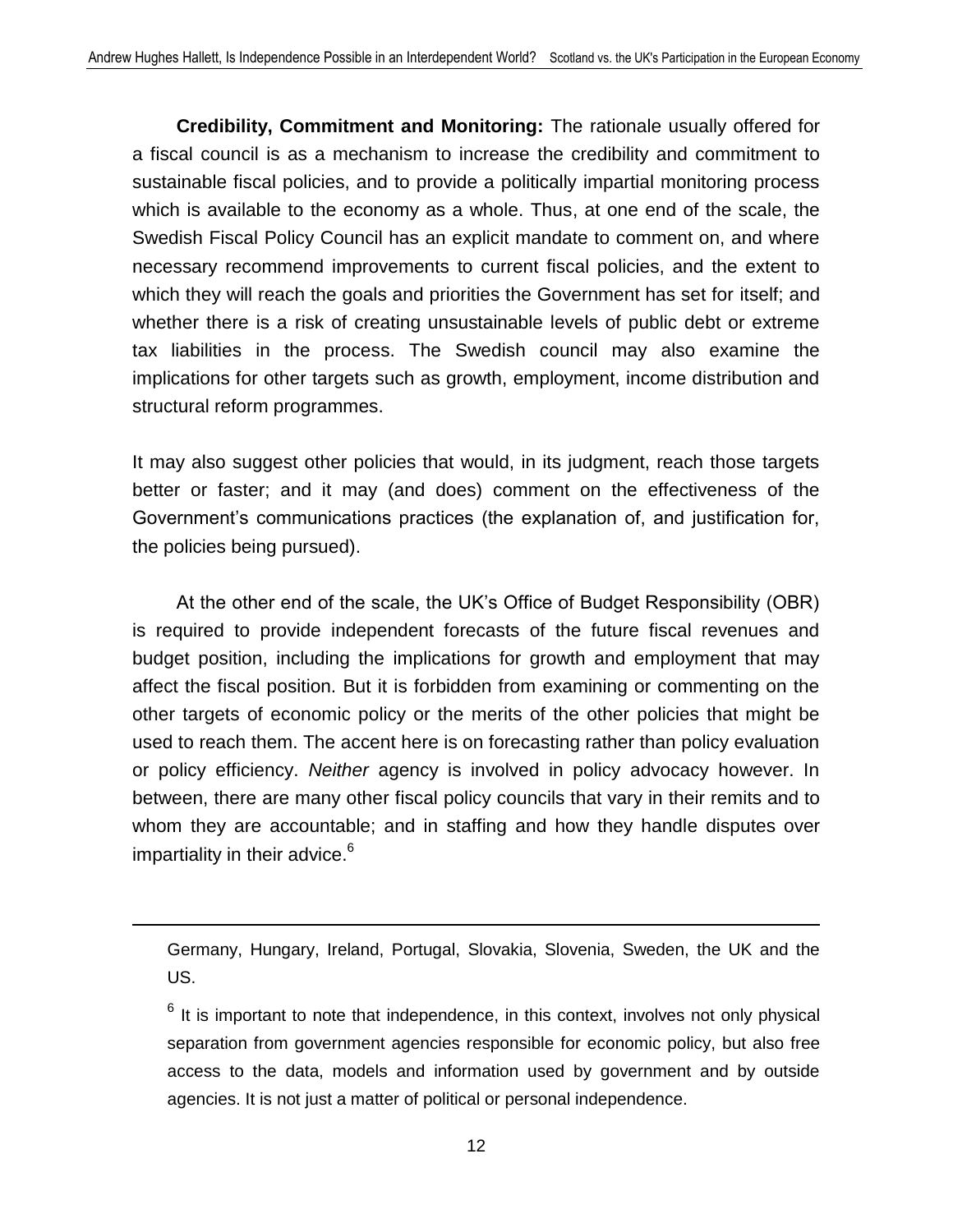The first function of a fiscal policy commission is therefore to forecast future fiscal outcomes, to monitor current performance, and to analyse the sustainability and feasibility of the main targets of the policymakers. That is: it has to operate as a second opinion, and introduce an enforcement mechanism to underpin the credibility and commitment to the chosen policies.

Much has been made of the analogy with the need for independence and credibility by central banks in the making of monetary policy. These characteristics are needed in fiscal policy too; this sector discusses how they can best be achieved. But the situation is actually rather different for three reasons: a) a fiscal policy commission has no executive authority, and ultimately no sanctions on misbehaviour; b) it is most likely to have a wider remit, but may not engage in policy advocacy; and c) in order not to add to any democratic deficit, it must restrict its analysis or evaluations to be within the targets and priorities set by the government of the day.

**Specific Tasks:** Traditional monitoring procedures for fiscal policy are based on partial rules that are backward looking. In so far as monitoring is about anchoring or reassuring expectations of the future, this is a defect. They do not imply any specific pressure to modify policies in the light of predictable problems in the future. An independent fiscal policy commission should therefore be responsible for: a) reviewing the fiscal outlook for the government and the public; b) reviewing the future revenues likely to be available; c) estimating key *structural* imbalances; d) estimating the likely consequences of current spending and taxation plans, including those implied by changing demography, pensions and foreign factors; e) giving advice on correcting any imbalances.

These tasks should therefore be designed to provide an informed and impartial assessment of the fiscal position, its implications for economic performance and the future state of public finances. More important, and this is the big innovation, it would be explicitly forward looking. All this can be done without imposing on the government's preferences, priorities and targets. However, a problem of enforcement remains. A fiscal policy commission can only ramp up the pressure to conform to a sustainable set of fiscal policies through public censure – but significantly so if the commission itself has genuine authority and credibility. But ultimately a determinedly delinquent government would have to be restrained some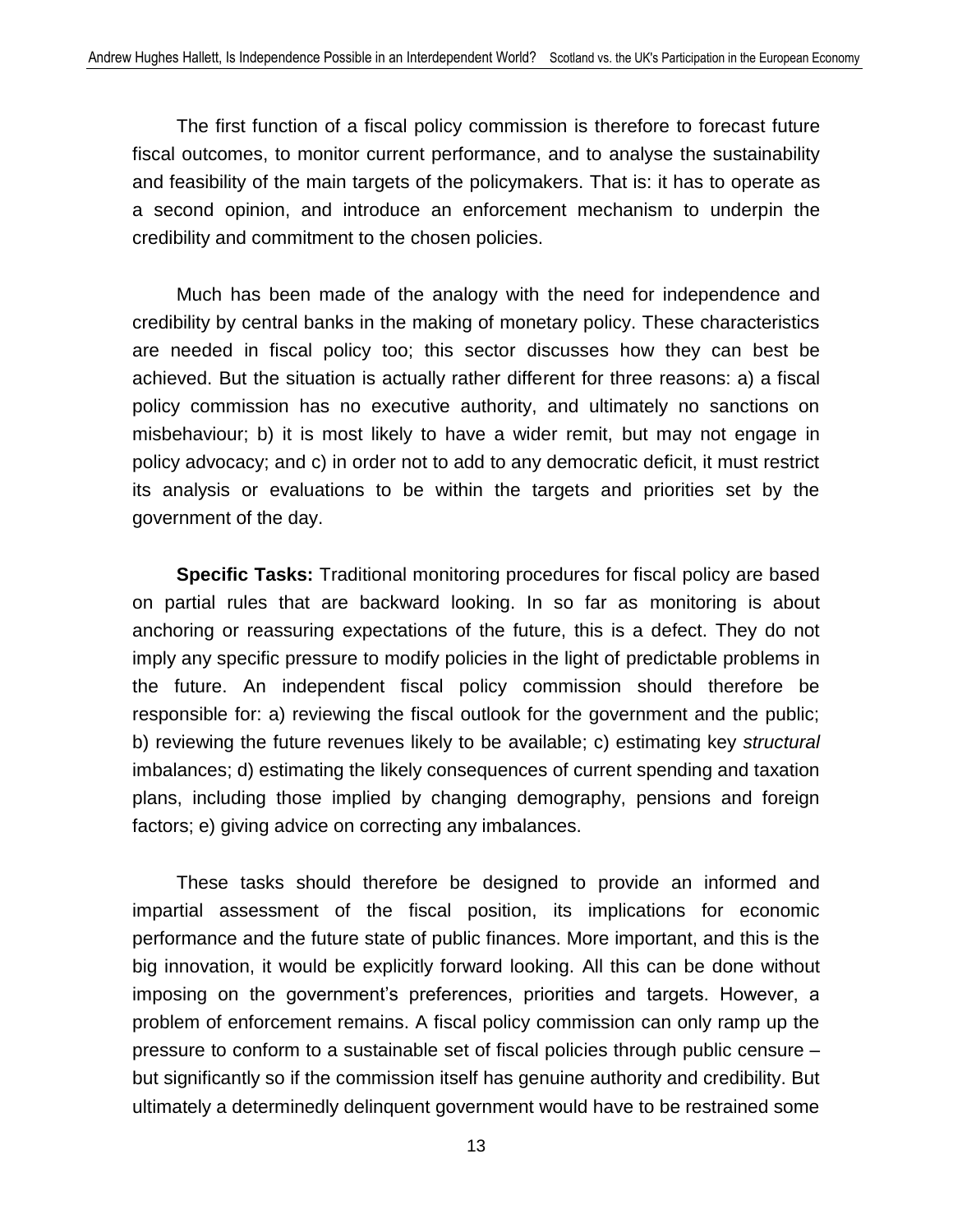other way, for example through the graduated "chapter 11" process administered by the commission discussed below.

In this scheme, it is clear that the responsibility for the choice, design and execution of fiscal policy remains with the government. Nevertheless, the commission's warnings would force that government to argue openly how they are going to maintain sustainable policies and any necessary adjustments, signalling that the responsibility for the outcomes is theirs to achieve. Nonetheless there remains a trade-off between designing an organisation restricted to forecasting likely outcomes, and an organisation with a wider remit to monitor and comment on the effect of fiscal policy on other targets of economic policy or macro-imbalances. In either case, the point is that improving the credibility and expectations of favourable outcomes will strengthen the power of the government's preferred fiscal policies and the likelihood that the targets will be achieved.

**A Wider Remit?** Calmfors and Wren-Lewis (2011) argue that a fiscal council is needed in order to monitor a government's adherence to the rules required to maintain a sustainable level of debt. Certainly having a sensible debt target, chosen on a multiperiod basis rather than period-by-period, implies certain limits need to be imposed on the primary deficit. We show how to do that in Checherita et al (2013). But there is still the problem that governments may fail to keep debt within sustainable bounds, or that they become overwhelmed by financial shocks and rising interest rates as happened in the financial crisis of 2008-12. Hence the problem is one of enforcement. Fiscal policy councils are designed to help with that, creating maximum peer pressure for enforcement. But it would be wise to supplement that with coercive rules for use in extreme cases, and define what may be regarded as the "safe zone" for the public debt level to operate in. The implication is that a fiscal council should examine compliance with the fiscal rules needed to ensure sustainability.

Beyond that, the Swedish and Danish fiscal policy councils, for example, have found it important to evaluate the impacts of fiscal policy on growth, job creation, investment and the distribution of income. The Swedes have also underlined the importance of taking a top down approach: that is a complete model approach in order to ensure consistency and credibility in their evaluations. They also consider alternative policies and undertake normative exercises to investigate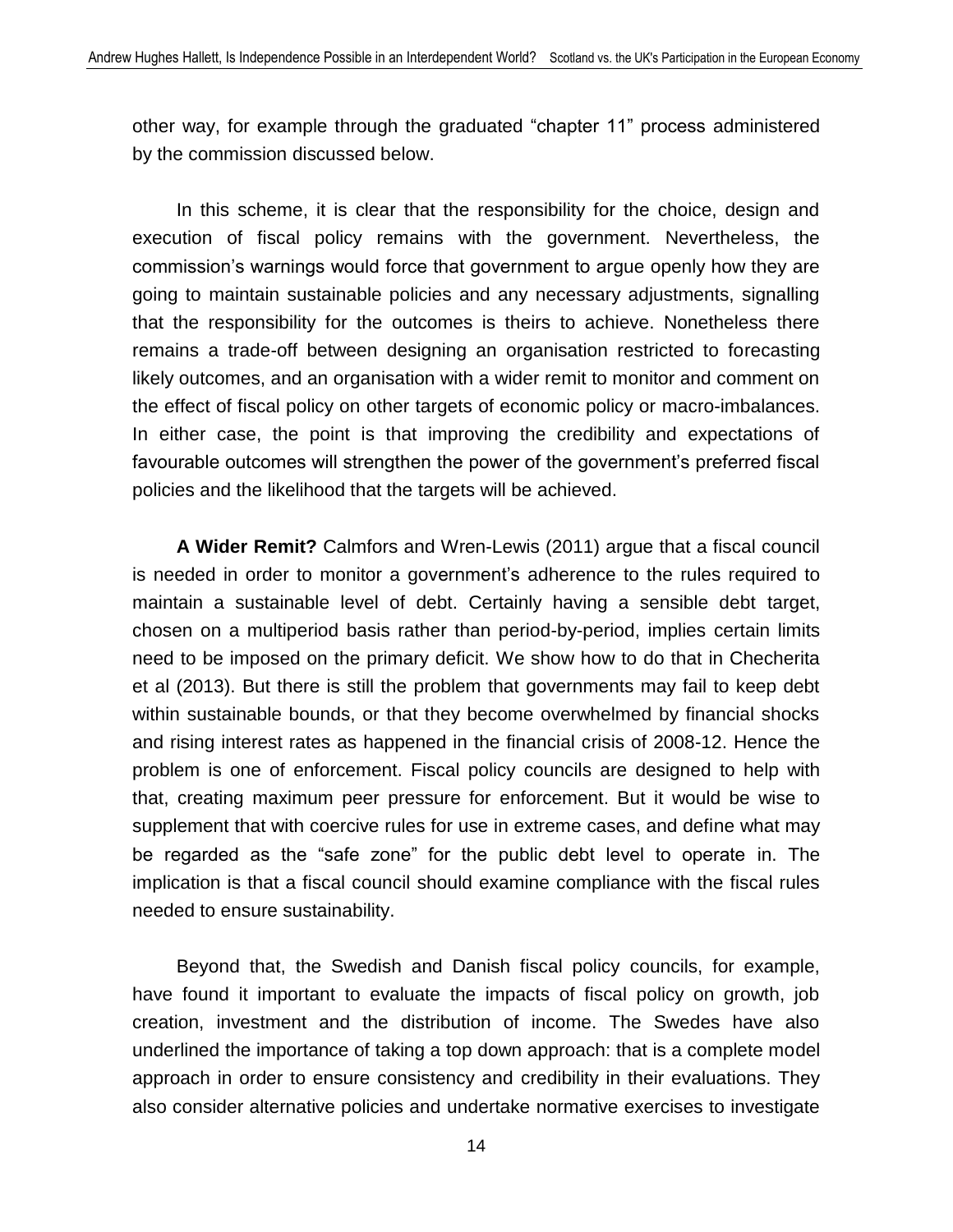what policies might improve the achievement of the government's targets. I examine this possibility in Hughes Hallett (2013), and conclude that to give such a remit is probably unwise because it risks politicising (or giving the impression of having politicised) the commission's remit. That would undermine the commission's reputation for credibility and effectiveness.

**The Fiscal Policy Council Needs Oversight of Banking Resolution and Regulation:** A Fiscal Council should play a critical role, unrecognised so far in the literature, in the regulation of financial services or banks and in the resolution of financial institutions in trouble. This role stems from link between private financial imbalances, internal or external, and public sector fiscal imbalances, as discussed above.

This may appear irrelevant to fiscal policy. But it is not for sustainability, for two reasons: a) establishing a *feasible* public debt management and resolution scheme requires us to separate private risk from public risk (we may wish to bail out the former as a liquidity problem, but not the latter as a solvency problem); and b) because the governance arrangements have to recognise that sovereign debt problems are as often caused by financing stops or trade imbalances in the private sector, as they are by fiscal irresponsibility in the public sector per se. Consider Spain or Ireland, or the regions within Spain.

On private imbalances, there are two points to make: a) it would be illegal under the proposed Banking Union/European Systemic Risk Board legislation not to participate in a private sector bail out, proportional to activity levels, if it damages financial services in another jurisdiction (a violation of the single market);<sup>7</sup> and b) it will be in the interest of any participant to help bail out or restructure an institution operating but not domiciled in its jurisdiction, since not to do so would precipitate the collapse of at least one institution (and possibly others) in its jurisdiction.

This argument makes the case for a jointly run resolution vehicle for private sector problems; that is, one which is mutually owned and independently operated

 $7$  The local incorporation of subsidiaries is needed to make this work; also for conduct regulation, Vickers, Basel III.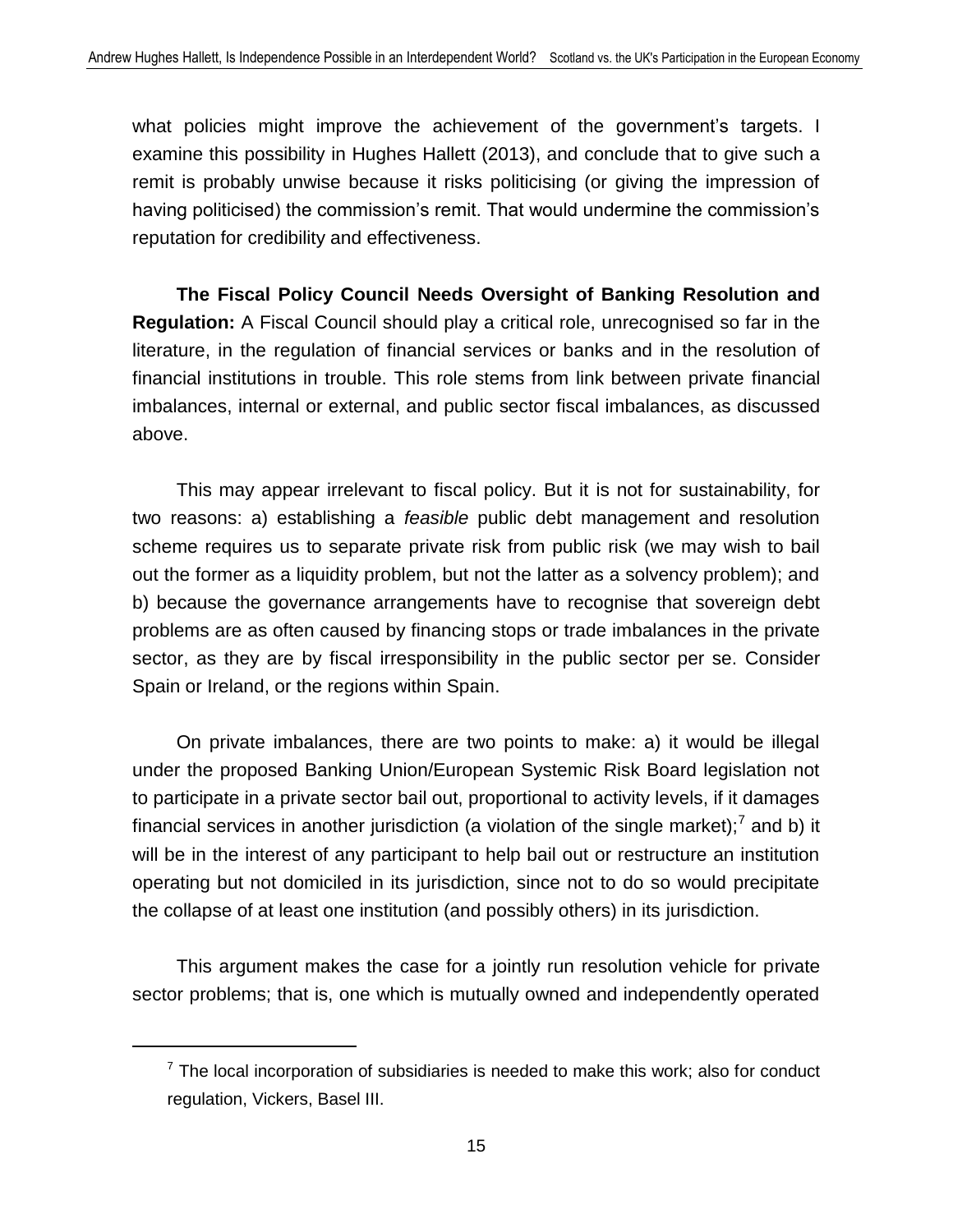but which does not involve the mutualisation of debt since the decision to bail out will depend on factors that are likely to differ in different jurisdictions and vary on a case-by-case basis. But since domestic institutions are usually the largest purchasers of domestic sovereign debt, such a bailout facility may become an indirect way of bailing out an illiquid or insolvent sovereign. It therefore becomes vital, again, to have institutions that separate private risk from public risk: that is, separate fiscal irresponsibility from excess private sector debts, recognising that the causality may flow either way.

In addition, the mutualisation of debt needs to be avoided in order to preserve market discipline on the individual issuers of debt<sup>8</sup>; that is, in order to limit any moral hazard effects operating on the financially weaker issuers of debt who would otherwise have an incentive to issue too much debt at lower cost. Nevertheless, there are several reasons for wanting "euro-bonds": lower borrowing costs in distressed economies, better quality debt, stronger collateral for banks (or countries) seeking finance to lend for new investment or to back their short-term financing needs on the repo market (O'Rourke and Taylor 2013). These are important functions, but better supplied through a dedicated Euro level authority in order to avoid moral hazard and perverse incentives appearing at the national level.

**The separation principle in a Banking Union:** The upshot here is that we need a regime that separates private sector risk from sovereign risk, but which provides a lender of last resort mechanism to underpin stability in the private markets while imposing fiscal constraints to rule out the chances of a sovereign default. The former property requires a rigorous system of financial regulation (as proposed in the UK); but the latter, a system of debt limits with effective sanctions (a debt protocol operated and monitored by an independent fiscal policy authority), similar to that proposed for the Eurozone in 2011 but rendered inoperative by the failure to create a coherent banking union or resolution mechanism.

 $8$  It is clear from data on spreads that market discipline was focused on the Euro-area as a whole, not on national borrowing, until 2010 when the markets realized that country bail-outs might either not be forthcoming or not be large enough: see Alessandrini et al (2013)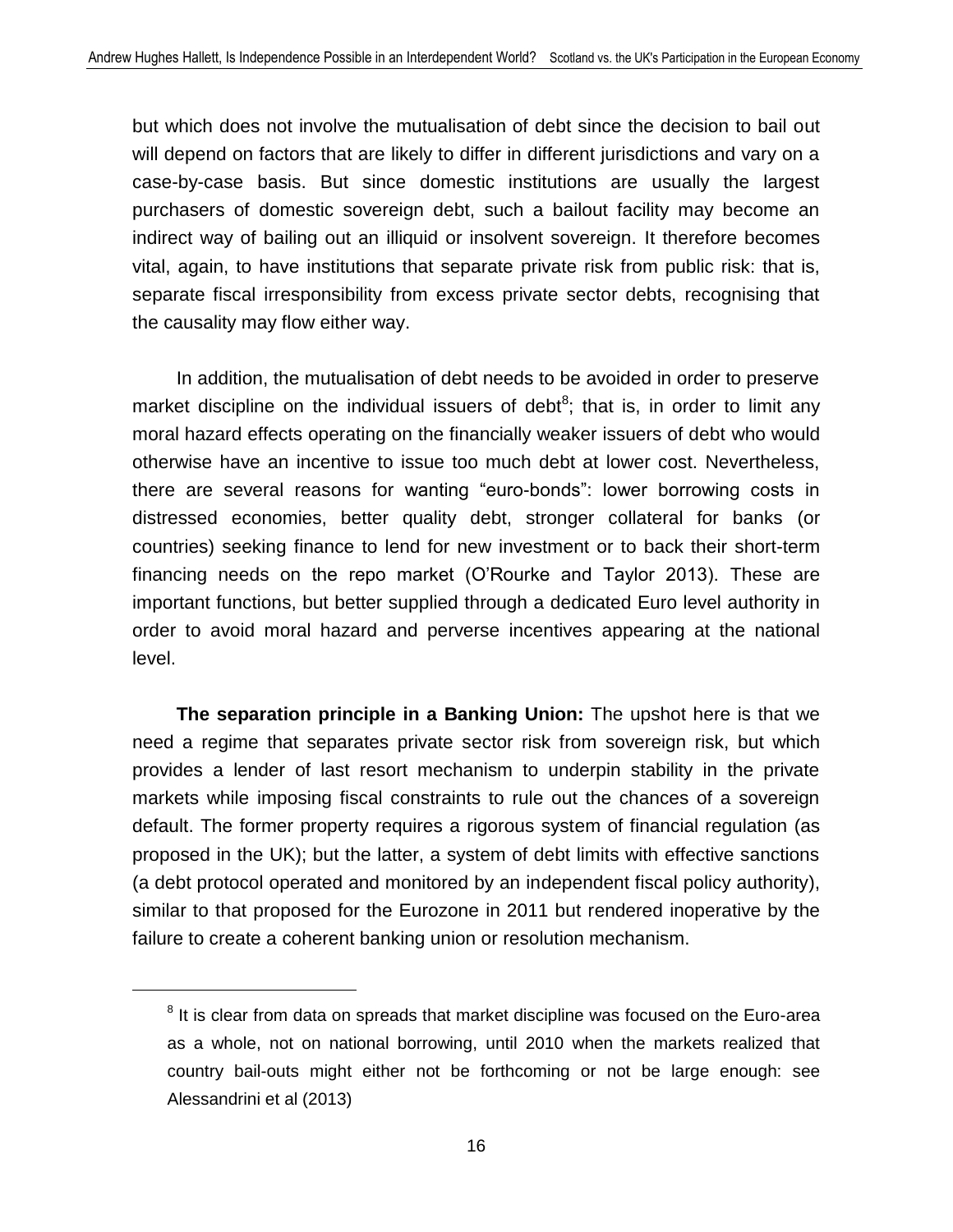Then, having separated the two components, problems in the financial sector can be treated independently, and on merit, with targeted lending of last resort by the financial regulator, where justified, through the resolution process above. By contrast, unsustainable fiscal policies will be monitored independently, and eventually ruled out in favour of technocratic solutions recommended by the regional Fiscal Policy Council, in effect suspending the policy process until sustainability can be restored. Thus fiscal councils need to play a crucial observer role in the financial regulation and resolution process too. Given this framework, markets and policymakers can then, in normal times, pursue their own interests without constraint – unless their decisions would lead, predictably, to insolvency.

#### **3. FISCAL ARRANGEMENTS IN A CURRENCY UNION**

Simple funding mechanisms, such as a block grant or straightforward tax assignments, cannot give a regional government the capacity to improve the economy on a systematic basis. Instead they are simply a means to secure a certain stream of funding. The mechanisms more broadly are: block grant funding; tax assignment schemes or apportioned taxes; partial fiscal autonomy; fiscal federalism; full fiscal responsibility/autonomy or outright independence.

#### **3.1 Funding the National or Regional Economies**

**Partial Fiscal Autonomy:** Block grant systems have been widely criticised, not least by the UK government<sup>9</sup>. On the other hand, funding schemes with limited autonomy are often unworkable because they require information on future tax revenues that no policymaker can possibly have when they make spending allocations. And if borrowing for current spending is prohibited, they contain no mechanism to reconcile contractual spending (most of the budget) with variable revenue flows until reconciliation several years after the event. Proposals of this kind therefore retain the very problem which all governments wish to avoid: revenue volatility. Moreover, any attempt to fix this problem by using official forecasts of future tax revenues, allowing borrowing, and reconciling the forecasts

 $9$  House of Lords (2009); McLean et al (2008)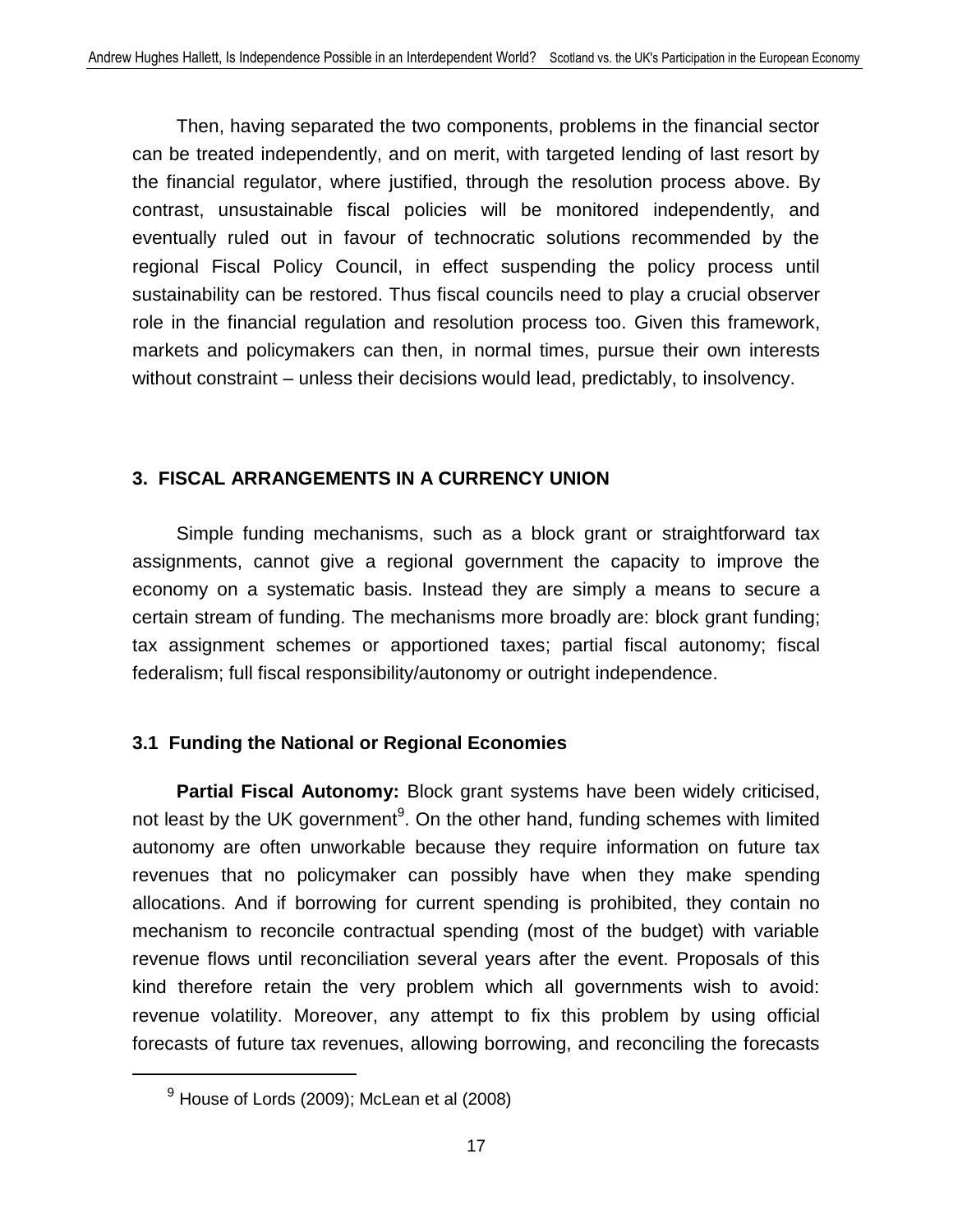with actual receipts later, introduces three further difficulties: new grounds for quarrels between the centre and the regions, a long term deflation bias, and a net loss of devolution.

There is a fourth problem, generic to any kind of partial devolution. Revenues that depend on a shared tax base will vary up and down with decisions taken by another tax authority, over which the regional government has no responsibility or control. The only way out of this difficulty is to devolve the entire tax code for a particular tax, not a part of it. That means devolving all the tax rates, tax bands and tax base for each tax power devolved; in other words, independence for each devolved tax. If this is not done, the regional government will have to raise or lower its own tax rates to compensate for changes made at the centre each time a change is made there. But that would take us straight back to a system where the effective revenue flow is determined by decisions made centrally, and devolution is lost. Put differently, a small amount of autonomy will automatically generate new pressures for greater autonomy.

**Efficiency and Political Accountability:** Generally, we can argue that more devolution is better than less for two further reasons. First because wider devolution is better as a matter of system design (internal diversification to stabilise revenues; insurance against the effects of unrelated policy changes); second because it implies responsibility for creating a better domestic economic performance, as well as accountability in a strict legal sense. Since both are desirable, more is better than less.

**Fiscal Federalism:** There is an extensive literature on the economics of fiscal decentralisation, or "fiscal federalism", starting with the work of Musgrave in the 1950s and Oates in the 1970s. The conclusion of that literature is that decentralisation, hence fiscal responsibility, typically leads to better economic performance – both in theory and in practice. The argument is usually put in terms of economic efficiency: decentralisation provides an efficient way to correct various forms of market failure, ensure an equitable distribution of resources, and stabilise regional economies and employment. To deny that, one must show that a single, centralised, monolithic government could or indeed would succeed in maximising social welfare across all regions out of a sense of benevolence, despite the electoral pressures and special interests in a multi-region democracy.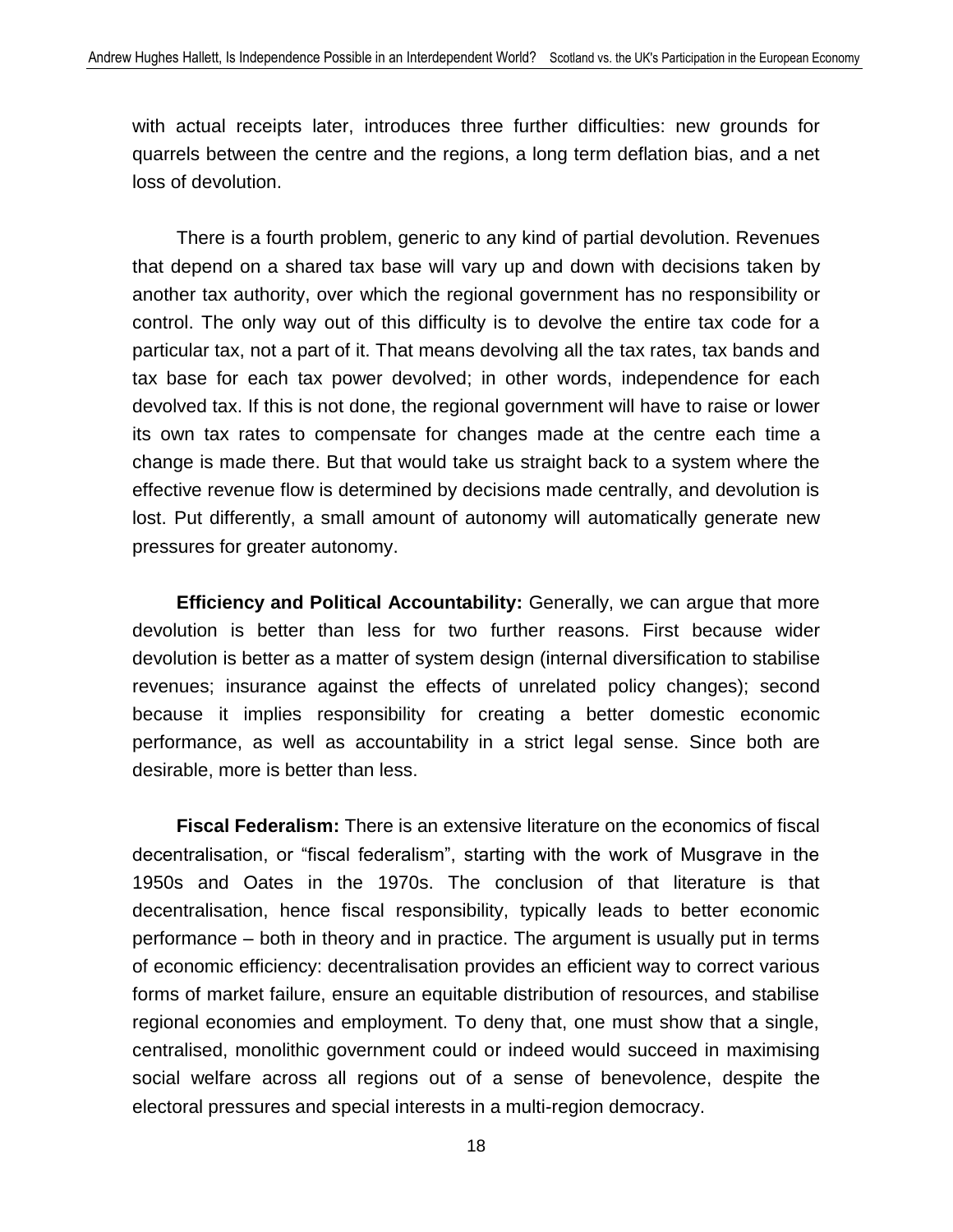In practice, where there are regional differences in structure or resources, or in the way economies respond to shocks or policy changes, or in a region's position in the cycle, it would be very hard  $-$  if not impossible  $-$  for any one government to come up with one set of policies that satisfied everyone in the sense of maximising wellbeing. Different regions will require different solutions to suit their particular circumstances. It would also be doubly difficult if:

- the central government has less precise information on local needs/conditions; or
- if its policies are helpful in one place, but have adverse spillovers on another; or
- if central government is less accountable because of political distance from the regions;
- or is subject to special interest groups because of the electoral calculus of majority rule.

As a result the provision of public goods, and stabilisation of employment would be inefficient, and the performance of the regional and aggregate economies would fall below potential.

This line of argument is sufficient to demonstrate the classic "decentralisation theorem" of Oates (1972): in multilevel governments, each level of government (including central government) will maximise social and economic welfare within its own jurisdiction. That would necessarily provide a higher level of economic and social welfare than can be gained in a regime in which central government provides a uniform set of policies and public goods for all – since, having additional choices at their disposal, regional policymakers can always choose to replicate the central government's common policies if they wish to do so. Hence, decentralisation will **always** produce better and more efficient outcomes for all, including for the central government – subject to not devolving by so much as to create diseconomies of scale or excessive spillovers in the delivery of public services – if the policymakers wish to take that opportunity.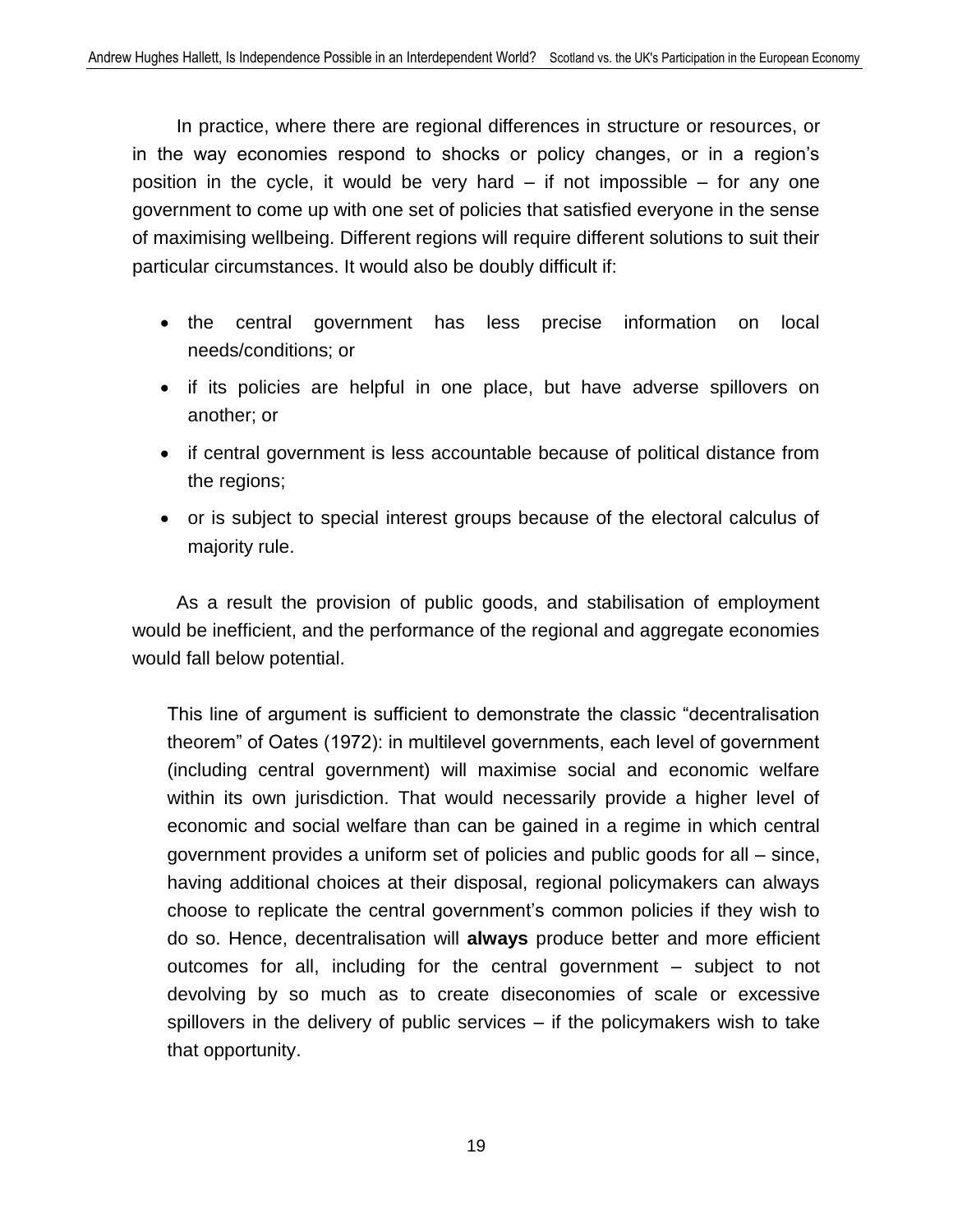The standard response to this argument has been that the same result can be achieved by a common set of policies plus a set of lump sum transfers (subsidies, grants, side payments) to each region, chosen to allow the same local outcomes. This may be true: but it just reproduces a grant type system. It also means that grants may have to be more generous in some regions than others; it imposes no accountability on those who raise the grants, *or* on those who spend them. Moreover, if those grants are to respond to local conditions, and if there are structural or cyclical differences between regions, or more accurate information at the local level, or if central govern-ment finds itself fiscally constrained, then we will have to ask regional governments to decide on those grants themselves – giving rise to even less accountability and more perverse incentives.

It would therefore be better to ask regional governments to raise and spend their own revenues. At least they are then accountable to their own electorate and must bear the pain of their spending decisions; but they can still profit from more precise information on local conditions, differences, preferences, with some protection from blocking coalitions elsewhere in a centrally determined system. The result would be more effective policies: higher growth and higher employment than is possible under a grant or assigned taxes.

#### **3.2 Allocating Responsibilities**

The argument so far makes the case for fiscal autonomy in a federal system. The question now is to decide how far this autonomy should go. Regional governments will recognise that they have limited abilities to influence local employment or prices, or play an active stabilisation role, or to borrow. Central governments therefore retain a defining role to ensure coordination, monetary stability, stabilisation; and in competition policy and providing financial regulation and financial stability (albeit subject to representation from the regions).

**Allocating Policy Instruments and Responsibilities:** Our arguments so far suggest a natural way to allocate policy instruments between central and regional governments. The power to tax immobile factors, property, natural resources should be allocated to regional governments. They should also be able to set user fees, benefit taxes, and spending; i.e., have the power to raise income, sales,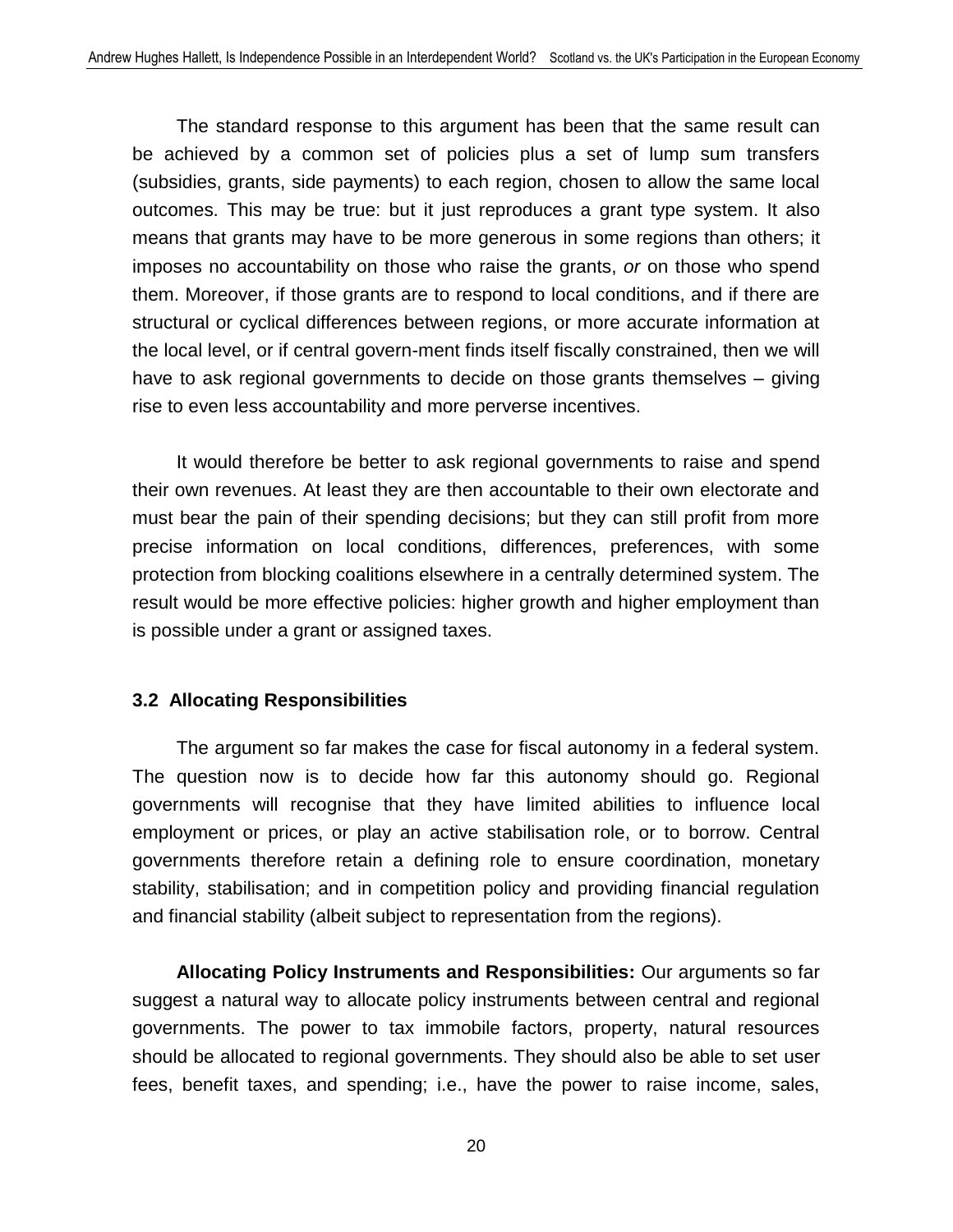corporate or business taxes, and the social security taxes that affect mobile factors, production costs and competitiveness; and also control spending on health, education, police and justice, infrastructure, R&D, innovation, and development. The latter are all instruments that affect productivity growth in the short and long run; and unit labour costs – and hence employment and the cost of doing business. Unusually, perhaps, taxes on mobile factors are included here because the ability to set taxes equal to the marginal cost of providing services at the regional level is necessary if households and firms are to choose locations that provide the most efficient level of services – and to give governments a direct incentive to supply those services efficiently. But more importantly, they are the policy levers that allow a regional government to promote growth, employment and a better economic performance in their region.

In general, this will not be competitive ("beggar-thy-neighbour") with neighbouring regions since a better performance in one place will spillover positively to help the regions next door, just as it does between neighbouring countries. It is not a zerosum game therefore.

By contrast, the "framework policies" that affect monetary conditions, price stability, financial stability, taxes/spending for revenue insurance/risk sharing, competition and regulation policy, mechanisms for internal/external coordination, and commercial policy (tariffs, trade barriers, exchange rates) are better left with the central government. This allocation of policy instruments has been made according to their comparative advantage for achieving the objectives of regional and central governments respectively.

**Size of government:** This type of allocation scheme emphasises the importance of creating own sources of finance in a devolved system. A regime that relies on grants or tax assignments, by contrast, provides a fatal incentive to expand public spending programmes beyond their efficient level by pressing the centre to shift more in their direction, or by asking the centre to expand the common debt issue in order to allow that to happen. The prospect of an easy bailout, or easy guarantees for local debt issues, would have the same effect. Creating own financial sources overcomes that problem by passing responsibility and accountability over to the regions.

21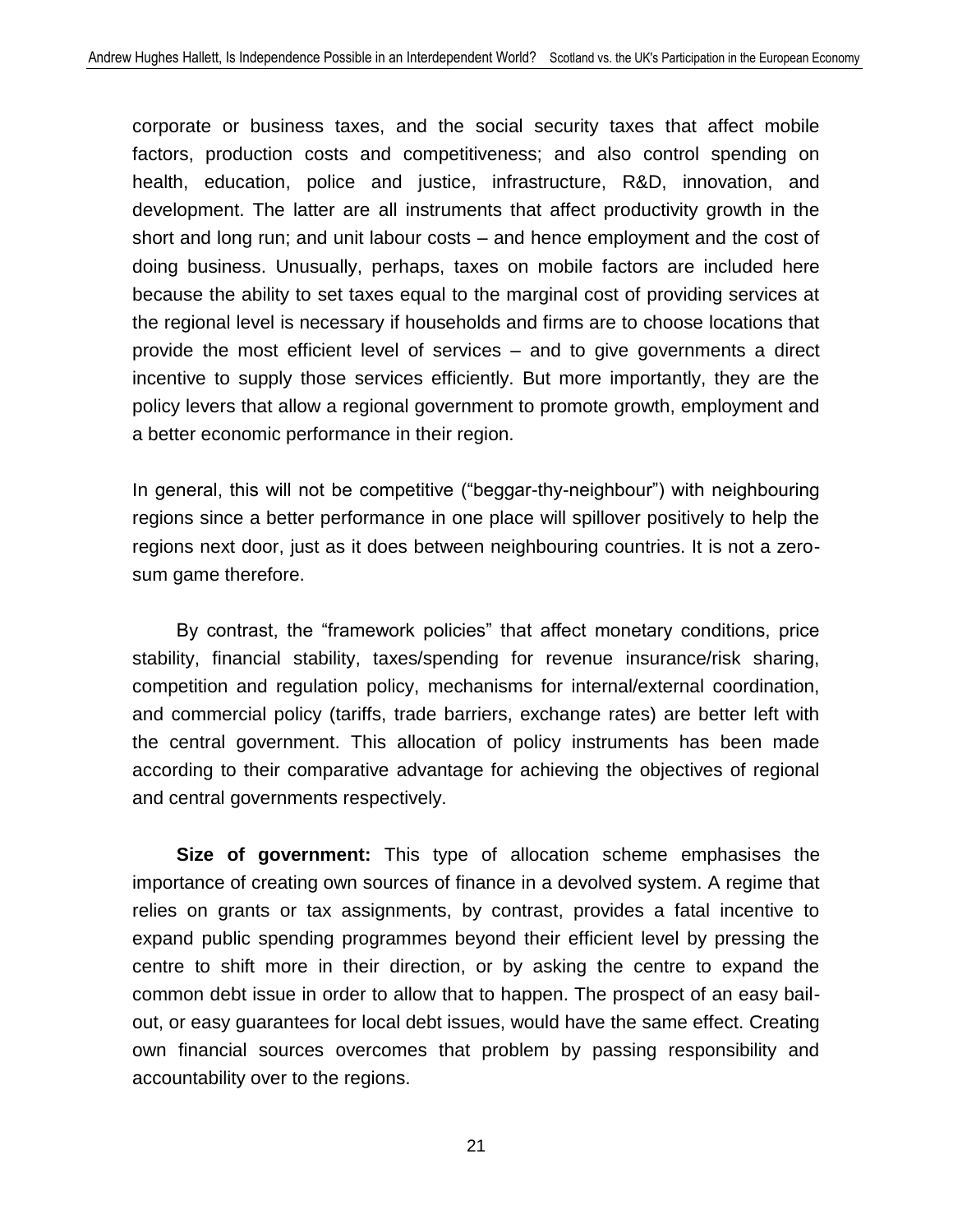There may be a concern that these arrangements could lead to an expansion of government, with overlapping or conflicting functions at different levels. This will be minimised if policies and responsibilities are chosen according to comparative advantage. In that way, the distortions and inefficiencies that might otherwise arise from excess fiscal competition will be kept below the inefficiencies which appear with central financing. In practice, it appears that this tendency for larger government is weak and depends on the form that devolution takes, not its existence.<sup>10</sup> The key point is, where decentralisation is built around raising taxes (as in tax devolution), it is typically associated with smaller government.

But where it is financed by transfers or grants, as in spending devolution, there is a tendency to larger and less efficient government. Devolving tax powers is likely to lead to smaller and leaner government therefore.

**Devolving Fiscal Responsibilities in Practice:** It is now possible to set out a fiscal framework that contains tax autonomy or devolution max, but which retains institutional links to central government to maintain coordination, to allow risk sharing and to align regional fiscal policies with the framework policies of the federal government. By maximising own source financing, regional governments can increase accountability *and* realise the efficiency gains. Institutional measures to support the management of risk, risk sharing, monitoring and fiscal oversight are then needed to bring credibility and stability to the system.

To see how this could work in practice, we start from an example of the Basque-lands and Navarra which operate rather successfully in Spain. These areas pay the Spanish government about 9% of their revenues as "rent" for common services: defence, security, foreign/diplomatic service, central administration, contributions to Spain's EU dues and debt servicing. In 2009-08, a comparable sum for Scotland would mean a contribution of £6bn to the UK government. To this we might add another 1% of GDP in solidarity funds to allow the UK government to make its own redistribution and stabilisation payments. These funds mirror the UK's own payments to the EU budget for solidarity purposes.

<sup>10</sup> Oates 1985, 1989, Rodden 2003.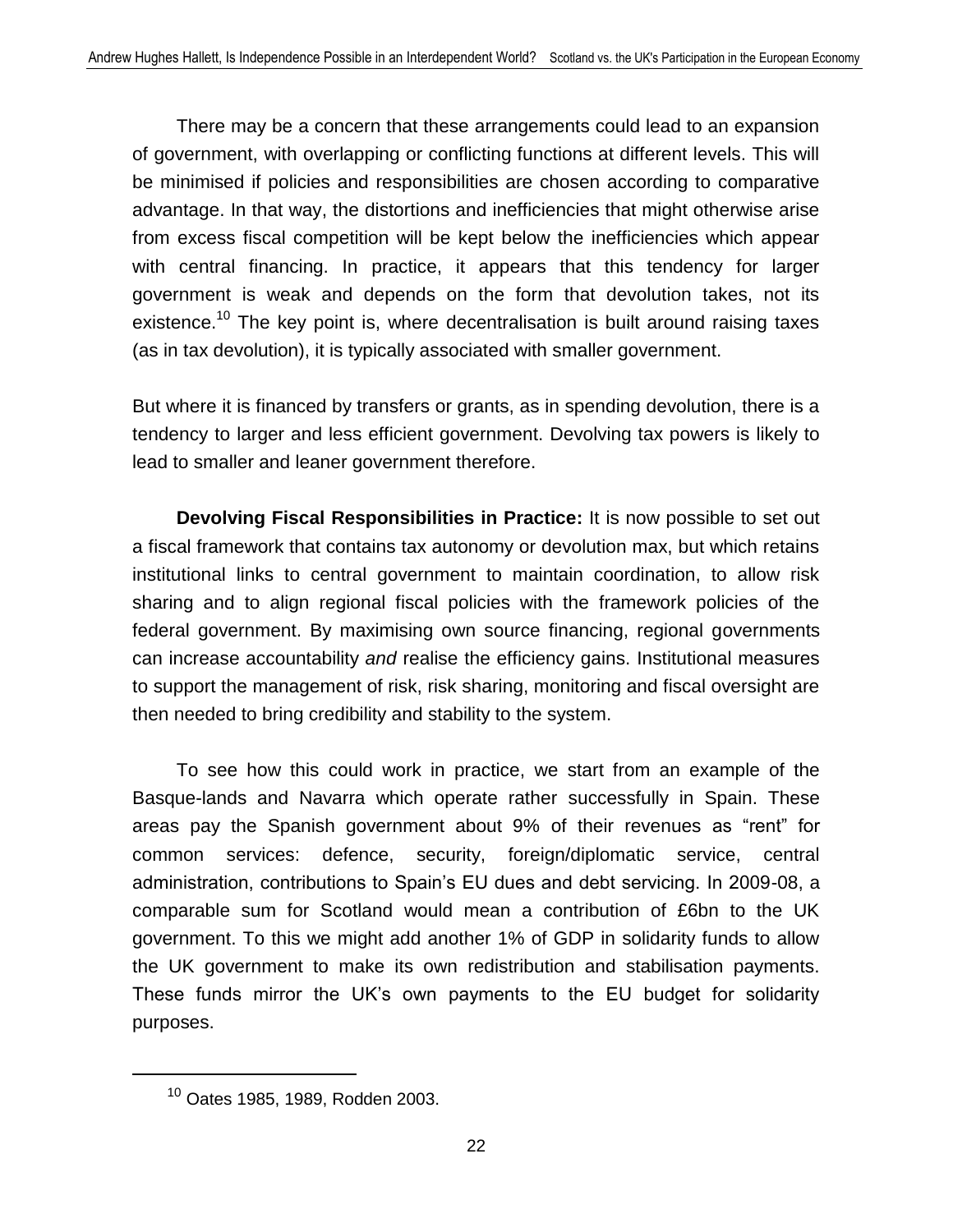Power over the remaining taxes and expenditures could then be allocated to the regional government: that is those noted above, but also include an assigned share of VAT (control over the VAT rate or its coverage may not be devolved by EU rules); plus other sales taxes; capital gains and inheritance taxes; fuel tax; social security, payroll taxes/nonwage costs (giving national governments control over competitiveness); "cap and trade" (including auctions under the EU-ETS); environmental taxes; financial market levies; council tax; tax concessions; operating surpluses of statutory bodies; and the smaller taxes (stamp duty; alcohol, tobacco and vehicle excise duties; passenger duties). New revenues might include landing fees for natural resources on the Australian model, licence fees for electricity generation, taxes on caffeinated alcohol, green taxes or licensing, a land tax, repatriating interest payments on a share of debt in favour of interest payments on each region's direct contributions to debt.

As a practical matter, and to start the process off, since we would be moving into a world of variable revenues for the first time, priority should be given to allowing the power to borrow; then to devolving power over taxes that affect the rate of return on labour – specifically national insurance contributions and payroll taxes paid by employers, also business taxes and corporation tax. Since the administration of some of these taxes may be complicated (how do you realistically determine how much of an internally integrated corporation's profit actually arises in each of its differently located plants?), there are various simplified ways to devolve these taxes – such as giving R&D credits in a unified system; apportioning the tax liabilities in proportion to employment by plant and location; or allowing corporation tax rate reductions in proportion to, and only when, the regional GDP falls below the national average.

It is further proposed to take pensions out of the social security system. This would require social security contributions to be made into a separate tax – as it is in many EU countries now – instead of the current system which is to fund social security from general taxation and national insurance contributions. Pensions can then be paid out of a common federal insurance fund.

Finally we stress the most important feature of fiscal autonomy is that it transfers to the regional government the means to control the tax base and exemptions, as well as tax rates and tax bands, as a way to expand the revenues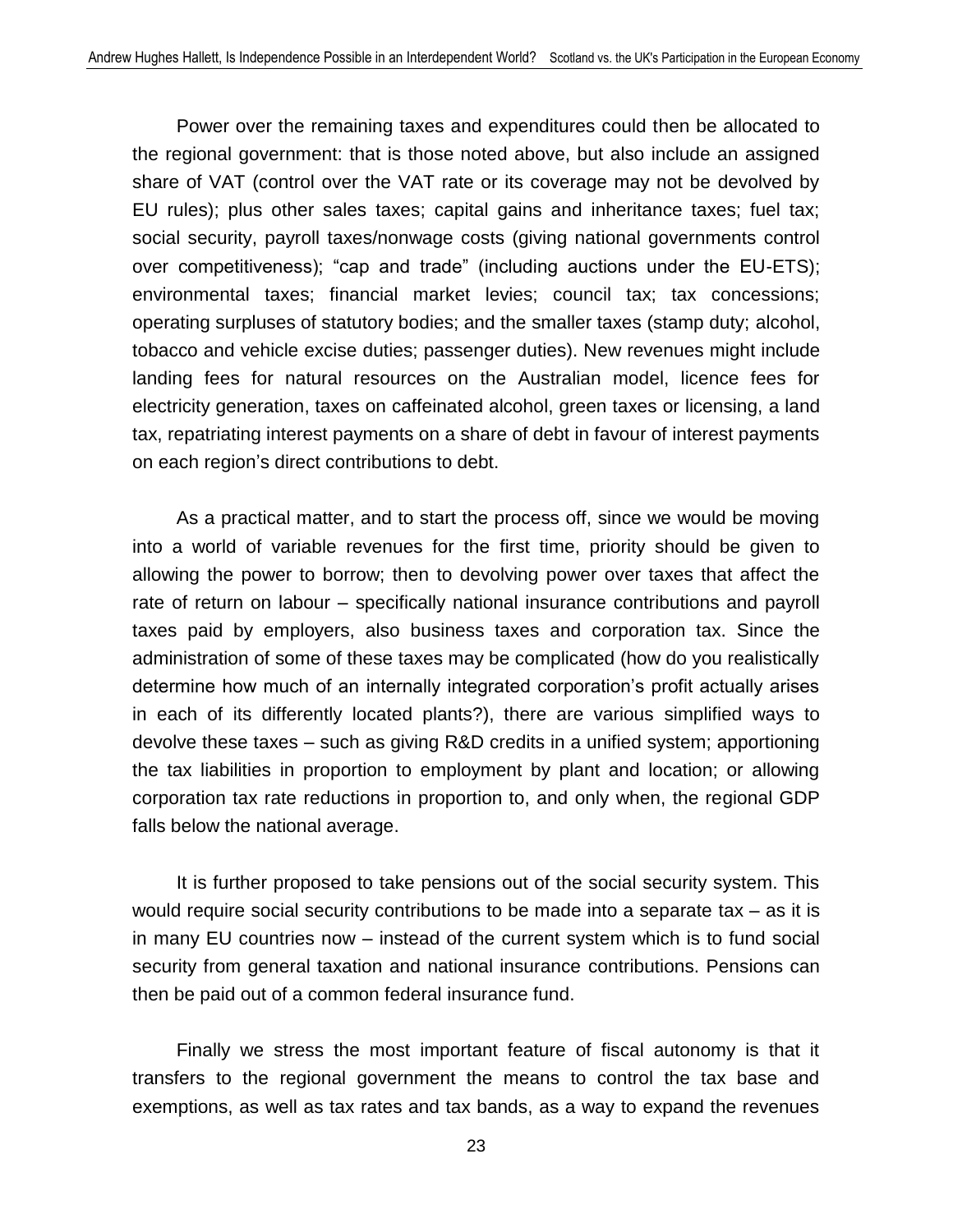and scope of the devolved taxes. This is founded on the simple observation that the elasticity of tax receipts is always larger to plausible variations in the aggregate level of taxable income, than it is to *plausible* variations in the average tax rate. For example, in a linear system, the actual elasticities are equal (they are both unity); but a 4% annual rise in nominal taxable incomes would require annual increases of 1% point in *average* tax rates to match the contributions to tax revenues being made by the expansions of the tax base (when the average tax rate is 25%). Tax increases on that scale are neither plausible, nor likely to be politically acceptable. In a progressive tax system, the advantage is not so marked: taking a quadratic approximation, the elasticities are *1+2t* for changing tax rates and *1+t* for changes in the tax base. That could cause us to modify our strategy at high tax rates (large values of *t*). But the general point is that, in a progressive system, it will be more important to gain control of the base and tax bands, than it is to get control of tax rates.

Note also that automatic transfers (that is, additional risk sharing elements) are built in to this arrangement to provide an automatically stabilising force for the economy via the central budget. This will help reduce the regional government's need to borrow for spending purposes.

#### **3.4 Institutional Support**

Some new institutional arrangements are needed if the region is to realise the gains of fiscal autonomy. Devolution reduces the inefficiencies that stem from a centralised one-size-fits-all set of policies, and so improves economic performance. But it may create conflicts in the form of free riding; or spillovers that damage performance elsewhere if not restrained by regional governments or by the central government. Consequently devolution is at its most effective, and the gains from fiscal autonomy largest, when there is diversity of structure, circumstances, preferences, and when the spillover effects of local action are small. Since central government has a comparative advantage in imposing coordination, discipline, and setting the general thrust of policy, the best way to realise those gains is to create a decentralised scheme in which there are small grants to, or rents from, the regions to the centre; with institutions interposed to secure both coordination and the gains of accountability.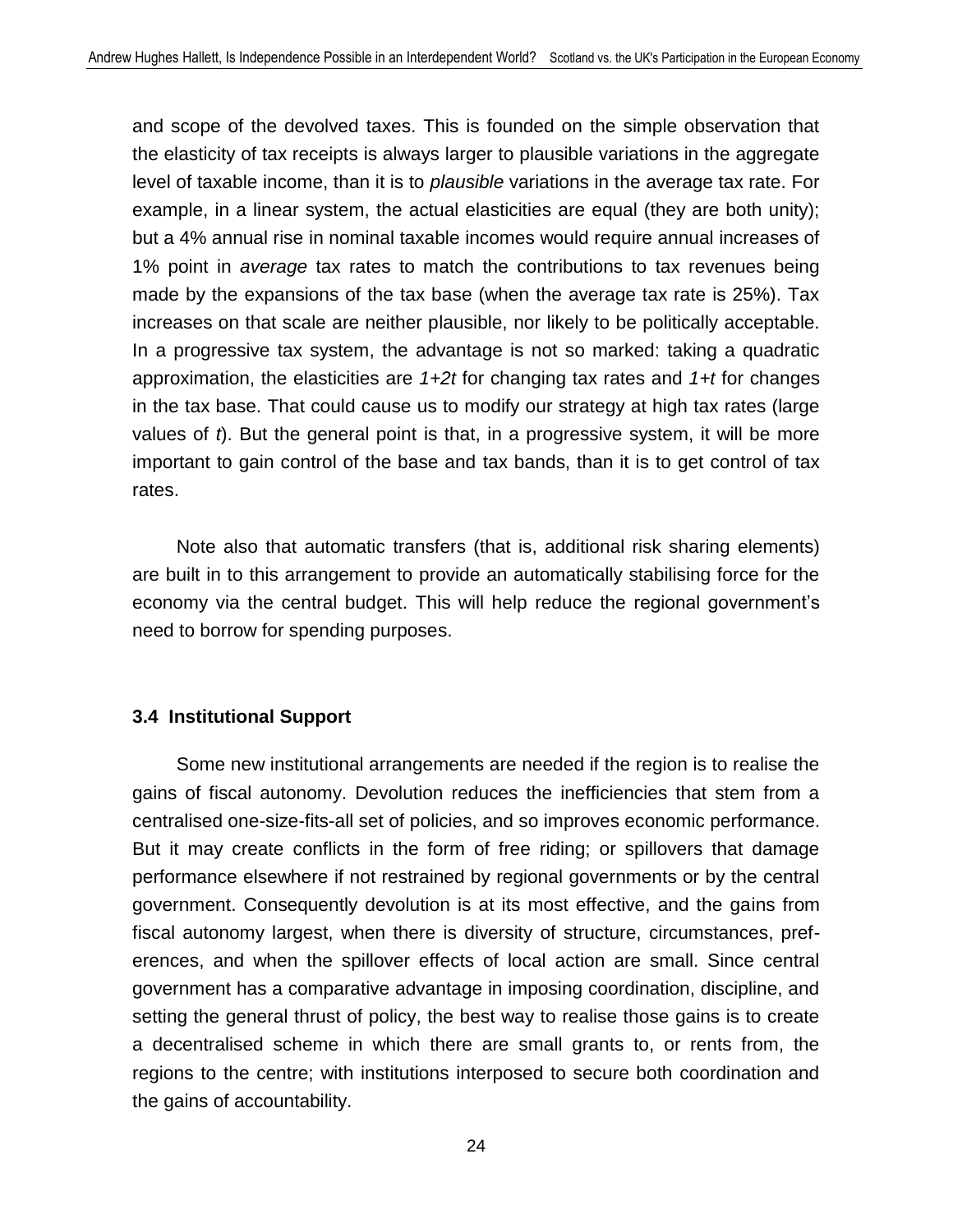We suggest an *Economic Policy Forum,* drawn from the network of fiscal policy councils, to reassure the federal government that each region is operating within a macroeconomic frame-work which is consistent with the rest of the union. It could distribute any payments, loans, or grants to/from the centre for solidarity or stability, and set bail-out insurance contributions. It would also contain representatives from the federal government and each devolved government, to reach agreed decisions on matters of joint interest and resolve conflicts. The Forum would have authority to recommend changes to the policies of any of the constituent regions. Such recommendations would be advisory by majority, binding with unanimity, and would discuss potential retaliations in cases of severe disagreement.

#### **3.5 Fiscal discipline and debt control**

Decentralising fiscal policy may lead to fears of weaker budgetary control. Although there is no reason why regional governments should be worse in this regard than central government, there is always a temptation to over-expand and export the burden of financing, tax raising, and paying-off debt to others. Borrowers may calculate (perhaps correctly) that central government would then prefer to bail them out rather than risk the financial disruption that would follow should they default. Thus a real or perceived guarantee of a bail out creates moral hazard among both borrowers and lenders, increasing the risk of default.

There are four mechanisms which can be used to contain such behaviour:

- Increasing the accountability of the regional governments through greater autonomy;
- The risk sharing transfers found in fiscal autonomy. This will depend on the existence of a central budget and automatic transfers to/from that budget;
- Enforceable limits on the size deficit or debt; and
- An independent fiscal policy council charged with monitoring of the government's plans.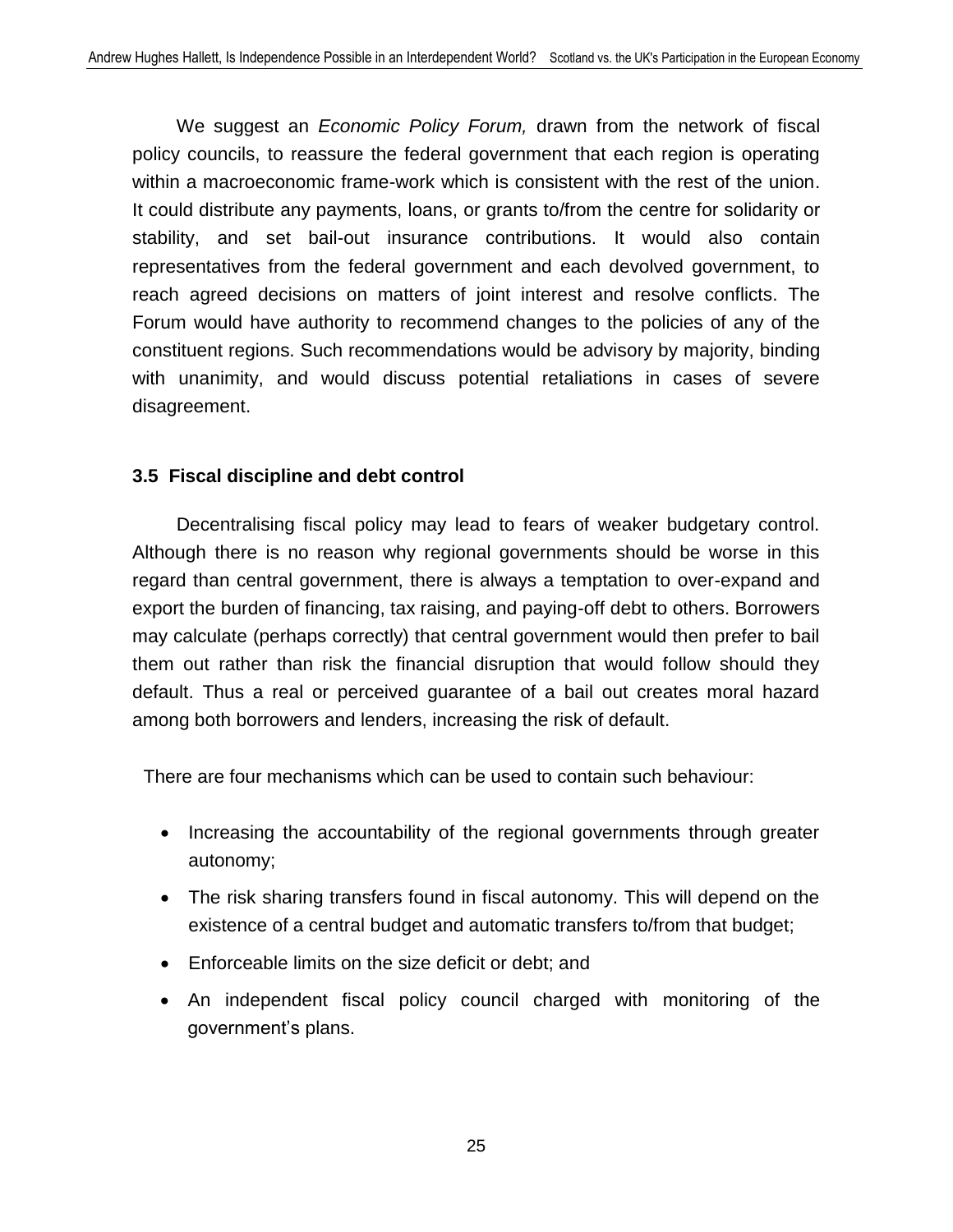The need for greater accountability implies fiscal responsibility is the appropriate regime. It also depends on the policymakers' concern for reputation. A funding collapse would suggest that the regional government had failed and leave them accountable to the censure of the voting public – the more so the more autonomy has been granted. Discipline therefore calls for more autonomy rather than less, backed by some visible restraint/punishment mechanism.

Risk sharing however depends on the existence of a central budget and automatic transfers to/from that budget. Risk sharing also flows from the crossborder ownership of stocks, bonds or other income sources; and from cross-border lending and credit. So there will always be some risk sharing where there are integrated markets for capital, investment and short term financing. However the presence of central government raises a new problem: moral hazard, the perception that excessive deficits will be bailed out or otherwise "insured" by loans supplied by the central government. Moral hazard blunts the incentive to maintain fiscal discipline; to shrink deficits in good times or to prepare for bad times. For that reason, it is better to have regional stabilisation, rather than central insurance and soft budget constraints. In other words, it is better to have more extensive devolution rather than less, or centrally determined lending for that matter.

The third mechanism is to impose enforceable limits on the size of fiscal deficits and debt. In the Euro-zone, the problem with such limits has been two-fold. First they have proved difficult to enforce. Second, our ability to monitor deficits in real time to detect significant deteriorations is limited. Early releases of deficit figures, and the data necessary to strip them of their cyclical components, are so imprecise that the ability to detect violations reliably is only achieved after four years; too late to take any corrective action or to induce such actions through the threat of fines. It is better to focus on limits to debt.

A debt target is useful for many other reasons. First, debt is what has to be financed, and what causes default risk. Second, the debt burden is more clearly defined: what has and needs to be borrowed is known to the markets since they hold the paper. Third, debt is a moving total of past deficits and hence represents the structural position we wish to monitor. Fourth, debt is a stock and not a flow. That means it is persistent, which will make policymakers forward looking in their plans and, by extension, make their plans more credible – or at least more easily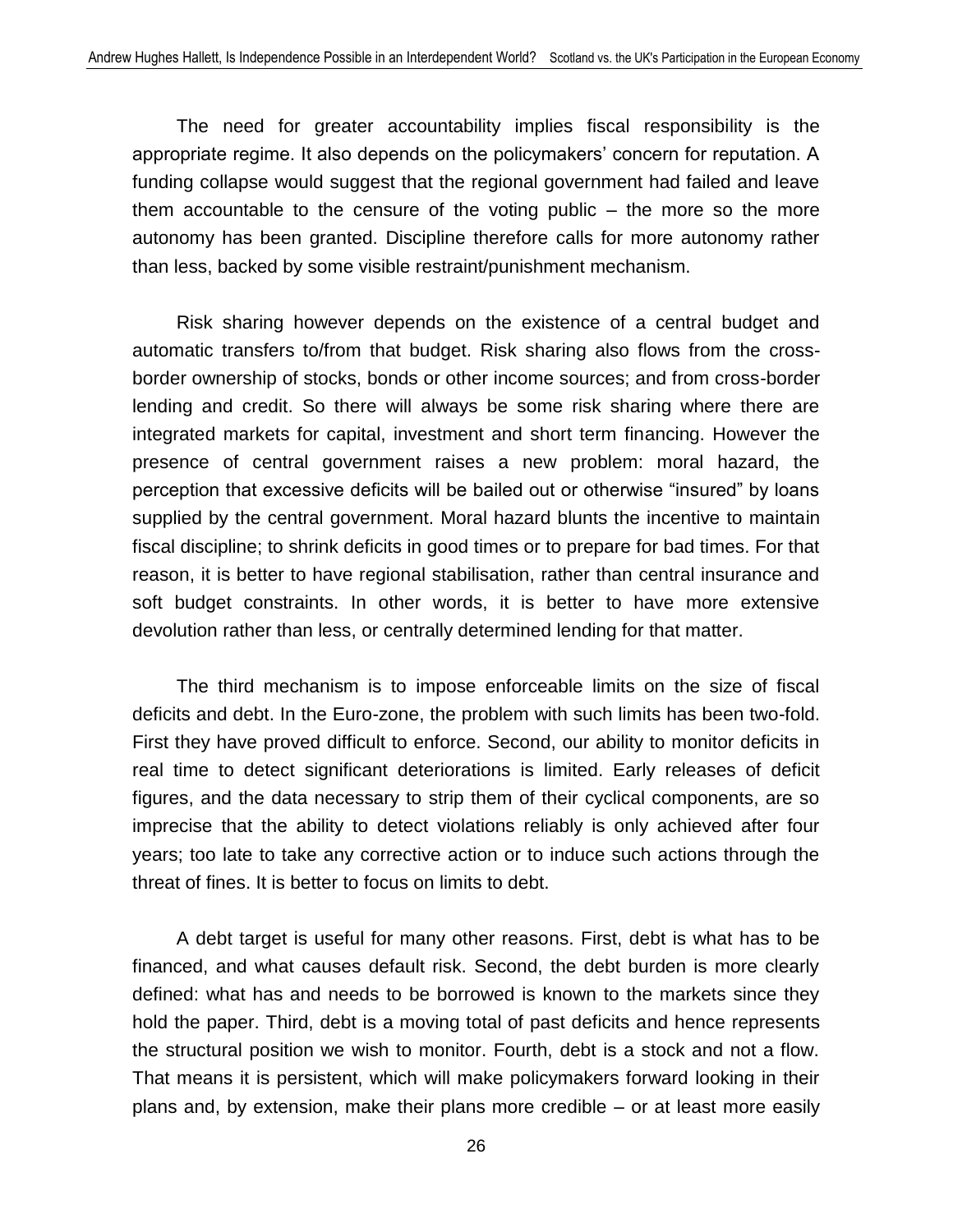tested for credibility. Moreover, persistence gives them an incentive to restrict debt in order to preserve freedom from financing constraints in the future.

However, an effective monitoring agency is still needed to overcome two defects in the existing monitoring schemes; first that they are partial, and second they are purely backward looking. They do not imply any pressure to modify fiscal plans in the light of future problems. To get round that, we propose an independent Fiscal Council in each region. These councils would be responsible for reviewing the fiscal outlook, the revenues likely to be available, the current *structural* position and likely consequences of current spending policies for sustainable public finances, including the effects of changing demography on pension and health costs.

To ensure that effective debt limits will be enforced, we propose the following mechanism:

- The federal and regional governments jointly operate a central budget as above;
- The debt targeting system should be set up as a debt target value and an upper boundary;
- The space between the target and upper boundary should be divided into three ranges.

If the debt target was set at 45% of GDP, and the ceiling at  $60\%$ <sup>11</sup>, the excessive debt protocol ranges would be from 45% to 50%; from 50% to 55%; and from 55% to 60%. The first range would be the range of normal fluctuation. If the debt ratio entered the second range, the regional fiscal authority would be placed on the watch list and subject to comment and advice from the Fiscal Council. Any support or advice from the Fiscal Council would become conditional on improvements being made. If the level of debt entered the third debt range, this would trigger public warnings and mandatory policy changes. Finally, if the debt

<sup>&</sup>lt;sup>11</sup> The EU Council of Ministers adopted the idea of formal debt limits in its declaration of 26 June 2012, but gave little idea of how those limits should be set or how a debt target value could be set to give a "safe zone" in which shocks can be absorbed.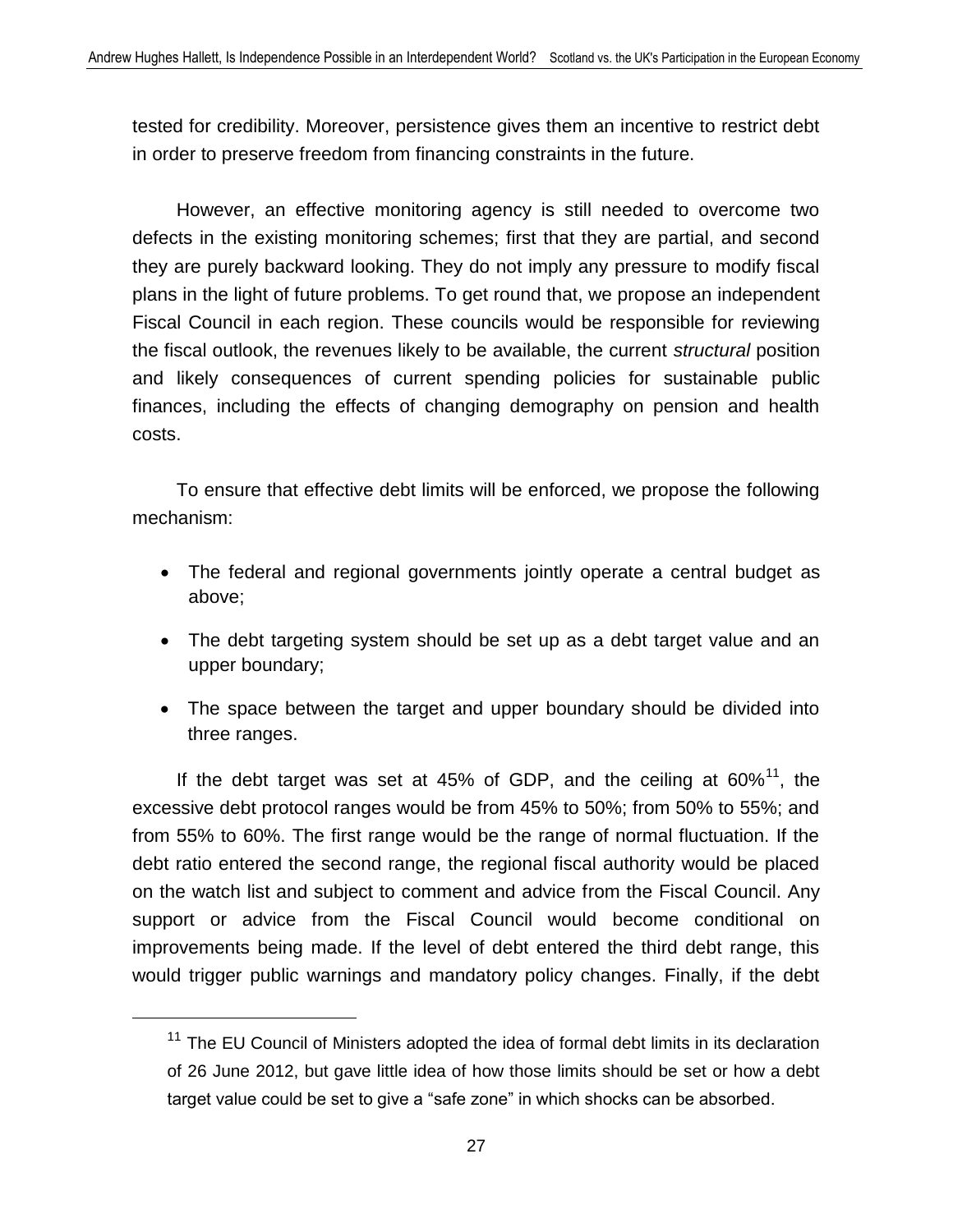ratio rose above 60%, all guarantees would be lifted. The regional government's fiscal budget would be placed in "chapter 11" administration, with the regional Fiscal Policy Council running government spending and taxation until the 55% limit was regained.

#### **3.6 Advantages of full fiscal autonomy/independence**

The proposals here are predicated on the value, to central government, of a consistent economic framework across regions; of saving money by abandoning block grant funding formulae and reallocating spending decisions; of being able to create better economic results in the regions via devolved taxation. This is a constitutional arrangement with gains for both sides.

**The Impact of Fiscal Autonomy on Growth and Productivity:** How do gains in efficiency and economic management from decentralised fiscal policy translate into better outcomes? The answer is via higher productivity. This is most easily seen through the distinction between a systematically higher growth rate and higher levels of income per head.

First we need to clarify that there is no robust evidence that greater fiscal devolution is associated with higher *rates* of GDP growth; and second to affirm that, to the extent that fiscal devolution produces higher levels of GDP per head, it does so through the devolution of tax and revenue raising powers – *not* through the devolution of spending powers.

On the first point: it is true that there is no evidence of permanently higher long term growth rates, but fiscal devolution does increase the level of GDP per head. Permanent growth rate changes, by contrast, must depend on other factors and cannot be the result of an increase in the degree of fiscal devolution alone. Other factors, an increase in the growth of innovation and technical progress, or in the labour force, need to be involved. This distinction is made clear by:

"*There are two reasons to be cautious with these results. First, although they are quoted as leading to higher growth rates, growth models in economics usually show that the result of a one-off increase of some growth creating*  factor is an increase in the level of output, not a permanent increase in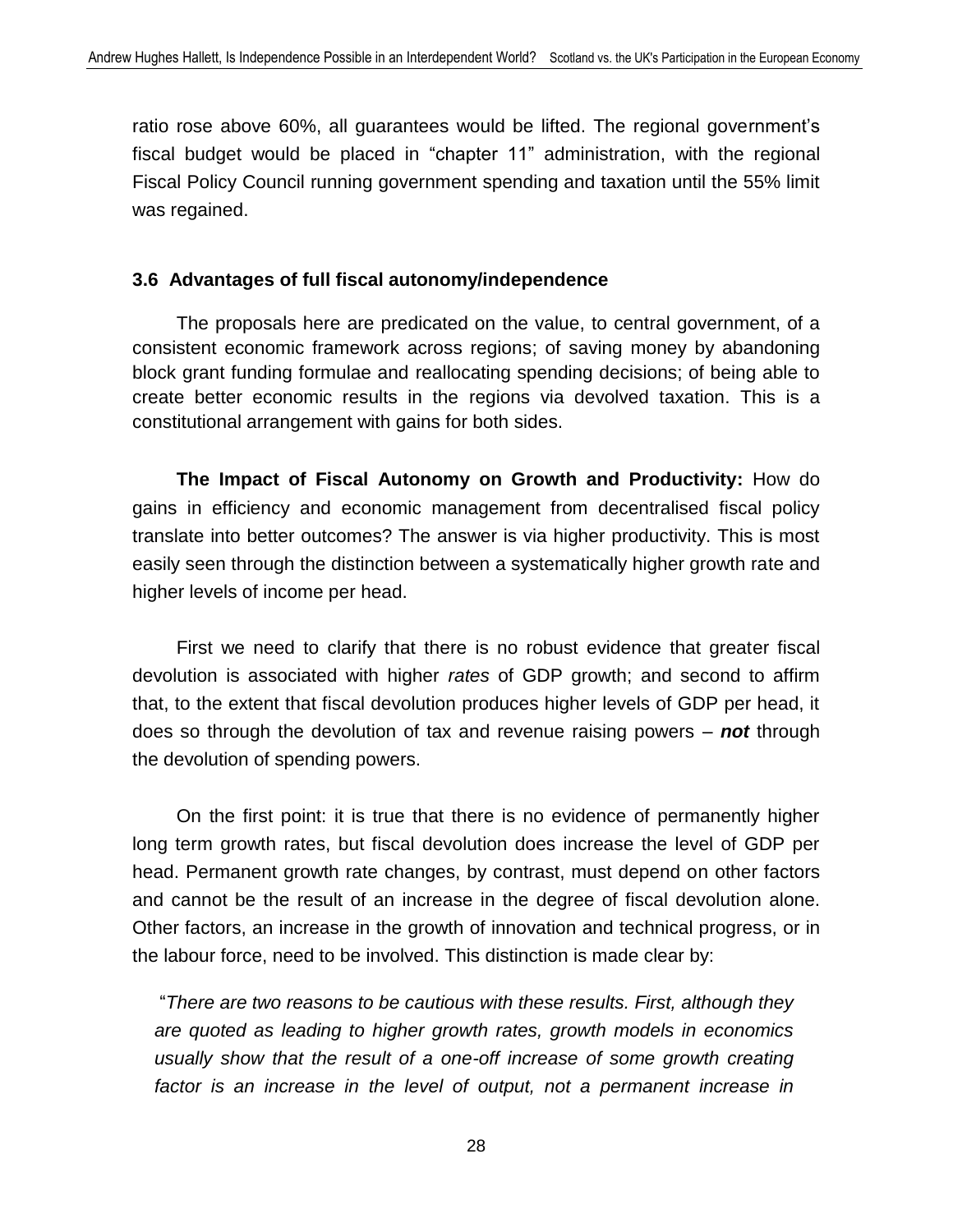*growth rates. For a permanent increase in the growth rate, continuing increases in that factor would be needed every year. But the degree of fiscal decentralisation cannot go on increasing without limit; and even if the consequences of an increase in devolution took some time to be realised, they would eventually come to an end.*" 12

**Why should these performance improvements be expected?** On the second point, a survey of the available academic research is given in a paper by Feld and Schnellenbach (2010). This survey provides an argument from first principles, based on work by Brueckner (2006), that greater fiscal autonomy will be *unambiguously* associated with higher output levels and possibly higher growth rates if taxes move to support the chosen levels of public spending; that is, *if tax devolution is included along with spending devolution.* This result continues to hold, and robustly so, if tax competition is allowed between regions. But it does not follow if the tax regime involves a shared tax base, as is proposed in the Scotland Act. There are also arguments that fiscal autonomy will deliver better economic performance when ignorance of regional conditions, pork barrel spending or central coercive power are serious problems.

These arguments therefore imply that greater fiscal autonomy might be expected to deliver a better economic performance in terms of GDP per head. Nevertheless, there is no guarantee of that if policymakers turn out to be incompetent or the economic institutions weak; or if shared tax bases are involved. But that is true in any economic system. And it is especially true in partial autonomy schemes since they, unlike full fiscal autonomy or genuine fiscal decentralisation, depend on a shared tax base. This again makes a clear case for why it is better to go for extended devolution (target independence) rather than a partial scheme.

**Spending Devolution vs. Revenue Devolution:** The second issue is what kind of fiscal instruments should be devolved? There is no evidence that, if fiscal autonomy raises GDP per head, it does so through the devolution of spending powers. If anything, the opposite is true. The evidence on that point is emphatic:

<sup>&</sup>lt;sup>12</sup> Hughes Hallett and Scott (2010), p38.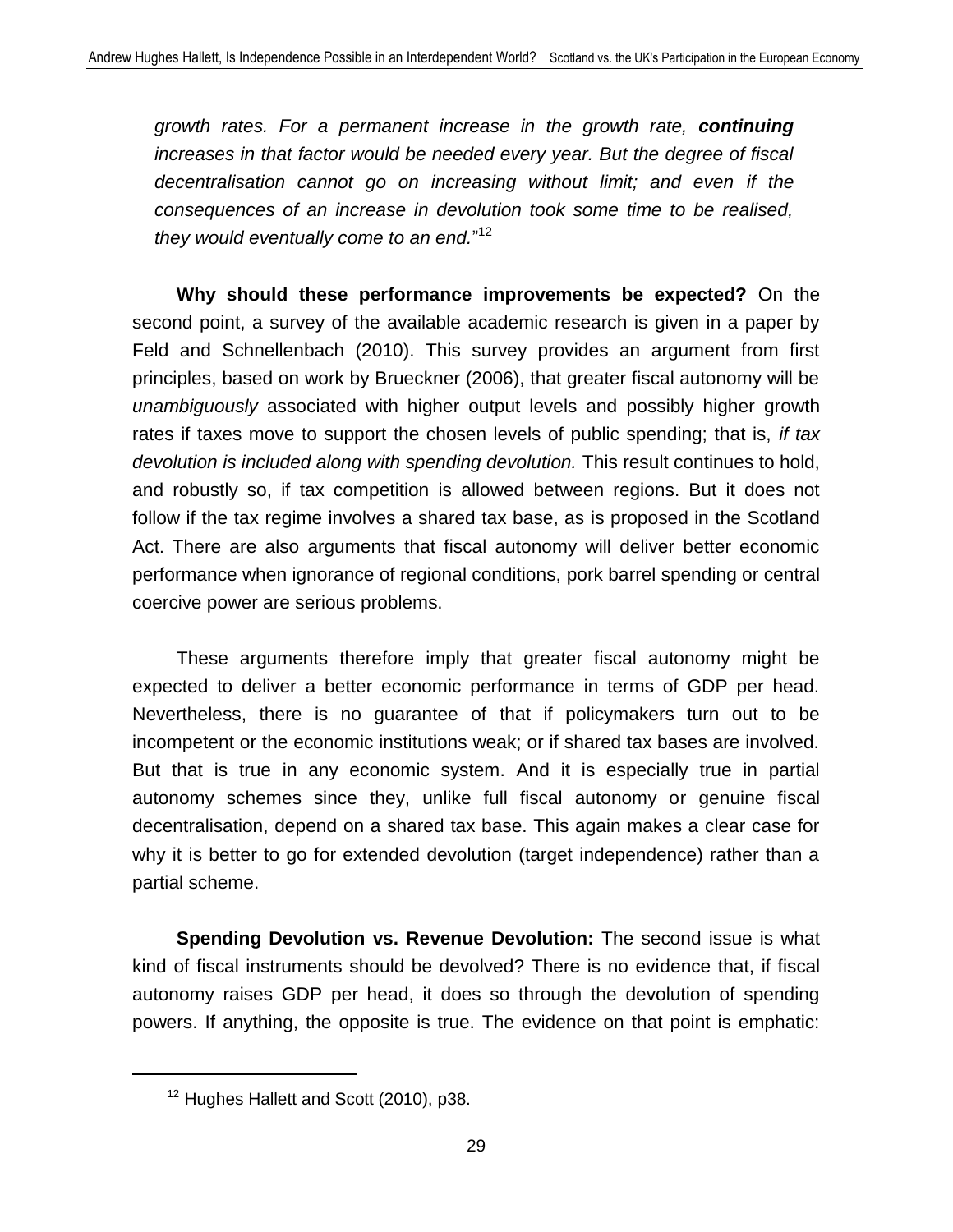expenditure devolution depresses GDP levels, while devolving revenue powers increases them. To quote Feld (2011):

"*Revenue decentralisation has the expected positive effect on productivity, and is consistently highly significant. Expenditure decentralisation, however, has a robust and highly significant negative effect on productivity* …."

It should also obvious that adding revenues to the devolved expenditure instruments will, other things equal, lead to a better economic performance because doing so adds to the number of choices the government can make (for example, by choosing the size of the budget as well as what that budget is spent upon). It would therefore be best to devolve both spending and tax raising powers. But if it is required to choose between the two, then, in the light of the evidence above, it will be better to devolve tax raising powers before spending powers.

#### **4. The SIZE AND BREAK-UP of UNIONS: Scotland and the UK**

The analysis so far puts little emphasis on whether greater debt control, fiscal consolidation and greater regulation would be possible or acceptable in practice: that is, on the political economy of sustainable economic policies widely interpreted. We close that gap by using a strand of research developed by Alberto Alesina to reintroduce political economy into the story: namely, his work on the size, number and break up of nations.

The link to the fiscal rules literature above may appear tenuous. But the difficulty that the European Union has had in forging a fiscal union, suggests that it is far from a separate issue. As the sections above imply, divergence and disagreements are driven mainly by conflicts between increasing returns in the provision of public goods (including the use of common policies) vs. the costs caused by structural differences, income differences, and cultural or preference differences given the political opportunity to articulate them:

a) Not everyone will agree on the correct balance of policies with respect to national objectives for inflation vs. output growth or employment – not to mention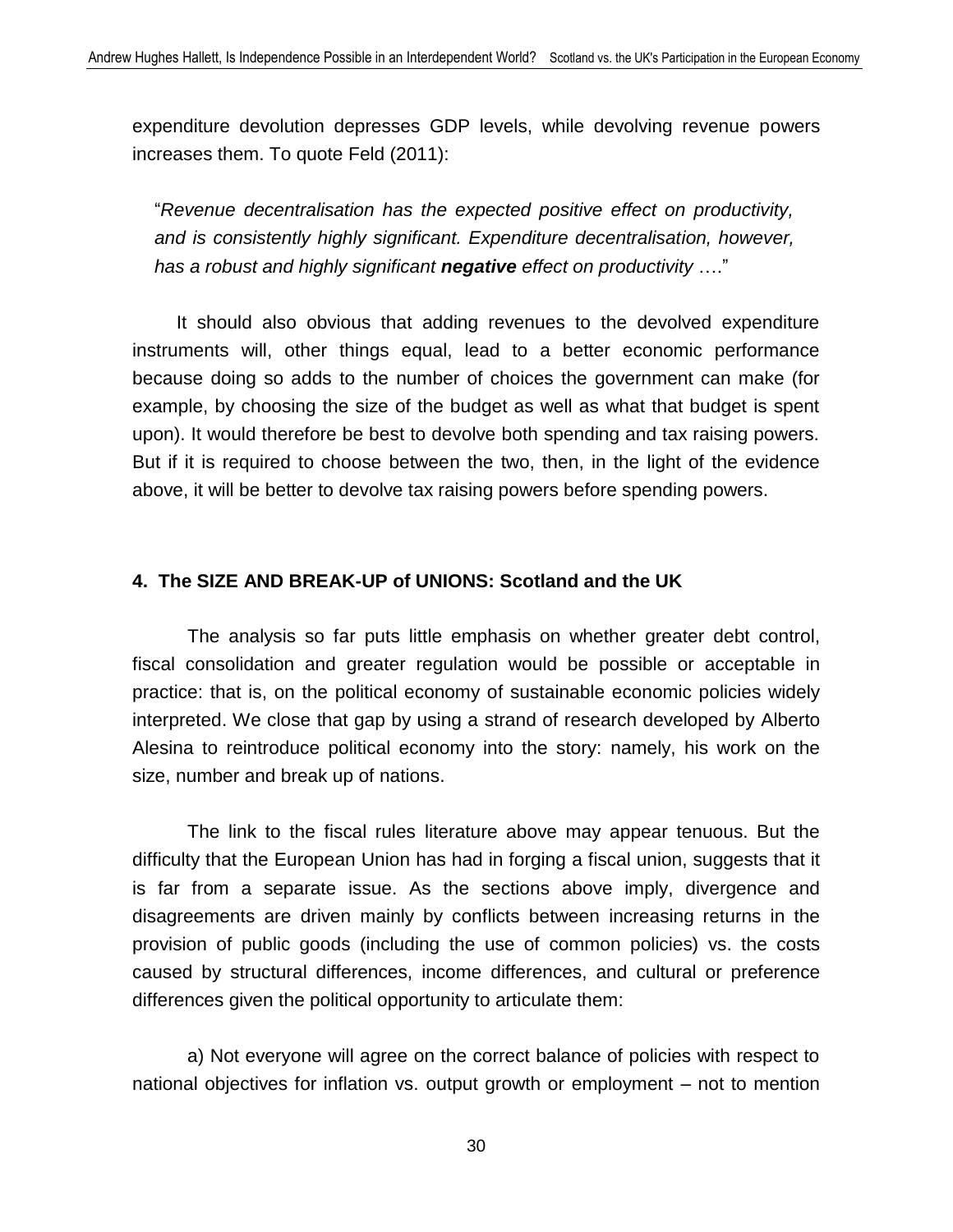the priority for financial stability. Even if we can agree on the goals, there are likely to be disagreements on the relative importance of those goals and on how the economy should be run (degree of regulation, size of government).

b) Not everybody agrees, or can agree, on the size of debt to aim for – or whether a debt target at the national, sub-national, or union level should be allowed. This is as true in the Euro zone as it is outside (in the US for example).

c) Preferences for spending on social support (vs. defence, infrastructure, culture), education, health, elderly care and other entitlements vary widely. The values thought appropriate for the size of the fiscal sector, *d\**, will vary accordingly.

d) Not everyone agrees on the best target for income distribution, or whether income distribution should even be a target of policy. This means they will not be able to agree on the best means of increasing or decreasing the primary surplus *pb* (that is, using taxes vs. spending instruments).

e) Not everyone will agree on the speed of consolidation – and hence on the size of *pb* increases per period. This is largely a matter of the time profile and dynamics, and of the appropriate horizon, not so much the size of different tax and spending multipliers.

f) The ability to lower interest rates, and with them risk premia, varies with the reputation and debt structure of the policy authorities, and with their capacity to create growth.

g) Similarly, the tolerance and opportunity to create competitiveness via a devaluation of relative wages, prices or non-wage costs varies across different economies. The same applies to the scope for productivity gains, which vary with economic structures and the availability of policy levers.

h) Finally, there is the issue of what to do if the scale of the adjustments needed (in real exchange rates, competitiveness or primary surpluses) are just too large or would take too long.

31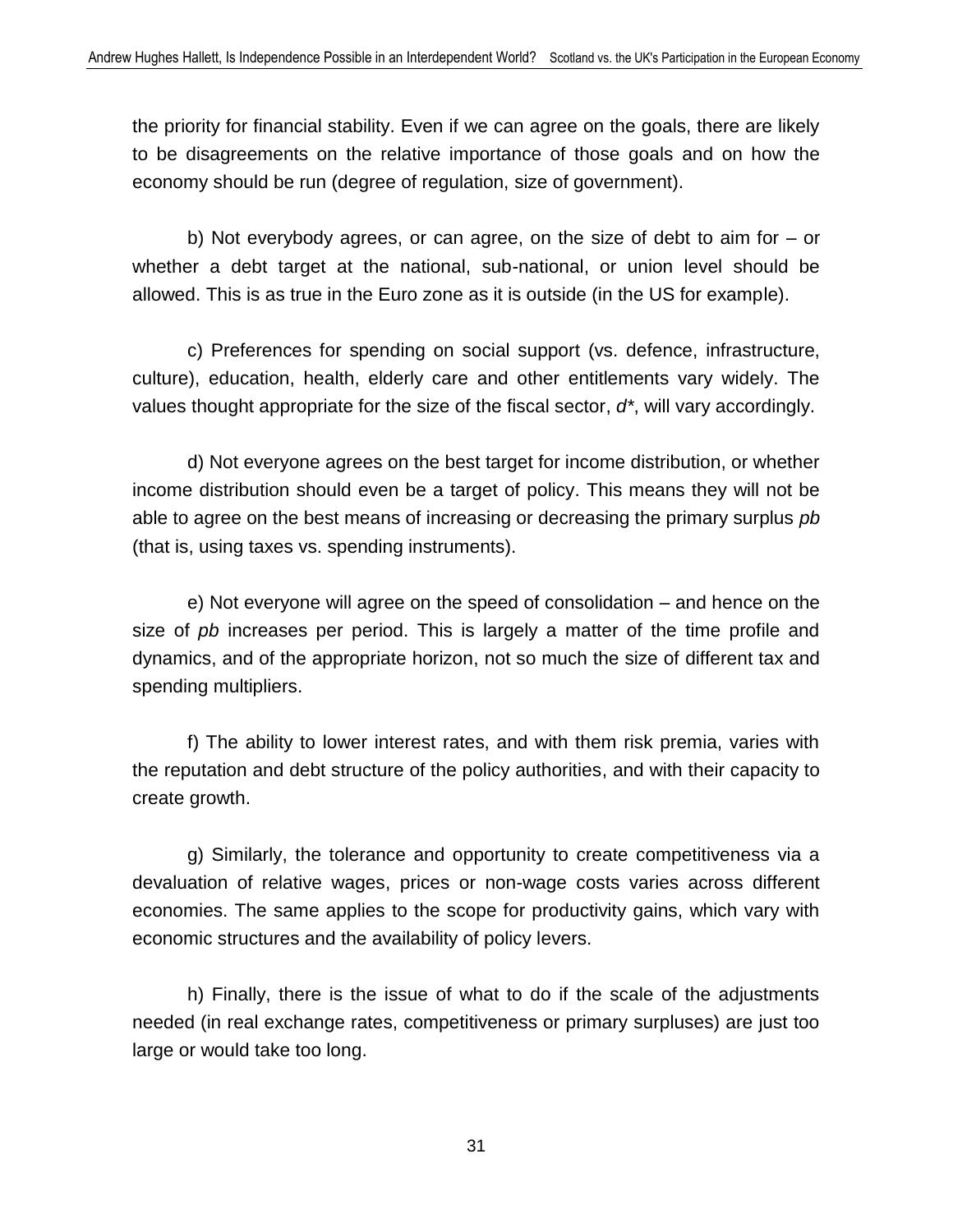**Two formal results:** The central results of Alesina's work on the optimal size and number of nations revolve around his decentralisation theorem: *it is economically more efficient for local governments to provide Pareto-optimal levels of output than for a central government to attempt to provide a uniform level*.

This implies decentralisation gains will increase with the variability in the demand for public goods.

Second, decentralisation reduces the costs of mobility and information costs, but raises the administrative, coordination, and lack of economies of scale costs. Decentralisation creates its benefits through horizontal competition (Tiebout competition between states at the same level in a policy hierarchy) and vertical competition (Breton competition between states and the centre).

These observations lead to a second theorem. If the central government chooses the degree of centralisation, then people or states will choose the amount and type of public goods available. Result: *Centralisation then falls with increasing taste differences; with increasing democracy; with the level of income; and with country size.* 

Do these results have a counterpart in the real world? One example: Scotland is more social democratic leaning (compared to England with its natural Conservative majority). This is a taste difference. Second, local democracy increased with the creation of the Scottish Parliament and devolution in 1999. Third, the economy has recovered, relative to UK, since the 1970s and now marginally outperforms the rest of the UK in a restrictive "one-size-fits-all" economic frame-work. Hence income levels have increased against the traditional benchmark; and would offer good prospects of further and faster increases *if* Scotland had access to her own policy levers to tailor policies to her own needs. Finally the UK is not small, and has a distinct "celtic fringe" which has been growing in cultural importance. Result: a separatist movement has now taken control, and is leading the country to an independence referendum in 2014.

**General Evidence:** Is there evidence for these size and break-up propositions on a wider scale? Empirical studies (Panizza 2004; Desmet et al, 2011) show that democracy and fractionalisation of the body politic are the main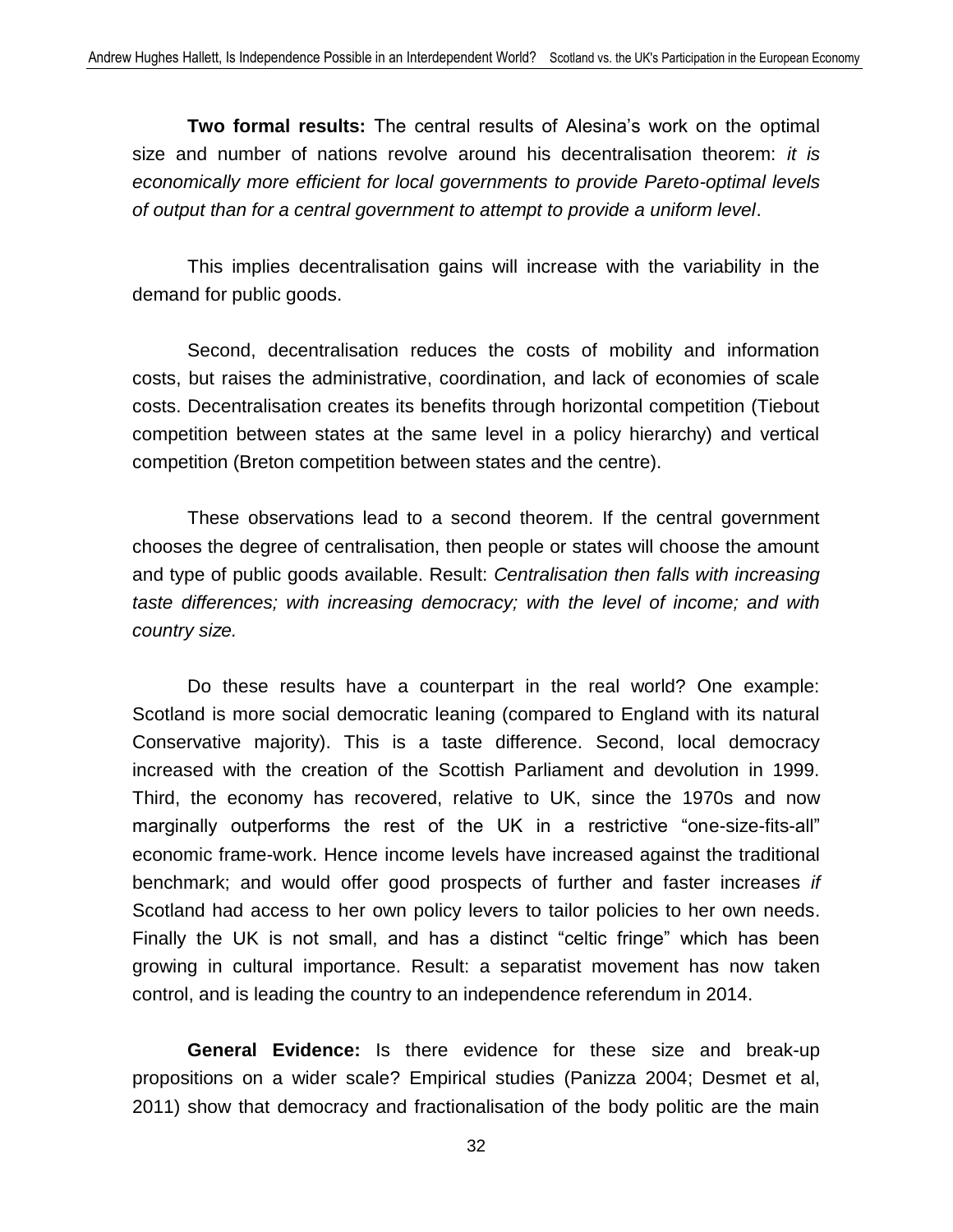drivers for the creation or break-up of nations – more than other factors. However, the forces of decentralisation or centralisation are not static. Jefferson's often quoted speech on independence makes the point. Predictably there have been adjustments from decentralisation to greater autonomy over time by the provinces in Belgium, France, Italy, Spain, UK. Perhaps the classic case is Quebec in Canada, which has gone from conventional province to the brink of independence and then back to a distinct form of asymmetric autonomy.

The reason for this must be the secessionist calculation: are the *net* benefits under secession greater than the utility under union? This is not always the case; several of the separatist movements quoted above have receded. This issue has yet to be decided in Scotland, however. But if secession benefits are not large enough, then fiscal autonomy ("devolution max") is the obvious alternative; the one most often adopted by the participants in secessionist debates when outright independence is not, or is no longer, an option.

Two final points with empirical content in this literature: Alesina's no mobility assumption, by which he means mobility decreases the need for decentralisation since people who wish for a different regime can simply go elsewhere. A classic example is the English dissent, trade and emigration to the American colonies in the 1600s. The contrast, to prove the point, is the central control of trade and land which stifled French colonisation in the Americas in the 1700s and the Spanish-American colonies in the 1800s.

A second example is the C-stability property: an entity with sufficient dissent will break-up until the remaining elements have less distance between themselves than distance from those now on the outside. As an illustration, Massachusetts started as a single colony, but religious dissent led to a faction leaving to set up a new colony in Rhode Island. Massachusetts then stabilised. A contemporary example is Yugoslavia where the advent of democracy, together with clear economic and income differences, and historical-cultural differences, led to a break-up into 7 smaller republics – just as Alesina's second theorem earlier in this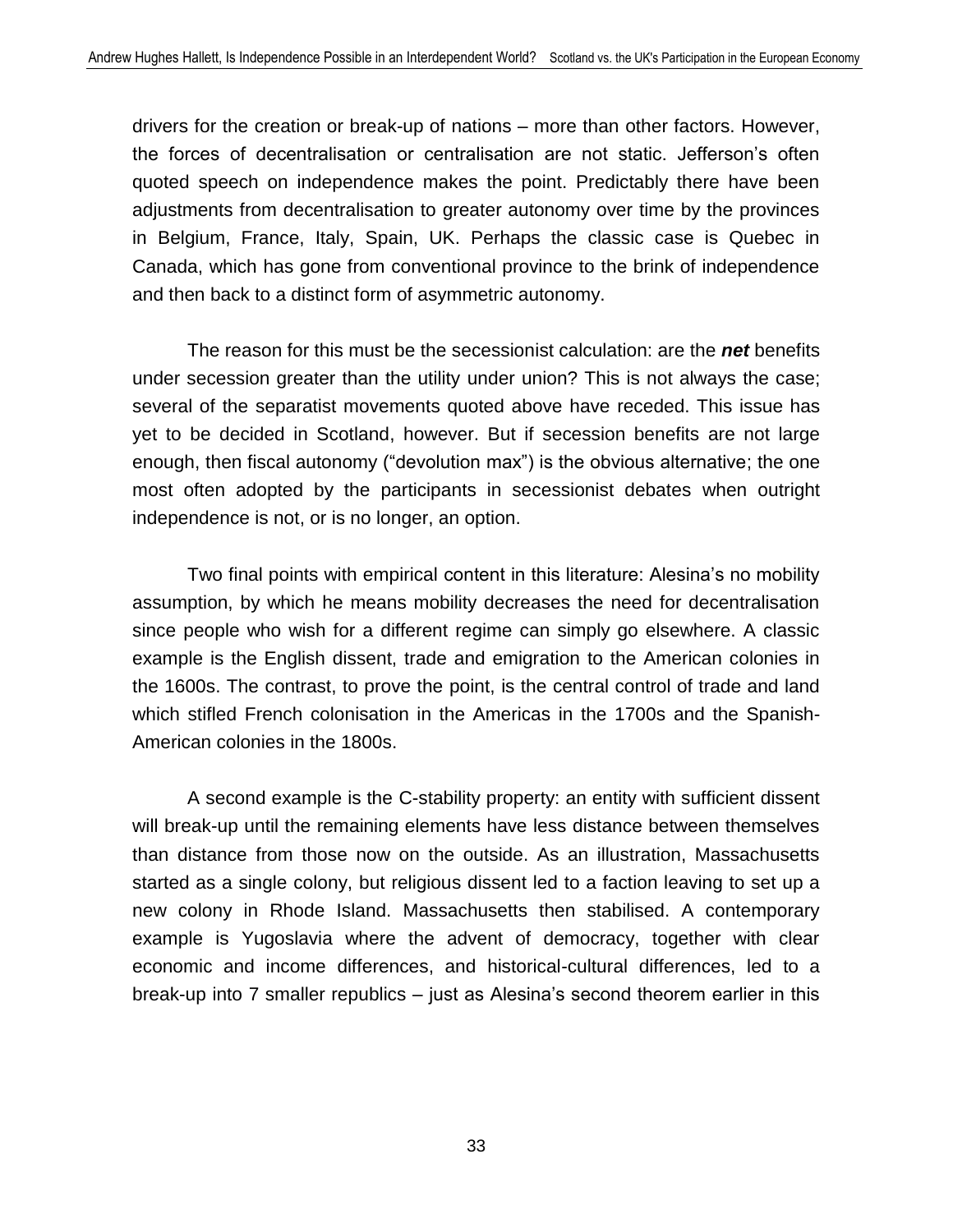section said it would.<sup>13</sup> Those smaller republics have, with the passage of time, now stabilised.

Specific Implications: Scotland's exit from the UK's political and/or currency union:

i) Self-determination leads to more countries being formed than may be efficient from a world-wide perspective. This is a natural result. It reflects the difference between non-cooperative and cooperative outcomes in a game where countries internalise the costs they impose on others, but can relieve the costs imposed on them by others through separation. Obviously this depends on the distribution of costs vs. benefits across the union; on whether the costs of union exceed the benefits of coordinated behaviour. Years of slower growth, lower investment (despite lower unit labour costs), social dependency, no capacity to respond to the agglomeration effects of London, and constant subsidies going south, have convinced many Scots that the costs are too high.

ii) Internal coalitions often trigger separation even when coalition members are not natural allies. This is because countries can then capture gains from those outside to pay for losses in efficiency when they separate. For example, all Scottish political parties want control of corporation tax to redress the cost and location advantages, economies of scale, and unfair/excess competition from the agglomeration of south-east England. Similarly, the success of the independence campaign may rest on the Greens voting with the Nationalists to achieve their goals – rather than linking up with established parties at the European level.

iii) The number of countries increases with international economic integration: globalisation goes with localisation. Example: Scotland's separatism started as the EU becomes a reality; the economic links continue, but now with no trade barriers and a common single currency outside. Another example is the discovery of oil and gas in the Scottish sector of the North Sea. This made

 $13$  This example is prompted by Desmet et al's (2011) analysis of the forces behind Yugoslavia's break-up.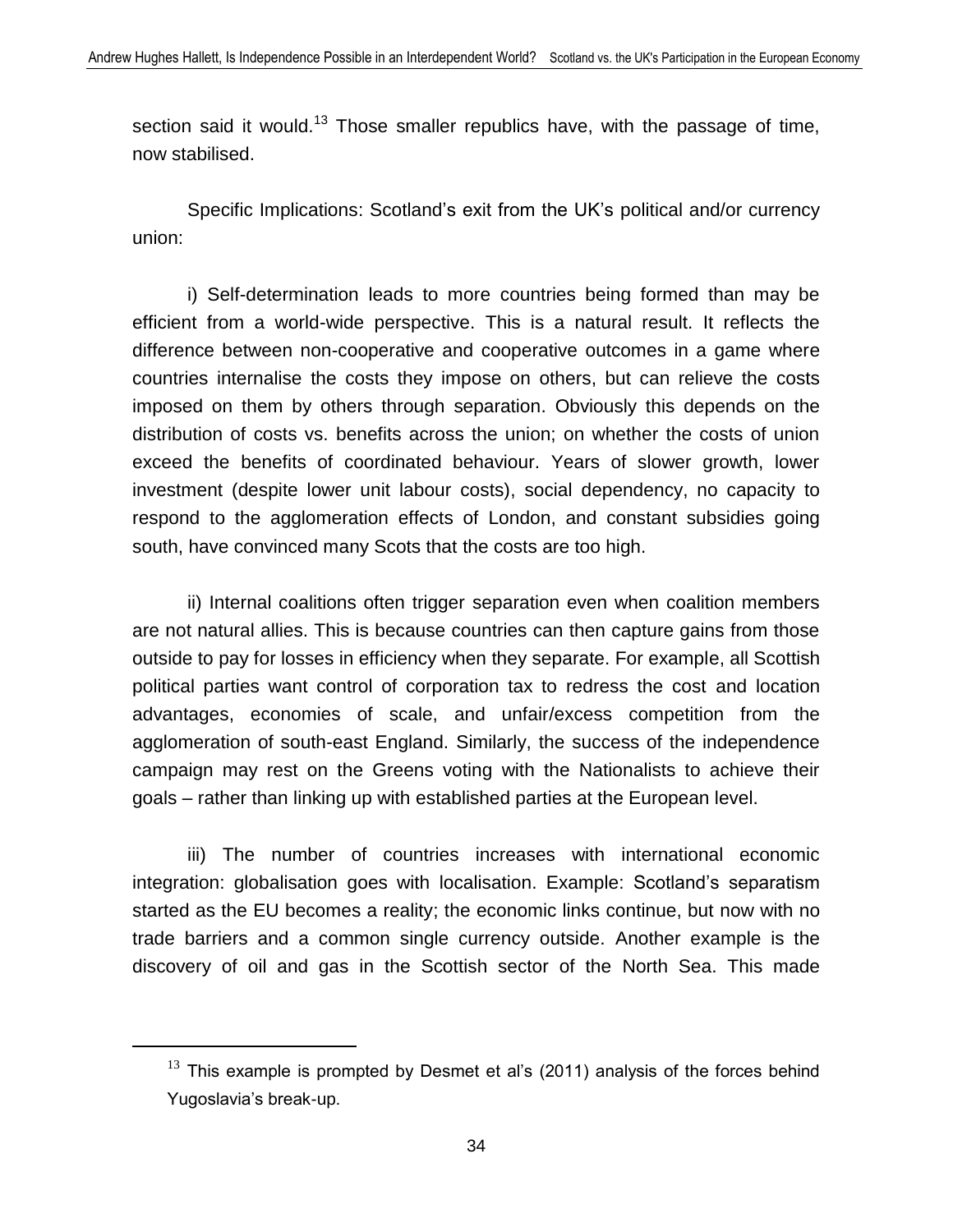Scotland a potential player in the world markets in her own right, rather than a constituent economy in the wider UK.

iv) The number of countries will rise if utility from public spending increases, and if government is relatively efficient and cheap (as it is in Scotland or Scandinavia, compared to the UK or the Euro-zone respectively) – as well as rising with preference differences.

v) Compensation schemes to preserve the union invites time inconsistency in political decision making ("sunk costs sink the transfers"). Examples of this are common. Scotland believes the original union treaty with England, a treaty between equals with exit rights, has not been upheld. Tatarstan found that offers of local policy powers were unilaterally and rapidly withdrawn by the Russian government after the electorate voted no to independence. The same could happen on a "no" vote in Scotland. On the other hand, a sufficiently close "no" result triggered further moves to autonomy in Quebec, Flanders, South Tyrol and parts of Spain. Either way, increased pressure for independence is widely seen as the best guard against time inconsistency by the centre.

vi) Summary: Unlike the UK in the EU case below, Scotland's differences with the UK are largely a matter of taste, priorities and culture or history: a preference for social democracy, local democracy(federalism), better economic performance, a smaller more cohesive society – in short a case of "C-instability" within the UK union, rather than insufficient mobility.

Specific Implications: the drivers of the UK's potential exit from the EU.

The drivers of calls for a British exit from the EU are very different from the Scottish case. They both have some "C-instability" elements, but that is all. That is to say, the internal differences in priorities and aspirations – significant within the UK, but relatively small in Scotland – are a lot smaller than the distance between the UK's sense of her own interests and way of doing things, and those of the EU's average policymaker or economic centre of gravity. There are exceptions of course: the UK has a lot in common with Germany on the single market and financial regulation, with France on defence and security, with the Netherlands and Poland on deregulation and the importance of access to free markets, etc. But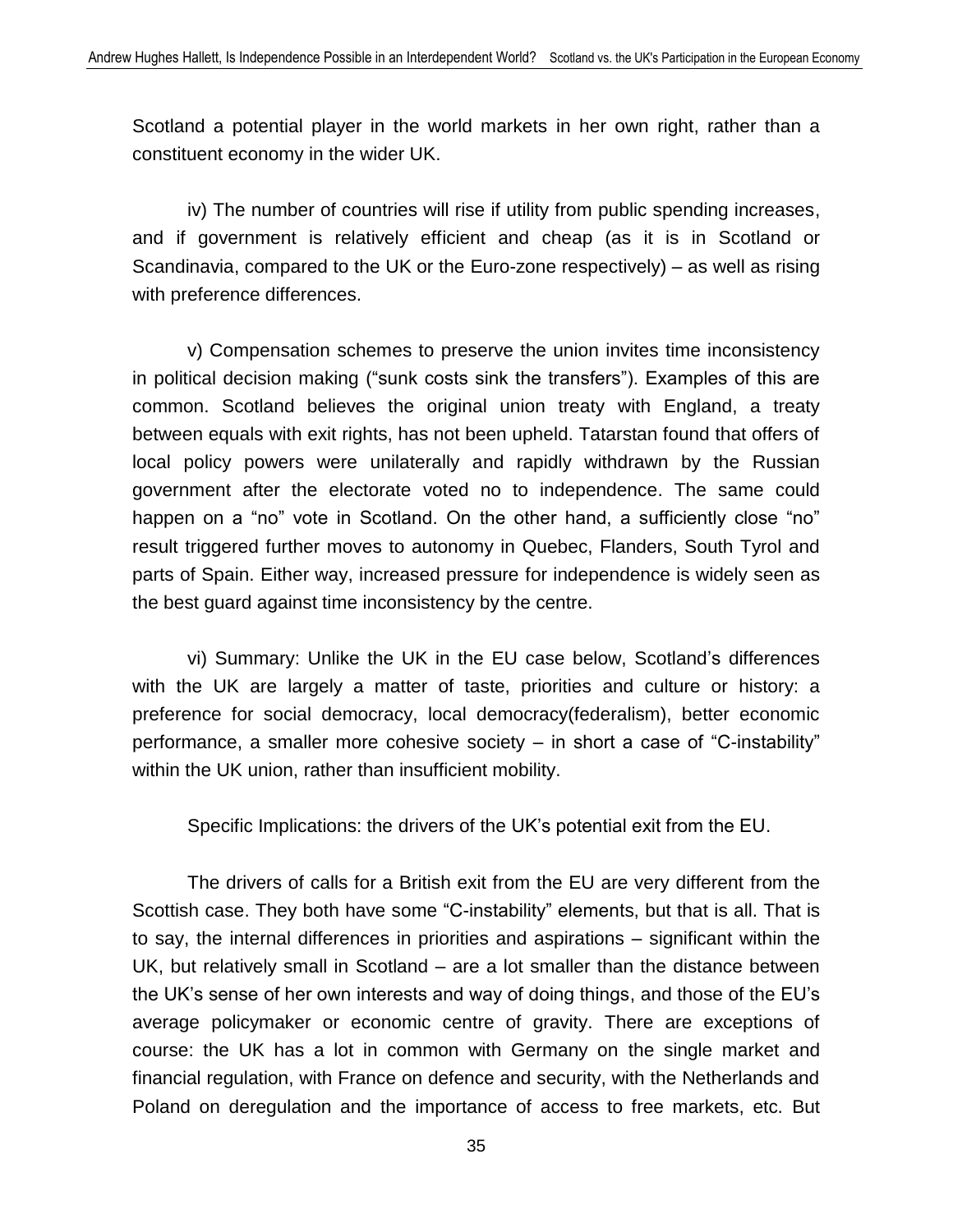there are many other things on which she doesn't agree: further integration (deepening rather than widening), the single currency, political union, fiscal union, the social chapter, market regulation (especially in the labour market), and so on.

Britain finds it hard to identify with any of those initiatives and, in contrast to Scotland, has very little sense of "European identity" – although none of these issues are actually imposed on her, given the degree of detachment currently afforded her under the existing treaties and opt-outs. So these elements of distance may not make much difference if the UK left the EU (in the sense that things on the ground would not change much); on the other hand, these factors don't offer any real reason to stay either. In other words, perceptions tend to play a larger role than reality.

Hence, in view of the framework above, the drivers for separation are:

i) The implication of this part of the UK's attitude is that it might generate a lot of heat rather than light, but once people get down to what functions/decisions might or should be repatriated the list becomes quite short – as the British and Dutch government exercises to determine the scope for repatriation have discovered. For Britain, the gains from being in the EU are from membership of the single market; the costs are from the single currency initiative, fiscal or political union, financial and market regulation etc which she doesn't participate in anyway.

ii) "Distance" from Europe may therefore figure a lot in political rhetoric, but is unlikely to play much of a role in actual decisions. A lack of mobility, relative to elsewhere in the EU, is likely to be more important because differences in culture, asymmetric language skills, and different expectations for society or for legal and democratic processes may have limited the effective scope for mobility. Or because of the comparative success of the economy till 2007 lowered the opportunity costs of leaving, relative to the ease of connections to the rest of the world where language, legal, cultural differences, and long-standing commercial or personal relationships offer much smaller barriers. Thus, in terms of the motives for separation above, "decentralisation" from the rest of the world was not needed – mobility was enough – which implies the pressure to separate ("decentralise") from the EU, where mobility was lower, would inevitably rise.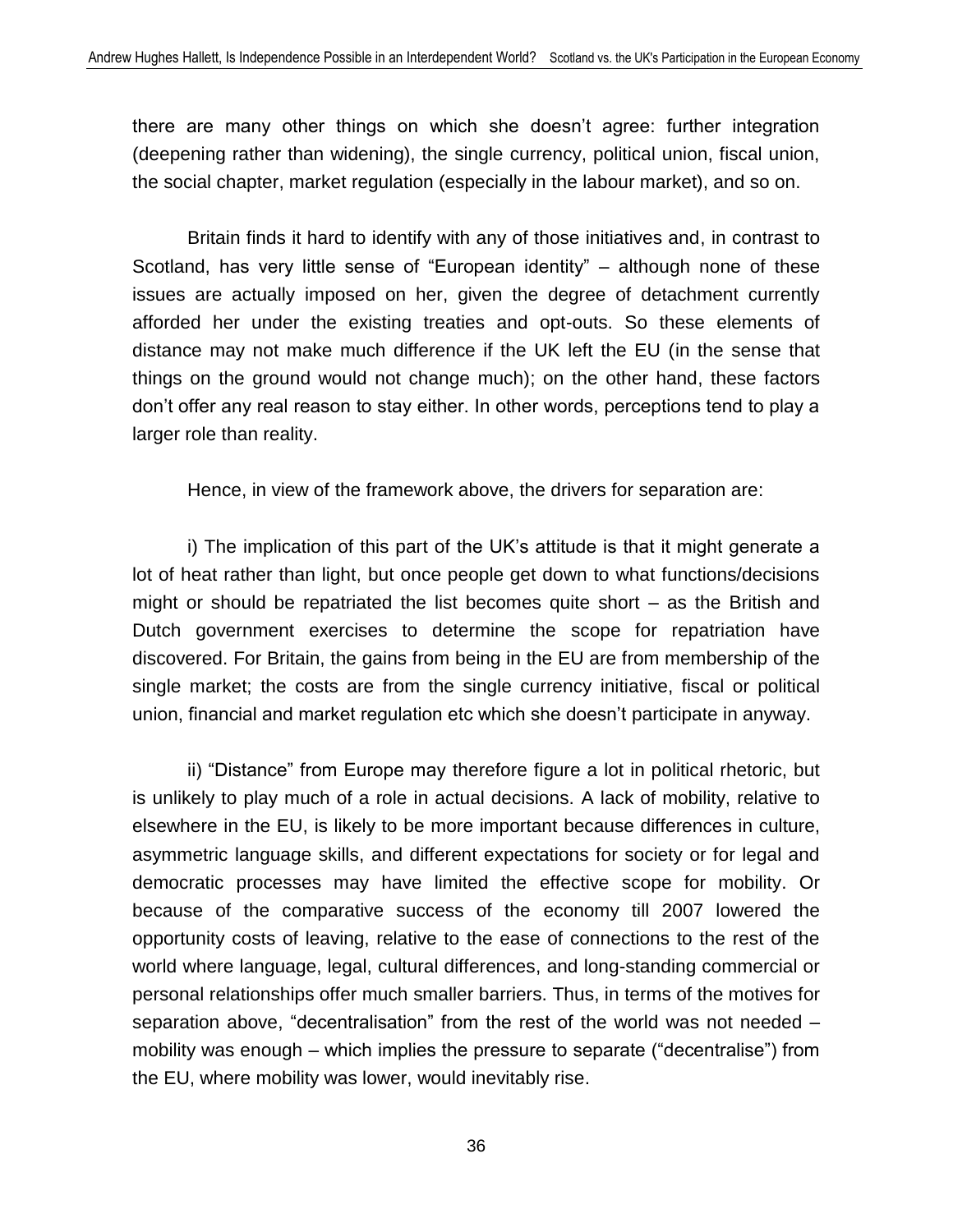iii) The sense of time inconsistency is important. Britain thought she was getting an unfettered single market, but now finds a myriad of extra regulations driven by financial difficulties and a poor Euro-zone economic performance that she hadn't bargained on – not least from financial regulation which the UK believes is an infringement of the single market (the financial trans-actions tax, bonus caps, the incomplete banking union etc). To that we can add the moves to fiscal union, the fiscal compact, undisciplined fiscal behaviour that was not controlled, and the failure of the services industries directive and financial services directive.

iv) As a result: the net gains from EU membership, smaller than expected because of the damage to the single market, now look a lot smaller than the increased costs of union membership.

iv) Britain, like many other countries, faces increasing fractionalism in her political life. This is usually put down to the emergence of the UK independence party which, like most single theme parties, does not have the appeal to win office itself; but does have the power to undermine the established parties and thereby play the role of kingmaker – at least in terms of the policies adopted. The difference in the UK's case is that the established parties are all split on the wisdom of EU membership question (the Conservatives most obviously, but across the voter base of the other parties too). This gives fractionalism in the UK a much greater scope to stoke up pressures for separation than elsewhere in the EU.

v) There are of course underlying taste differences: for lower taxation, for less social market economy, for freer markets and deregulation, a greater tolerance for financial inequalities.

vi) Size matters. Being the (arguably) second largest EU economy, Britain gets frustrated that she has trouble getting her ideas across and accepted where it matters. This is hardly surprising given her reluctant approach to further integration and many of the EU's pet projects. But, in compensation, there is less risk in allowing this frustration to show since the UK derives less than 40% of her foreign exchange earnings from the EU; and likewise, EU foreign investment to or from the UK is a significant minority. Other markets beckon.

37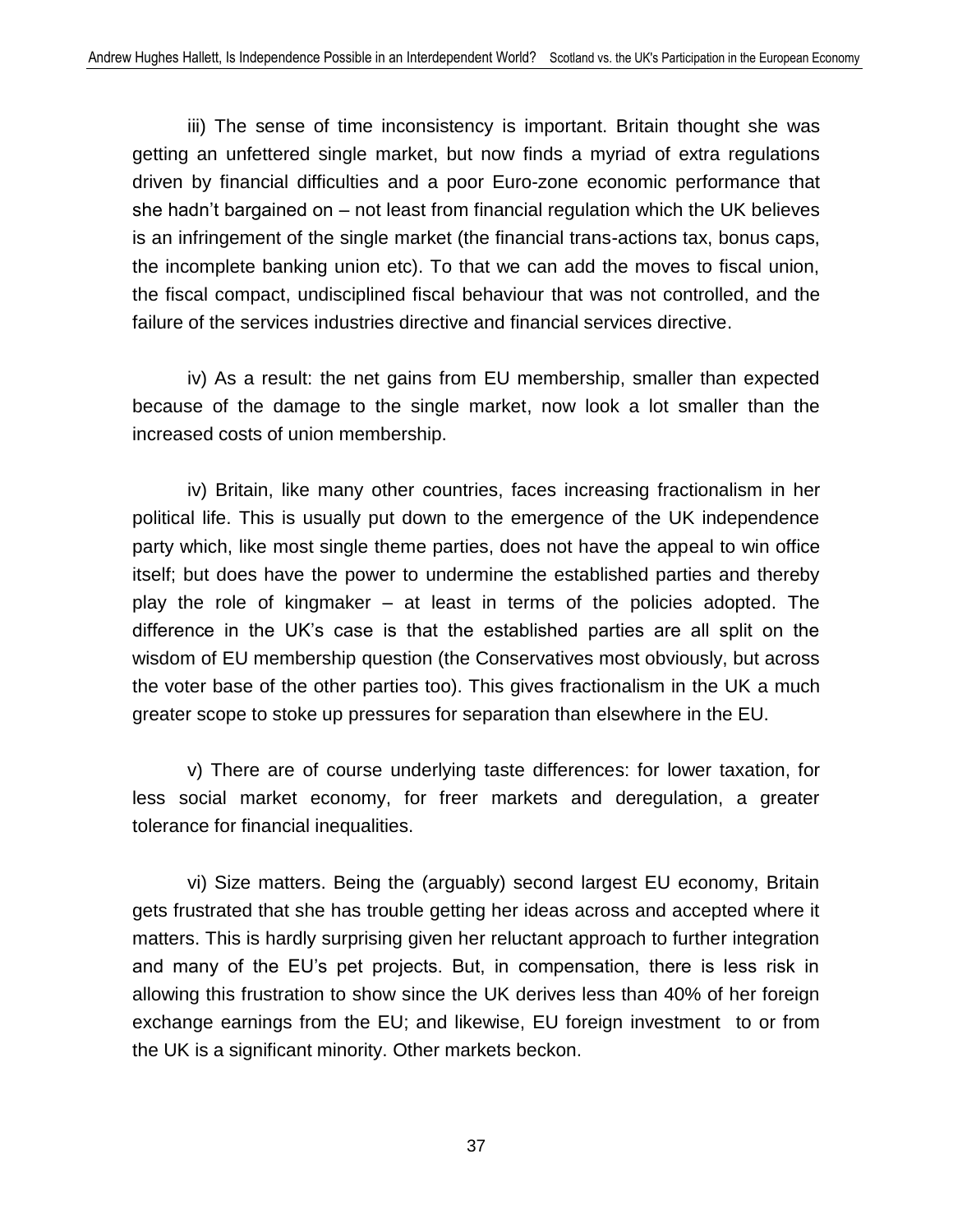#### **5. CONCLUSION**

Unlike in the popular song, breaking up is in fact not hard to do. Far from being abstract, the conditions for when it becomes a possibility are rather easily satisfied and are generally in evidence where there are separatist movements.

What Europe needs, therefore, is institutions rather than policies: a) to give members the sense of owning an impartial and independent economic framework that they operate and control (at least notionally); b) to create a structure which reflects the interests of those a succession would leave behind as well as those who wish to separate; and c) to create a broader, more flexible and more accommodating set of institutions within which economies with different aspirations, priorities and market structures can perform successfully without creating tensions or costly spillovers, but not find themselves so restricted that they could do better outside.

It is obvious that the last is the most important of these conclusions. Europe (and the UK for that matter) needs to recognise that: if they wish to preserve their unions, they need to make it positively worthwhile for their members to remain members in terms of their members' own goals and priorities. In the game theory terms, this is simply a matter of incentive compatibility. It is significant that, despite the violent protests and political instability in Greece, Cyprus, Spain, it was the Euro-zone's policies and inability to complete the required institutional and financial regulation arrangements which came in for real criticism and demands for change. Those protests always stopped short of leaving the Euro and ECB – institutions widely seen to be independent, impartial, and where necessary accommodating. The proof of the pudding (and this lecture) is indeed in the eating.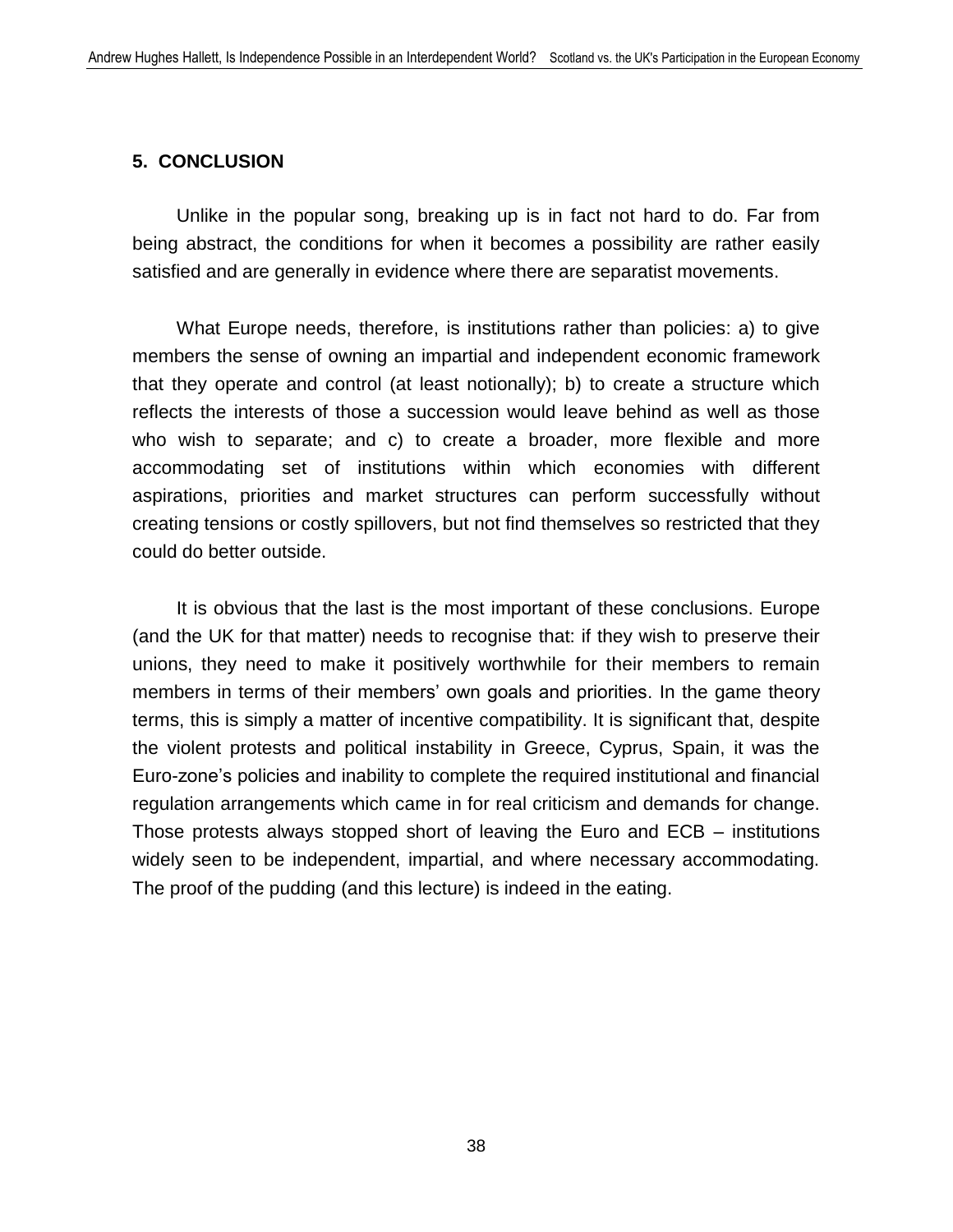#### **REFERENCES:**

- Alesina, A. and E. Spolaore (1997) "On the Number and Size of Nations," *Quarterly Journal of Economics*, 112(4), 1027-56.
- Alesina, A. and R. Perotti (1998), "Economic Risk and Political Risk in Fiscal Unions," *Econ-omic Journal*, 108(449), 989-1009.
- Alesina, A. and R. Wacziarg (1998),"Openness, Country Size and the Government," *Journal of Public Economics*, 69(3), 305-322.
- Alesina, A., E. Spolaore and R. Wacziarg (2000), "Economic Integration and Political Dis-integration," *American Economic Review*, 90(5), 1276-96.
- Alesina, A., A. Devleeschauwer, W. Easterly, S. Kurlat and R. Wacziarg(2003) "Fractional-ization," *Journal of Economic Growth,* 8(3),155-94.
- Alesina, A. (2003), "The Size of Countries: Does It Matter?" *Journal of the European Economic Association*, 1(2-3), 301-16.
- Alessandrini, P., M. Fratianni, A Hughes Hallett and A. Presibitero (2013), "External imbalances and fiscal fragility in the euro area" to appear *Open Economies Review* (special issue, 2014)
- Brueckner J K (2006), "Fiscal Federalism and Economic Growth", *Journal of Public Economics*, 90, 2107-2120.
- Calmfors, L., and S. Wren-Lewis (2011), "What Should Fiscal Councils Do?", *Economic Policy*, 26, 649-95.
- Checherita C., A. Hughes Hallett and P. Rother (2013), "Fiscal sustainability using growth-maximising debt targets", European Central Bank WP 1472, to appear *Applied Economics*.

Desmet, K., M. Le Breton, I. Ortuno-Ortin, and S. Weber (2011), "The Stability and Break-up of Nations: a quantitative analysis", *Journal of Economic Growth*, 16(2), 183-213.

Feld, L. (2011), *Submission to the Scotland Bill Committee of the Scottish Parliament*, 14 January 2011 [www.archive.scottish.parliament.uk/s3/committees/scotBill/documents/49.SB](http://www.archive.scottish.parliament.uk/s3/committees/scotBill/documents/49.SB) ProfessorLarsPFeld.pdf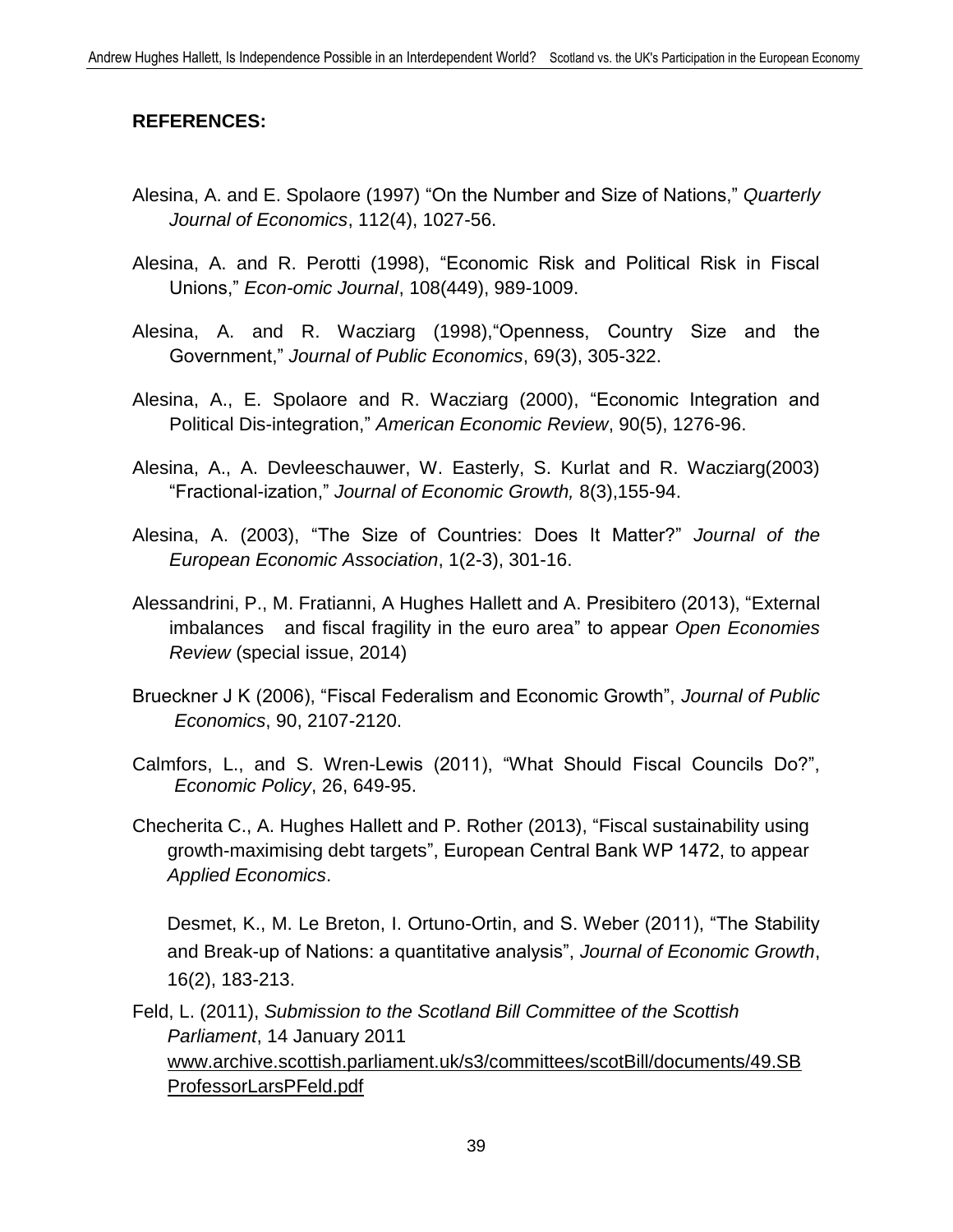- Feld, L. and J. Schnellenbach (2010), ["Fiscal Federalism and Long-Run](http://ideas.repec.org/p/ays/ispwps/paper1009.html)  [Macroeconomic Performance"](http://ideas.repec.org/p/ays/ispwps/paper1009.html) paper 1009, International Studies Program, Andrew Young School of Policy Studies, Georgia State University.
- House of Lords Report (2009), Select Committee on the Barnett Formula, 1<sup>st</sup> Report of Session 2008-09, HL Paper 139, The Stationary Office (HMSO), July 2009.
- Hughes Hallett A (2013), "A Fiscal Policy Council for Scotland" Evidence submitted to the Scottish Parliament, Finance Committee enquiry into a Scottish OBR, 14 August.
- Hughes Hallett A, and A. G. Scott (2010), "Scotland: A New Fiscal Settlement", *Reform Scotland,* Edinburgh (June).
- Hughes Hallett A, R. Kattai and J. Lewis (2012), "How Reliable are Cyclically Adjusted Budget Balances in Real Time?", *Contemporary Economic Policy,* 30, 75-92.
- Jordà, Ò., M. Schularick, and A. M. Taylor (2013), "Sovereigns versus Banks: Crises, Causes and Consequences", CEPR Discussion Paper 9678, CEPR, London.
- McLean I, G Lodge and K Schuecker (2008), "Fair Shares? Barnett and the Politics of Public Expenditure", Institute for Public Policy Research, London.
- O'Rourke, K. and A. Taylor (2013), "Cross of Euros", *Journal of Economic Perspectives*, 27, 167-192.
- Oates W E (1972), "Fiscal Federalism", Harcourt Brace Jovanovich, New York.
- Oates W E (1985), "Searching for Leviathan: An Empirical Study" *American Economic Review*, 75, 748.
- Oates W E (1989), "Searching for Leviathan: A Reply" *American Economic Review*, 79, 578- 583.
- Panizza, U. (2004), "What Drives Fiscal Decentralisation?" CESifo DICE Report 1/2004, 21-25.
- Rodden J (2003), "Reviving Leviathan: Fiscal Federalism and the Growth of Government*" International Organisation*, 57, 695-729.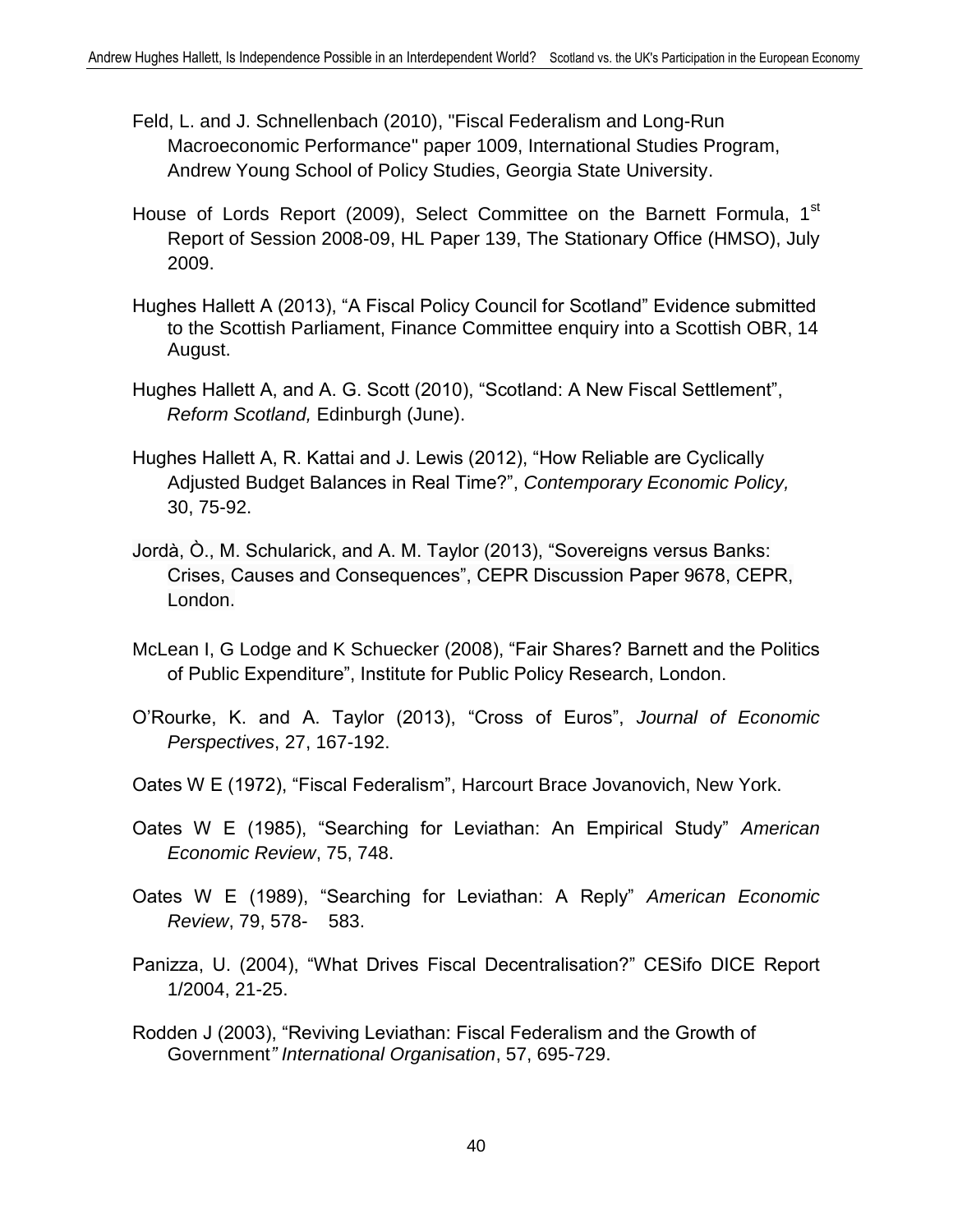# **[List of 'Bruges European Economic Policy' Briefings](https://www.coleurope.eu/website/study/european-economic-studies/research-activities/bruges-european-economic-policy)**

**<http://www.coleurope.eu/BEEP>**

BEEP briefing n° 30 (October 2013), Is Independence Possible in an Interdependent World? [Scotland vs. the UK's Participation in the European Economy,](https://www.coleurope.eu/website/study/european-economic-studies/research-activities/bruges-european-economic-policy) by Andrew Hughes Hallet

BEEP briefing n° 29 (September 2013), [European Integration and Europeanisation: Benefits](http://www.coleurope.eu/sites/default/files/research-paper/beep29_0.pdf)  [and Disadvantages for Business,](http://www.coleurope.eu/sites/default/files/research-paper/beep29_0.pdf) by Joanna Dreger and Aimé Heene.

BEEP briefing n° 28 (May 2013), [Is Withdrawal from the European Union a Manageable](http://www.coleurope.eu/sites/default/files/research-paper/beep28_0.pdf)  [Option? A Review of Economic and Legal Complexities,](http://www.coleurope.eu/sites/default/files/research-paper/beep28_0.pdf) by Phedon Nicolaides.

BEEP briefing n° 27 (May 2013), [A Contribution to The Study of Global Competition for](http://www.coleurope.eu/sites/default/files/research-paper/beep_27.pdf)  Talent: the determinants [of student mobility and its consequences for the internationalization](http://www.coleurope.eu/sites/default/files/research-paper/beep_27.pdf)  [of the labor market,](http://www.coleurope.eu/sites/default/files/research-paper/beep_27.pdf) by Mélanie Voin and Marcel Gérard.

BEEP briefing n° 26 (January 2013) [Financial Engineering Instruments and their Assessment Under EU State Aid Rules,](http://www.coleurope.eu/sites/default/files/research-paper/beep26.pdf) by Phedon Nicolaides.

BEEP briefing n° 25 (December 2012) [The Economics of Single Market Regulation,](http://www.coleurope.eu/sites/default/files/research-paper/beep25.pdf) by Jacques Pelkmans.

BEEP briefing n° 24 (November 2012) [Why Is Sovereign Debt Restructuring a Challenge? The Case of Greece,](http://www.coleurope.eu/sites/default/files/research-paper/beep24.pdf) by Joanna Dreger.

BEEP briefing n° 23 (January 2012) [Coltan from Central Africa, International Trade and Implications for Any Certification,](http://www.coleurope.eu/sites/default/files/research-paper/beep23.pdf) by Raimund Bleischwitz, Monika Dittrich and Chiara Pierdicca

BEEP briefing n° 22 (February 2011) [Single eComms Market? No SuchThing…,](http://www.coleurope.eu/sites/default/files/research-paper/beep22.pdf) by Jacques Pelkmans

BEEP briefing n° 21 (December 2010) [The Financial Crisis and the Future of the Eurozone,](http://www.coleurope.eu/content/studyprogrammes/eco/publications/BEEPs/BEEP21.pdf) by Paul De Grauwe

BEEP briefing n° 20 (July 2009) [Towards a New \(European Research\) Deal. The case for Enhanced Fiscal Policy](http://www.coleurope.eu/content/studyprogrammes/eco/publications/BEEPs/BEEP20.pdf)  [Coordination on Resarch and Innovation,](http://www.coleurope.eu/content/studyprogrammes/eco/publications/BEEPs/BEEP20.pdf) by Loris Di Pietrantonio

BEEP briefing n° 19 (September 2008) [The Policy Framework for the Promotion of Hydrogen and Fuel Cells in Europe, A Critical](http://www.coleurop.be/content/studyprogrammes/eco/publications/BEEPs/BEEP19.pdf)  [Assessment,](http://www.coleurop.be/content/studyprogrammes/eco/publications/BEEPs/BEEP19.pdf) by Raimund Bleischwitz and Nikolas Bader

BEEP briefing n° 18 (September 2007) [How Social is European Integration?,](http://www.coleurop.be/content/studyprogrammes/eco/publications/BEEPs/BEEP18.pdf) by Jacques Pelkmans.

BEEP briefing n° 17 (September 2007) [The Sustainability Impact of the EU Emissions Trading System on the European Industry,](http://www.coleurop.be/content/studyprogrammes/eco/publications/BEEPs/BEEP17.pdf) by Raimund Bleischwitz, Katrin Fuhrmann and Elias Huchler.

BEEP briefing n° 16 (March 2007) [Services in European Policies,](http://www.coleurop.be/content/studyprogrammes/eco/publications/BEEPs/BEEP16.pdf) by Luis Rubalcaba.

BEEP briefing n° 15 (July 2006) [European Industrial Policy](http://www.coleurop.be/content/studyprogrammes/eco/publications/BEEPs/BEEP15.pdf)**,** by Jacques Pelkmans.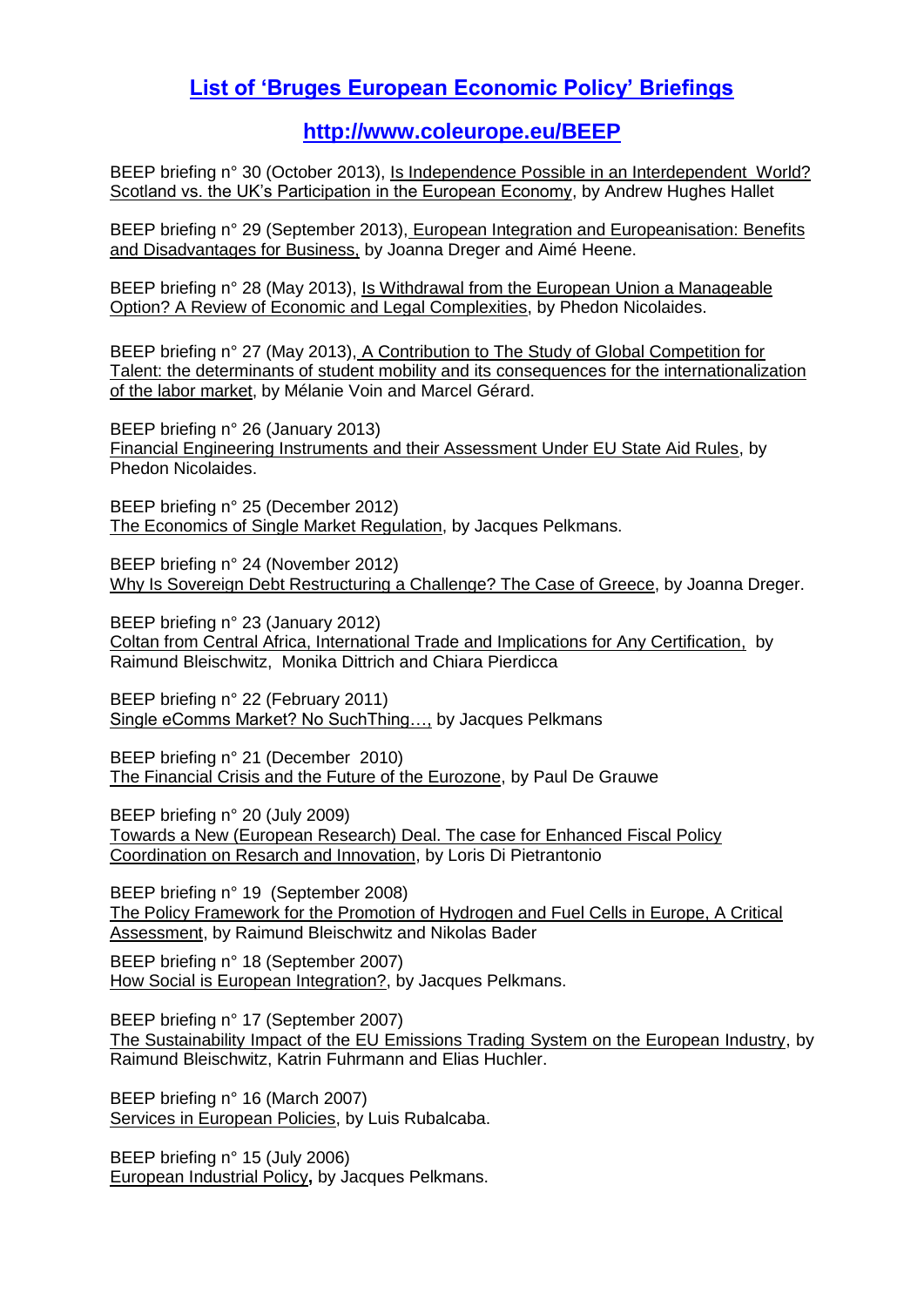BEEP briefing n° 14 (March 2006) [Has the European ICT Sector a Chance to be Competitive?](http://www.coleurop.be/content/studyprogrammes/eco/publications/BEEPs/BEEP14.pdf) by Godefroy Dang Nguyen & Christian Genthon.

BEEP briefing n° 13 (February 2006) [Testing for Subsidiarity,](http://www.coleurop.be/content/studyprogrammes/eco/publications/BEEPs/BEEP13.pdf) by Jacques Pelkmans.

BEEP briefing n° 12 (November 2005) [La gestion de la transition vers la monnaie unique et l'établissement de la crédibilité de](http://www.coleurop.be/content/studyprogrammes/eco/publications/BEEPs/BEEP12.pdf)  [l'euro,](http://www.coleurop.be/content/studyprogrammes/eco/publications/BEEPs/BEEP12.pdf) by Jean-Claude Trichet.

BEEP briefing n° 11 (September 2005) [Does the European Union Create the Foundations of an Information Society for all?,](http://www.coleurop.be/content/studyprogrammes/eco/publications/BEEPs/BEEP11.pdf) by Godefroy Dang Nguyen & Marie Jollès.

BEEP briefing n° 10 (January 2005) [A 'Triple-I' Strategy for the Future of Europe,](http://www.coleurop.be/content/studyprogrammes/eco/publications/BEEPs/BEEP10.pdf) by Raimund Bleischwitz.

BEEP briefing n° 9 (December 2004) [The Turkish Banking Sector, Challenges and Outlook in Transition to EU Membership,](http://www.coleurop.be/content/studyprogrammes/eco/publications/BEEPs/BEEP9.pdf) by Alfred Steinherr, Ali Tukel & Murat Ucer.

BEEP briefing n° 8 (October 2004) [The Economics of EU Railway Reform,](http://www.coleurop.be/content/studyprogrammes/eco/publications/BEEPs/BEEP8.pdf) by Jacques Pelkmans & Loris di Pietrantonio.

BEEP briefing n° 7 (June 2004) [Sustainable Development and Collective Learning: Theory and a European Case Study,](http://www.coleurop.be/content/studyprogrammes/eco/publications/BEEPs/BEEP7.pdf) by Raimund Bleischwitz, Michael Latsch & Kristian Snorre Andersen

BEEP briefing n° 6 (January 2004) [Can Europe Deliver Growth? The Sapir Report and Beyond,](http://www.coleurop.be/content/studyprogrammes/eco/publications/BEEPs/BEEP6.pdf) by Jacques Pelkmans & Jean-Pierre Casey.

BEEP briefing n° 5 (April 2003) [Efficient Taxation of Multi-National Enterprises in the European Union,](http://www.coleurop.be/content/studyprogrammes/eco/publications/BEEPs/BEEP5.pdf) by Stefano Micossi, Paola Parascandola & Barbara Triberti.

BEEP briefing n° 4 (April 2003)

[EU Enlargement: External Economic Implications,](http://www.coleurop.be/content/studyprogrammes/eco/publications/BEEPs/BEEP4.pdf) by Jacques Pelkmans & Jean-Pierre Casey.

BEEP briefing n° 3 (March 2003) [Mutual Recognition, Unemployment and the Welfare State,](http://www.coleurop.be/content/studyprogrammes/eco/publications/BEEPs/BEEP3.pdf) by Fiorella Kostoris Padoa Schioppa.

BEEP briefing n° 2 (December 2002) [Mutual Recognition in Goods and Services: an Economic Perspective,](http://www.coleurop.be/content/studyprogrammes/eco/publications/BEEPs/BEEP2.pdf) by Jacques Pelkmans.

BEEP briefing n° 1 (October 2002) [Economic Implications of Enlargement,](http://www.coleurop.be/content/studyprogrammes/eco/publications/BEEPs/BEEP1.pdf) by Jacques Pelkmans.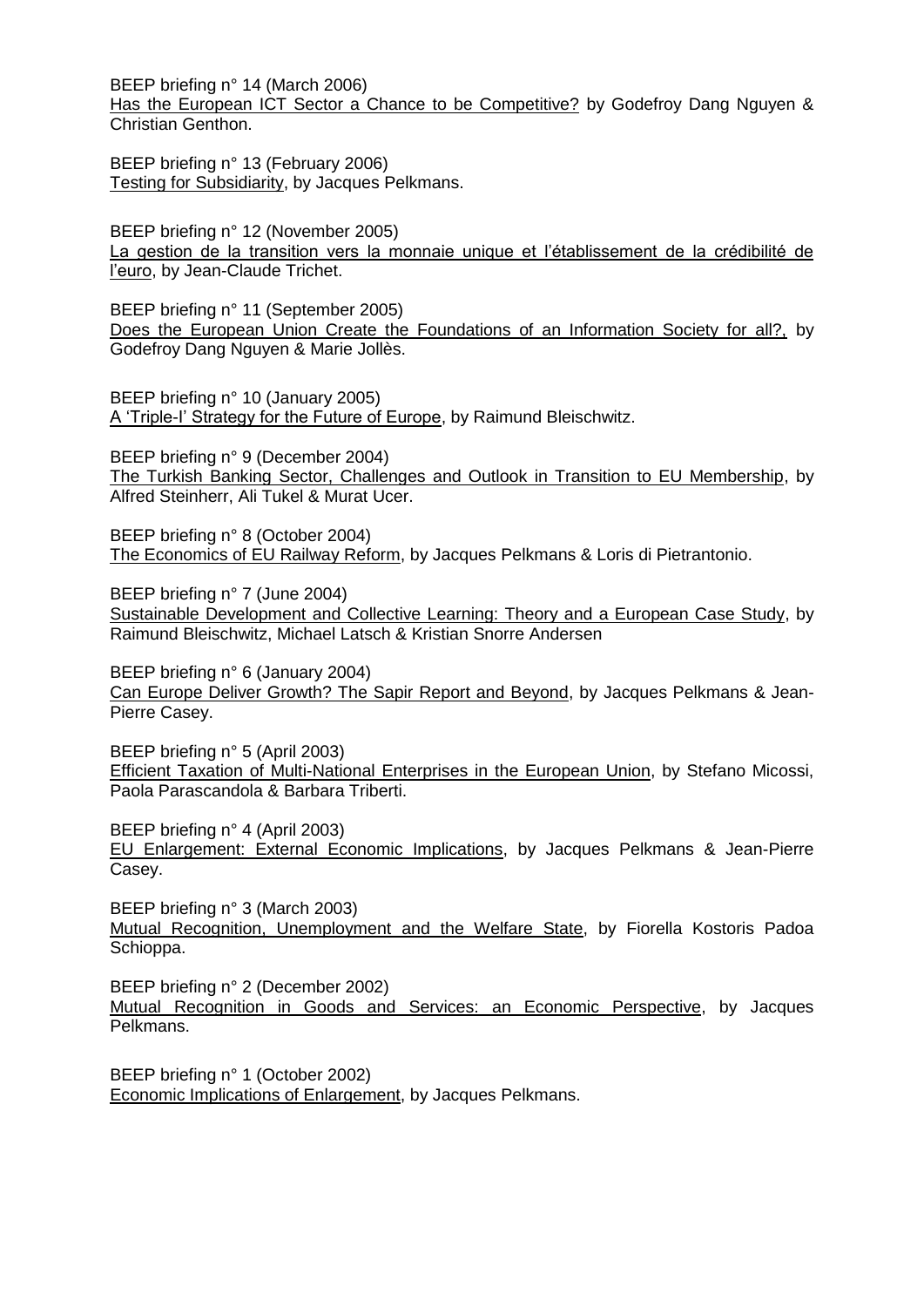## **[List of 'Bruges European Economic Research' Papers](https://www.coleurope.eu/website/study/european-economic-studies/research-activities/bruges-european-economic-research-papers)**

#### **<http://www.coleurope.eu/BEER>**

BEER paper n° 27 (September 2013)

The Economics of State Aid for the Rescue and Restructuring of Firms in Difficulty: Theoretical Considerations, Empirical Analysis and Proposals for Reform, by Miguel Ángel Bolsa Ferruz and Phedon Nicolaides.

BEER paper n° 26 (February 2013) The Economics of Subsidies for R&D: The Intrinsic Difficulty of Determining Optimum Subsidies and Implications for Reform of EU State Aid Rules on R&D, by Phedon Nicolaides

BEER paper n° 25 (December 2012) Social Capital and Individual Happiness in Europe, by Andrés Rodríguez-Pose and Viola von **Berlepsch** 

BEER paper n° 24 (June 2012) Mutual Recognition: economic and regulatory logic in goods and services, by Jacques Pelkmans

BEER paper n° 23 (June 2012) [Bertrand Competition with an Asymmetric No-discrimination Constraint,](http://www.coleurope.eu/content/studyprogrammes/eco/publications/BEER/BEER23.pdf) by Jan Bouckaert, Hans Degryse, and Theon van Dijk

BEER paper n° 22 (November 2011) [Can Policy Make Us Happier? Individual characteristics, socioeconomic factors, and life](http://www.coleurope.eu/content/studyprogrammes/eco/publications/BEER/BEER22.pdf)  [satisfaction in Central and Eastern Europe,](http://www.coleurope.eu/content/studyprogrammes/eco/publications/BEER/BEER22.pdf) by Andrés Rodríguez-Pose and Kristina **Maslauskaite** 

BEER paper n° 21 (October 2011) [Do Clusters Generate Greater Innovation and Growth? An Analysis of European Regions,](http://www.coleurope.eu/content/studyprogrammes/eco/publications/BEER/BEER21.pdf) by Andrés Rodríguez-Pose and Fabrice Comptour

BEER paper n° 20 (March 2011) Market Efficiency in the EU ETS - [An outlook for the third trading period,](http://www.coleurope.eu/content/studyprogrammes/eco/publications/BEER/BEER20.pdf) by Mirzha de Manuel Aramendía

BEER paper n° 19 (January 2011) [Exports and Firm Productivity. The effect of US steel safeguards,](http://www.coleurope.eu/content/studyprogrammes/eco/publications/BEER/BEER19.pdf) by Victoria Purice

BEER paper n° 18 (October 2010) [Interconnector Investment for a Well-functioning Internal Market. What EU regime of](http://www.coleurope.eu/content/studyprogrammes/eco/publications/BEER/BEER18.pdf)  [regulatory incentives?,](http://www.coleurope.eu/content/studyprogrammes/eco/publications/BEER/BEER18.pdf) by Lionel Kapff and Jacques Pelkmans

BEER paper n° 17 (July 2010) Product Market Reform in EU Countries - [Are the methodology and evidence sufficiently](http://www.coleurop.be/content/studyprogrammes/eco/publications/BEER/BEER17.pdf)  [robust?,](http://www.coleurop.be/content/studyprogrammes/eco/publications/BEER/BEER17.pdf) by Jacques Pelkmans

BEER paper n° 16 (March 2010)

[The Determinants of Investment in Information and Communication Technologies](http://www.coleurop.be/content/studyprogrammes/eco/publications/BEER/BEER16.pdf) by Paolo Guerrieri, Matteo Luciani and Valentina Meliciani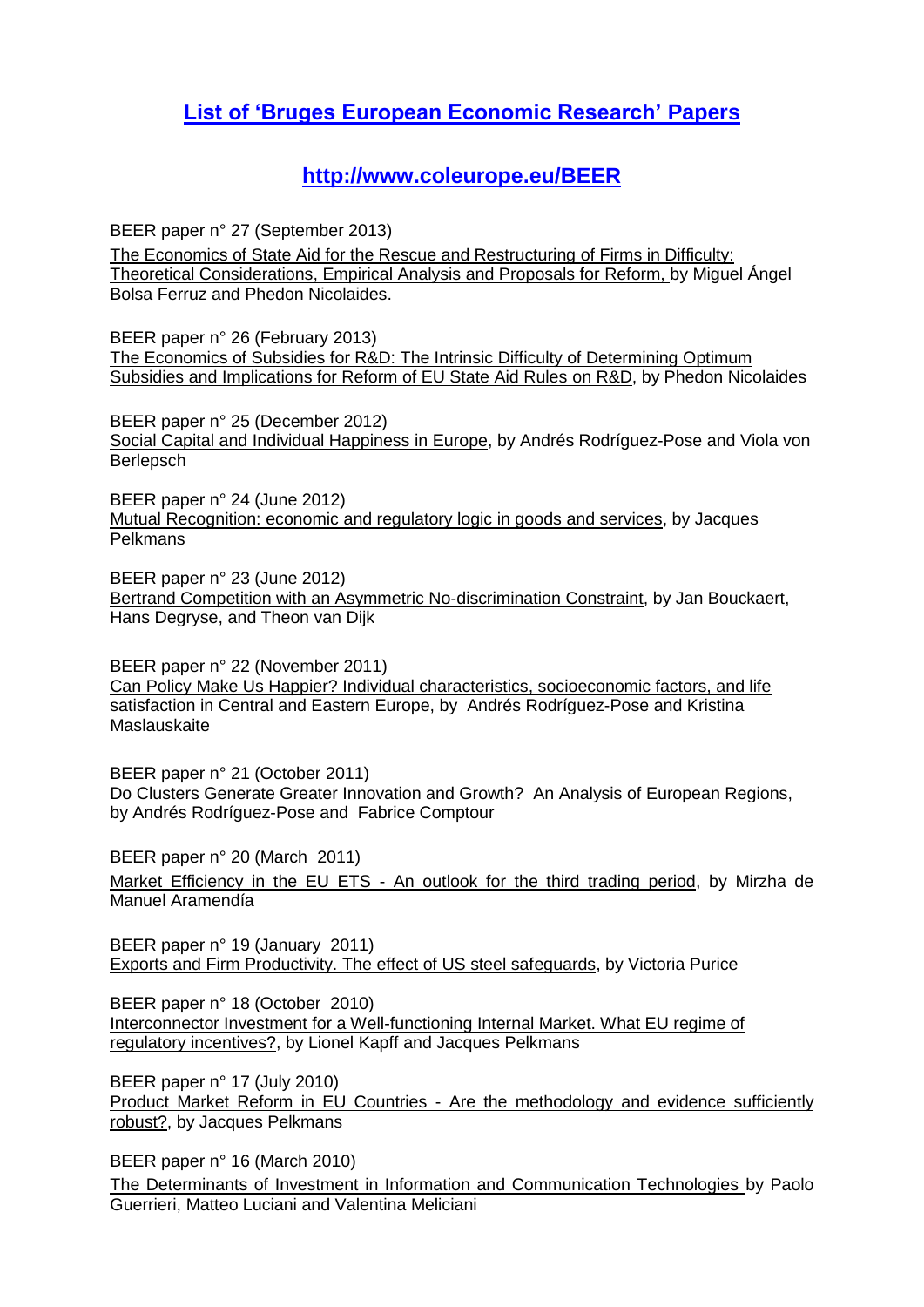BEER paper n° 15 (December 2009) [Informational Barriers to Energy Efficiency –](http://www.coleurop.be/content/studyprogrammes/eco/publications/BEER/BEER_15.pdf) Theory and European Policies by Lars-Morten Andersen and Raimund Bleischwitz

BEER paper n° 14 (December 2008) [EU Policies and Cluster Development of Hydrogen Communities](http://www.coleurop.be/content/studyprogrammes/eco/publications/BEER/BEER14.pdf) by Raimund Bleischwitz, Nikolas Bader, Anne Nygaard Madsen and Per Dannemand Andersen

BEER paper n° 13 (April 2008) [Economic Approaches of the Internal Market,](http://www.coleurop.be/content/studyprogrammes/eco/publications/BEER/BEER13.pdf) by Jacques Pelkmans.

BEER paper n° 12 (March 2008) [Cartels: the Probability of Getting Caught in the European Union,](http://www.coleurop.be/content/studyprogrammes/eco/publications/BEER/BEER12.pdf) by Emmanuel Combe, Constance Monnier and Renaud Legal.

BEER paper n° 11 (June 2007) [Regional Business Cycle Synchronization in Europe?,](http://www.coleurop.be/content/studyprogrammes/eco/publications/BEER/BEER11.pdf) by Lourdes Acedo Montoya and Jakob de Haan.

BEER paper n° 10 (March 2007) [Family Types and the Persistence of Regional Disparities in Europe,](http://www.coleurop.be/content/studyprogrammes/eco/publications/BEER/BEER10.pdf) by Gilles Duranton, Andrés Rodríguez-Pose and Richard Sandall.

BEER paper n° 9 (February 2007) [Analysing the Contribution of Business Services to European Economic Growth,](http://www.coleurop.be/content/studyprogrammes/eco/publications/BEER/BEER9.pdf) by Henk Kox and Luis Rubalcaba.

BEER paper n° 8 (November 2006) [The Determinants of Country Risk in Eastern European Countries. Evidence from Sovereign](http://www.coleurop.be/content/studyprogrammes/eco/publications/BEER/BEER8.pdf)  [Bond Spreads,](http://www.coleurop.be/content/studyprogrammes/eco/publications/BEER/BEER8.pdf) by Kiril Strahilov.

BEER paper n° 7 (November 2006) [Regional business cycles and the emergence of sheltered economies in the southern](http://www.coleurop.be/content/studyprogrammes/eco/publications/BEER/BEER7.pdf)  [periphery of Europe](http://www.coleurop.be/content/studyprogrammes/eco/publications/BEER/BEER7.pdf) by Andrés Rodríguez-Pose and Ugo Fratesi.

BEER paper n° 6 (November 2006) [The 2005 Reform of the Stability and Growth Pact: Too Little, Too Late?,](http://www.coleurop.be/content/studyprogrammes/eco/publications/BEER/BEER6.pdf) by Fiorella Kostoris Padoa Schioppa.

BEER paper n° 5 (October 2006) [R&D, Spillovers, Innovation Systems and the Genesis of Regional Growth in Europe,](http://www.coleurop.be/content/studyprogrammes/eco/publications/BEER/BEER5B.pdf) by Andrés Rodríguez-Pose and Riccardo Crescenzi.

BEER paper n° 4 (July 2006) [Mixed Public-Private Enterprises in Europe: Economic Theory and an Empirical Analysis of](http://www.coleurop.be/content/studyprogrammes/eco/publications/BEER/BEER4.pdf)  [Italian Water Utilities,](http://www.coleurop.be/content/studyprogrammes/eco/publications/BEER/BEER4.pdf) by Alessandro Marra.

BEER paper n° 3 (November 2005) [Regional Wage And Employment Responses To Market Potential In The EU,](http://www.coleurop.be/content/studyprogrammes/eco/publications/BEER/BEER3.pdf) by Keith Head & Thierry Mayer.

BEER paper n° 2 (May 2005) [Technology diffusion, services and endogenous growth in Europe. Is the Lisbon Strategy still](http://www.coleurop.be/content/studyprogrammes/eco/publications/BEER/BEER2.pdf)  [alive?,](http://www.coleurop.be/content/studyprogrammes/eco/publications/BEER/BEER2.pdf) by Paolo Guerrieri , Bernardo Maggi , Valentina Meliciani & Pier Carlo Padoan.

BEER paper n° 1 (November 2004)